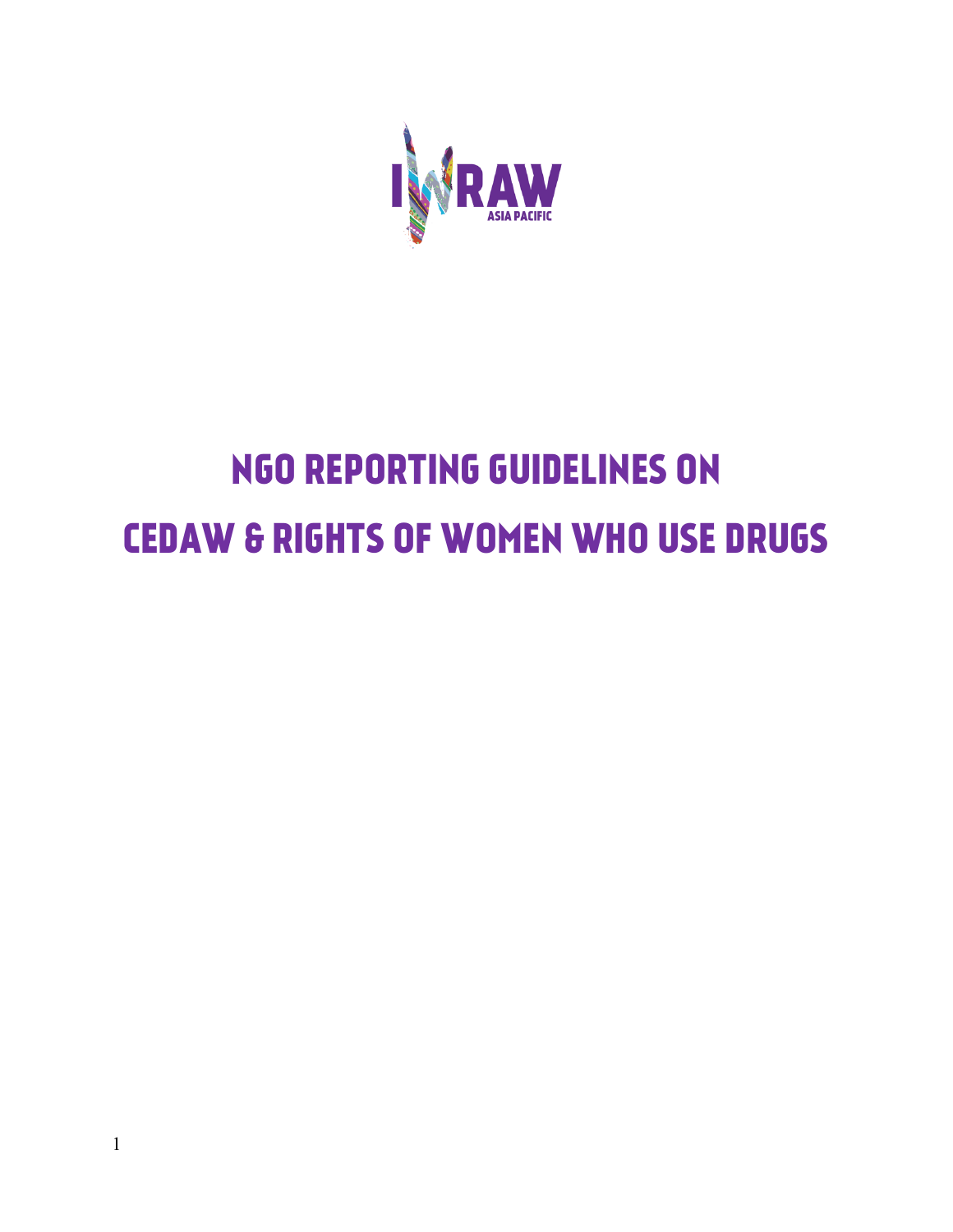# **Contents**

| II. Women who Use Drugs: At the Intersections of Drug Policy and Human      |  |
|-----------------------------------------------------------------------------|--|
|                                                                             |  |
|                                                                             |  |
| ANNEXE: Overview of Select International Law & Policy Standards Relevant to |  |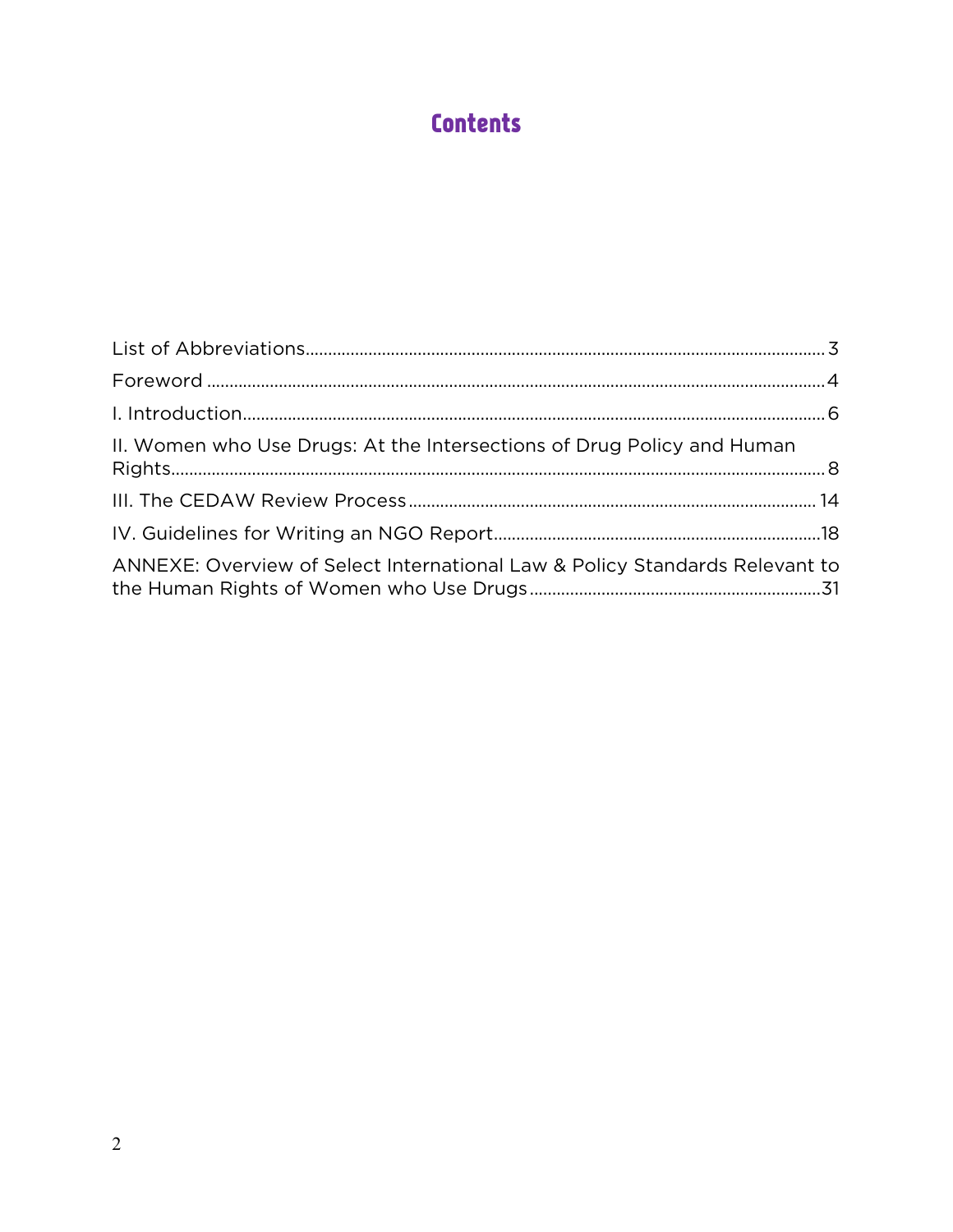# List of Abbreviations

| ART          | Antiretroviral Therapy                                                               |
|--------------|--------------------------------------------------------------------------------------|
| <b>CEDAW</b> | Convention on the Elimination of All Forms of Discrimination<br><b>Against Women</b> |
| Hep C        | Hepatitis C                                                                          |
| <b>HIV</b>   | Human Immunodeficiency Virus                                                         |
| <b>NGOs</b>  | Non-governmental organisation                                                        |
| <b>NSP</b>   | Needle and syringe programme                                                         |
| <b>OHCHR</b> | Office of the High Commissioner of Human Rights                                      |
| OST          | Opiate Substitution Therapy                                                          |
| <b>PMTCT</b> | Prevention of Mother to Child Transmission                                           |
| <b>SRHR</b>  | Sexual and Reproductive Health & Rights                                              |
| TB           | Tuberculosis                                                                         |
| <b>UN</b>    | <b>United Nations</b>                                                                |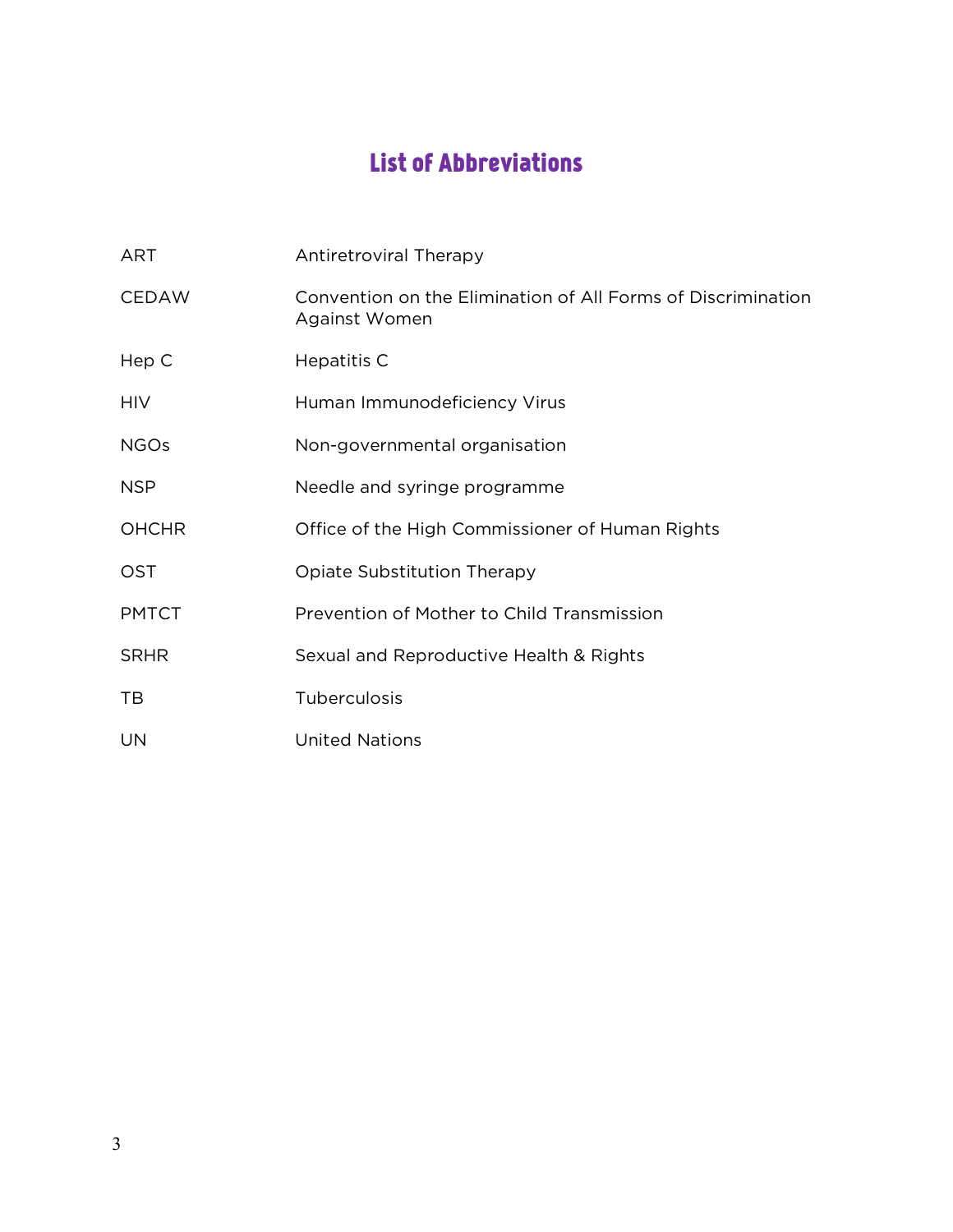# Foreword

The failed war on drugs has come at a huge cost to women who use drugs. Due to the compounding effects of criminalisation, stigma and discrimination, women who use drugs are one of the most marginalised groups in the world. Every aspect of our lives is affected – from public to personal domains. Our lives are marked by invisibility, fear, shame, and neglect. In short, our lives are deemed to almost not matter.

Globally, women who use drugs make up approximately one third of people who use drugs. Despite this, our needs, interests, rights and voices are consistently neglected and sidelined in policies, programming, and practices that affect our lives. The intersection of punitive policies and gender inequality create social structures that shape our lives in harmful and damaging ways - for it is under the prohibitionist discourse and framework that women who use drugs are incarcerated for minor drug charges; experience abuse and violence with impunity; have higher vulnerabilities to HIV and Hepatitis C; and are vilified as unfit parents and as 'fallen women'. Underpinning these violations is the idea that our bodies are marked by 'deviance' and somehow inherently 'threatening' to a society that expects women to strictly adhere to gendered social norms and moral standards. As such, in court systems and settings, women who use drugs face harsher penalties and sentences compared with men who use drugs. Within this context of social exclusion and discrimination, we must seek avenues for the protection and redress of rights violations.

Currently, the global drug control architecture – propped up by the three UN drug control conventions – exists in 'parallel universes' divorced from the human rights framework, as well as considerations of structural gender inequality. For these reasons, the rights of women who use drugs should be a central concern. Our rights are, simply, the rights of all human beings: the right to the highest attainable standard of health, right to be free from violence and discrimination, right to bodily integrity, right to privacy, right to be free from arbitrary interference, and the right to be entitled to protection by the law. In instances of rights violations, human rights instruments and treaty bodies can be used to seek protection and redress. For women who use drugs, the Convention against the Elimination of Discrimination Against Women (CEDAW), with its principles of non-discrimination and substantive equality, holds the promise of addressing the specificities of our experiences as women who use drugs.

The IWRAW Asia Pacific NGO Reporting Guidelines on CEDAW and Rights of Women who use Drugs is an important guide for our community and allies to document, advocate for, and realise the human rights of women who use drugs. Through utilising these guidelines, we can hope to get treaty bodies such as CEDAW to pay attention to the rights of women who use drugs.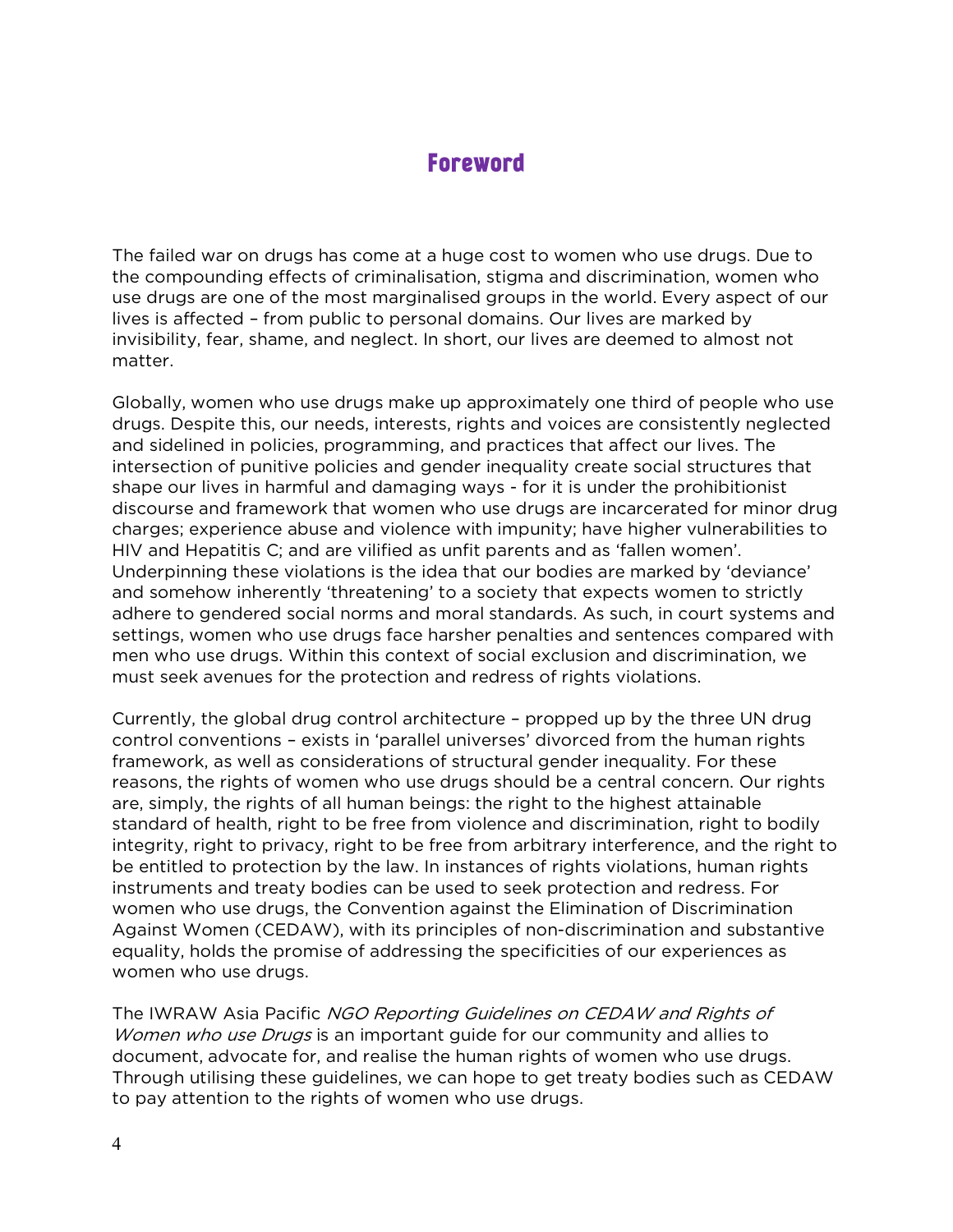We need an end to gender inequality and criminalisation. We need to demand accountability and responsibility from our governments in addressing rights violations. One way of doing so is to record and document the myriad of ways current drug policies and gender-based discrimination cause harm to women who use drugs, and use this evidence-based advocacy as a pathway: from the promise of rights, to the realisation of rights. The first step, as ever, is making ourselves heard.

Judy Chang Executive Director International Network of People who use Drugs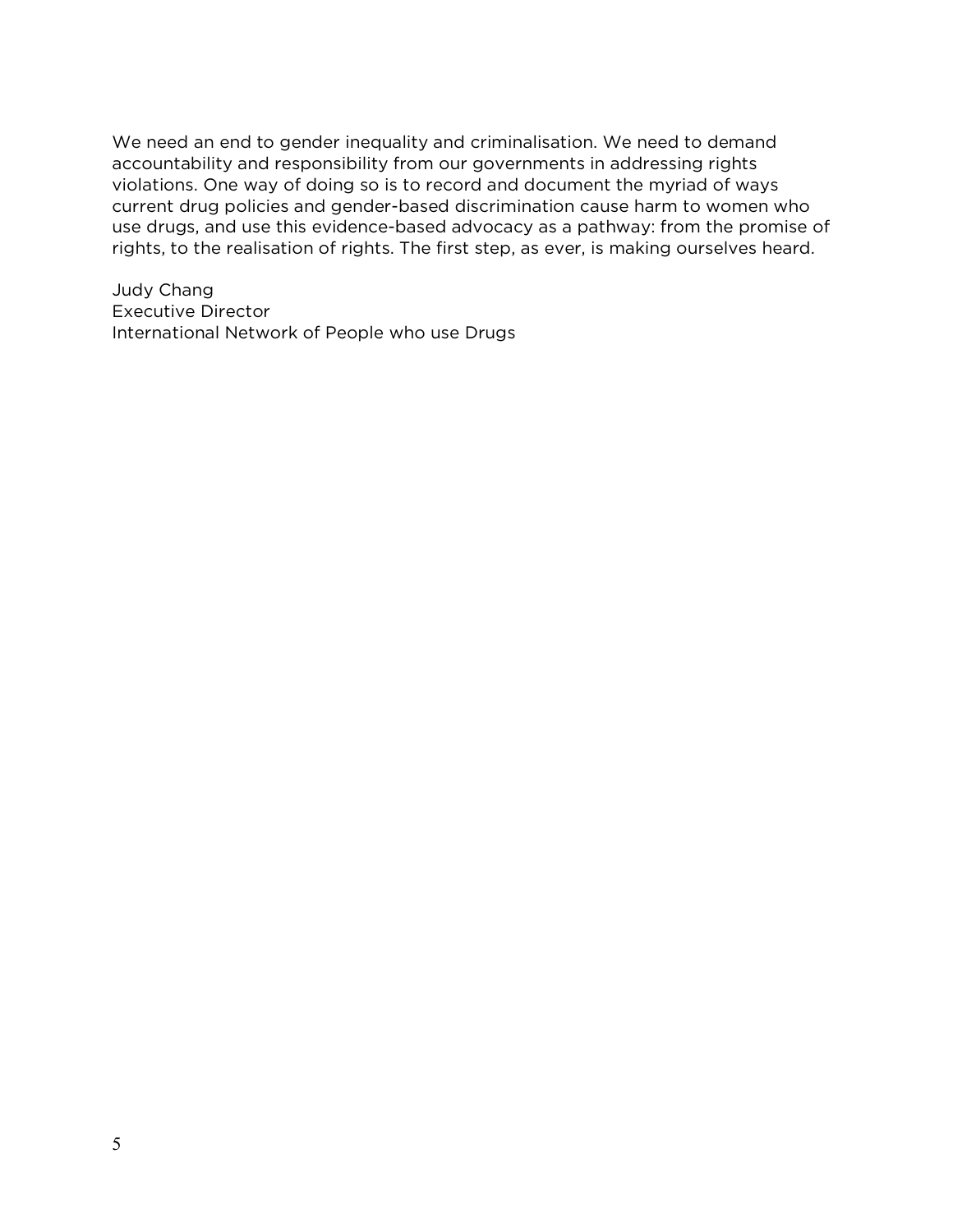# I. Introduction

This document aims to provide guidance to non-governmental organisations (NGOs) engaging with the CEDAW review process and providing alternative information to the CEDAW Committee on the theme of rights of women who use drugs. It is a practical tool to aid documentation and analysis using the CEDAW Convention as a frame of reference.

This resource arises from the organisational mandate of the International Women's Rights Action Watch Asia Pacific (IWRAW Asia Pacific) that strives to drive progressive interpretation and implementation of international women's rights standards, specifically the Convention on Elimination of All Forms of Discrimination Against Women (CEDAW) at the national level. Rooted within this broad strategy of ensuring CEDAW compliance, IWRAW Asia Pacific also seeks to work towards the extension of the CEDAW framework to emerging issues and supporting the inclusion of women from marginalised groups within the CEDAW rights framework and advocacy space. As part of this since 2013, IWRAW Asia Pacific has worked with groups of women advocating for the rights of women who use drugs using CEDAW and its mechanisms towards enhancing state accountability for violations of women's human rights. Through sustained engagement over the last five years, IWRAW Asia Pacific has worked with groups advocating for rights of women who use drugs to streamline our collective thinking on strategies to use the CEDAW framework to ensure protection of rights of women who use drugs. This, in turn, will strengthen and support the application of the human rights framework to drug control policies, nationally and internationally. A significant step in this knowledge-building and strategising process was an International Expert Group Meeting on Framing Rights of Women who Use Drugs under CEDAW, organised jointly in April 2017 by IWRAW Asia Pacific and Eurasian Harm Reduction Network (now Eurasian Harm Reduction Association). This meeting resulted in highlighting the specific contexts of rights violations faced by women who use drugs and the identification of concrete strategies to advance the discourse on protection of rights of women who use drugs. A key strategy outlined for action by IWRAW Asia Pacific was the development of a guidance document or framework to support the advocacy of community groups seeking to engage with the CEDAW review process.

Accordingly, the present NGO Reporting Guidelines aim to serve as a preliminary documentation and advocacy tool to support activists seeking to engage in CEDAW advocacy to ensure protections for rights of women who use drugs. The use of these guidelines will enable activists to locate the specific rights violations faced by women who use drugs, within the CEDAW framework, and to strengthen their demands for accountability from their states for discrimination and rights violations.

This document is divided into three parts: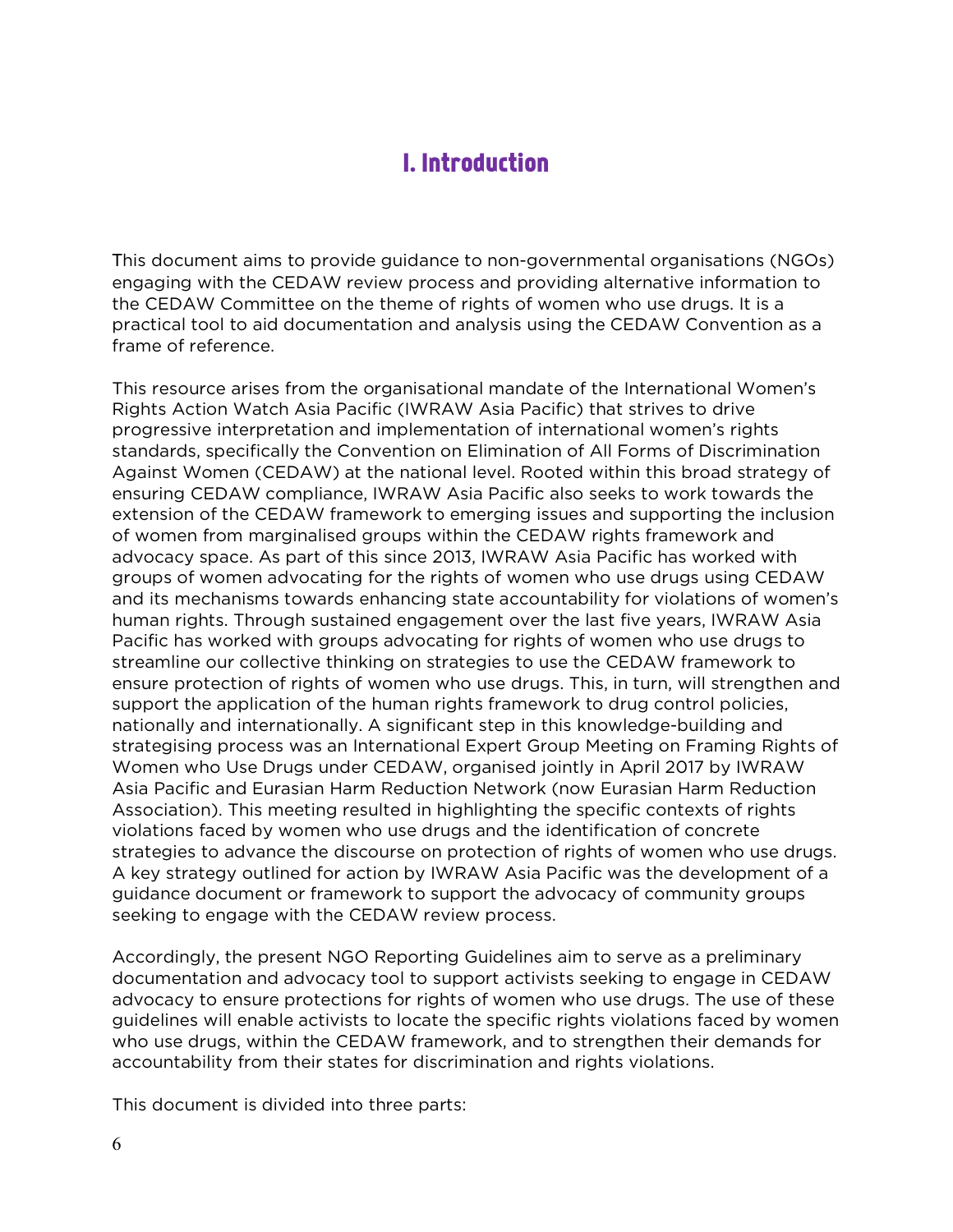- I. this preface, which provides the background and objectives;
- II. an introduction to the CEDAW review process and the process of shadow reporting; and
- III. guidelines for community activists and rights advocates for writing and submitting NGO reports on the theme of rights of women who use drugs for submission to the CEDAW Committee.

This document has been developed by IWRAW Asia Pacific with input from Tripti Tandon and Ayesha Sen Choudhury who served as resource persons at a Writeshop on Developing NGO Reporting Guidelines on Rights of Women who Use Drugs organised by IWRAW Asia Pacific in March 2018. IWRAW Asia Pacific would like to acknowledge the contributions of the following individuals who participated in the writeshop in various capacities: Cathy Alvarez, Daria Matyushina, Fiona Hasim, Medea Khmelidze, Svitlana Moroz, Yatie Jonet, Umyra Ahmad, Ishita Dutta and Anna Robinson.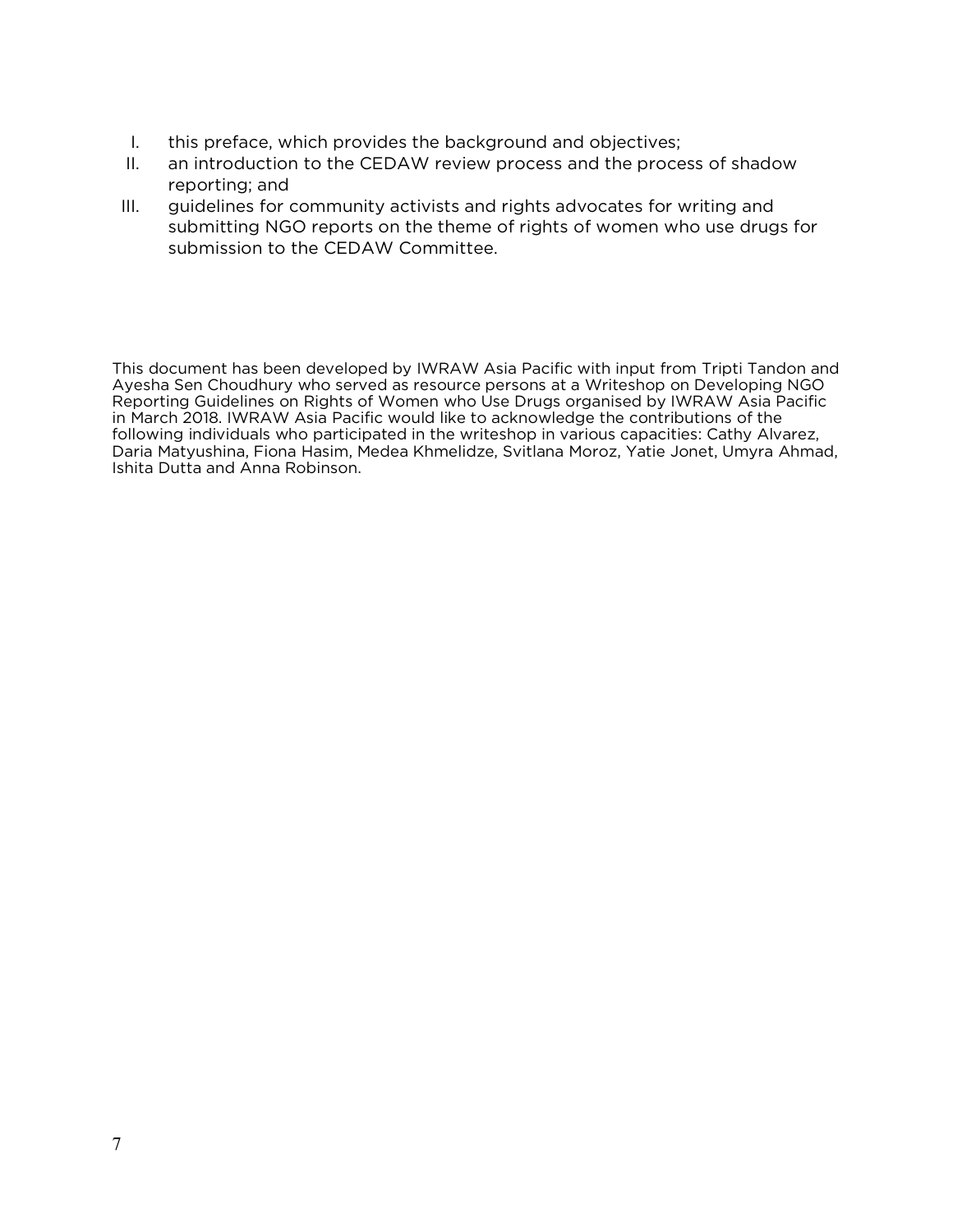# II. Women who Use Drugs:

# At the Intersections of Drug Policy and Human Rights

Women who use drugs face multiple forms of discrimination on the basis of their sex and due to their drug use. In many cases, women who use drugs may also be socioeconomically marginalised and single parents; they may possess intersecting identities or belong to specific socially marginalised groups, such as women living with HIV/AIDS, sex workers, and/or undocumented migrants, which further compounds this discrimination and inequality.

The marginalisation and exclusion of women who use drugs is due in part to the historic and systemic inequality between men and women. However, it is greatly compounded by predominant models of drug policy that overwhelmingly apply punitive and prohibitionist approaches in line with the global drug control framework, comprising of three UN treaties: **the Single Convention on Narcotic Drugs,**  1961; **the Convention on Psychotropic Substances**, 1971, and **the Convention Against Illicit Traffic in Narcotic Drugs and Psychotropic Substances, 1988.<sup>1</sup> Human rights are** explicitly mentioned only once in the three treaties: in Article 14(2) of the 1988 Convention, which also contains the strictest measures for criminalisation.

Recent years have seen a growing consensus among States that the global drug control regime is failing, which has given rise to dissension among States as to which drug policies actually work. Whereas countries like China, Russia and the Philippines continue to favour repressive policies that are in clear contravention of human rights, increasingly States in Latin America and Europe are looking at more humane drug policy.**<sup>2</sup>** The success of the Portuguese model, which decriminalised the possession and consumption of all illicit substances in 2001 and made concerted efforts to make a range of health and other services available to people who use drugs, has led "to dramatic drops in overdoses, HIV infection and drug-related crime". **3**

These trends in the development of international drug policy are noteworthy in terms of locating the current context of punitive legal frameworks and the resultant issues

 <sup>1</sup> For an in-depth analysis of the UN Conventions forming the Global Drug Control Framework, refer to: transnational institute, The UN Drug Control Conventions: A Primer. Available at: https://www.tni.org/en/publication/the-un-drug-control-conventions

<sup>2</sup> Brookings Institute, "The Emerging Global Dissensus on Drug Policy: Seizing the Opportunities". Available at: https://www.brookings.edu/blog/order-fromchaos/2015/04/29/the-emerging-global-dissensus-on-drug-policy-seizing-the-opportunity/

<sup>&</sup>lt;sup>3</sup> The Guardian, "Portugal's Radical Drugs Policy is Working. Why Hasn't the World Copied It?" Available at: https://www.theguardian.com/news/2017/dec/05/portugals-radical-drugspolicy-is-working-why-hasnt-the-world-copied-it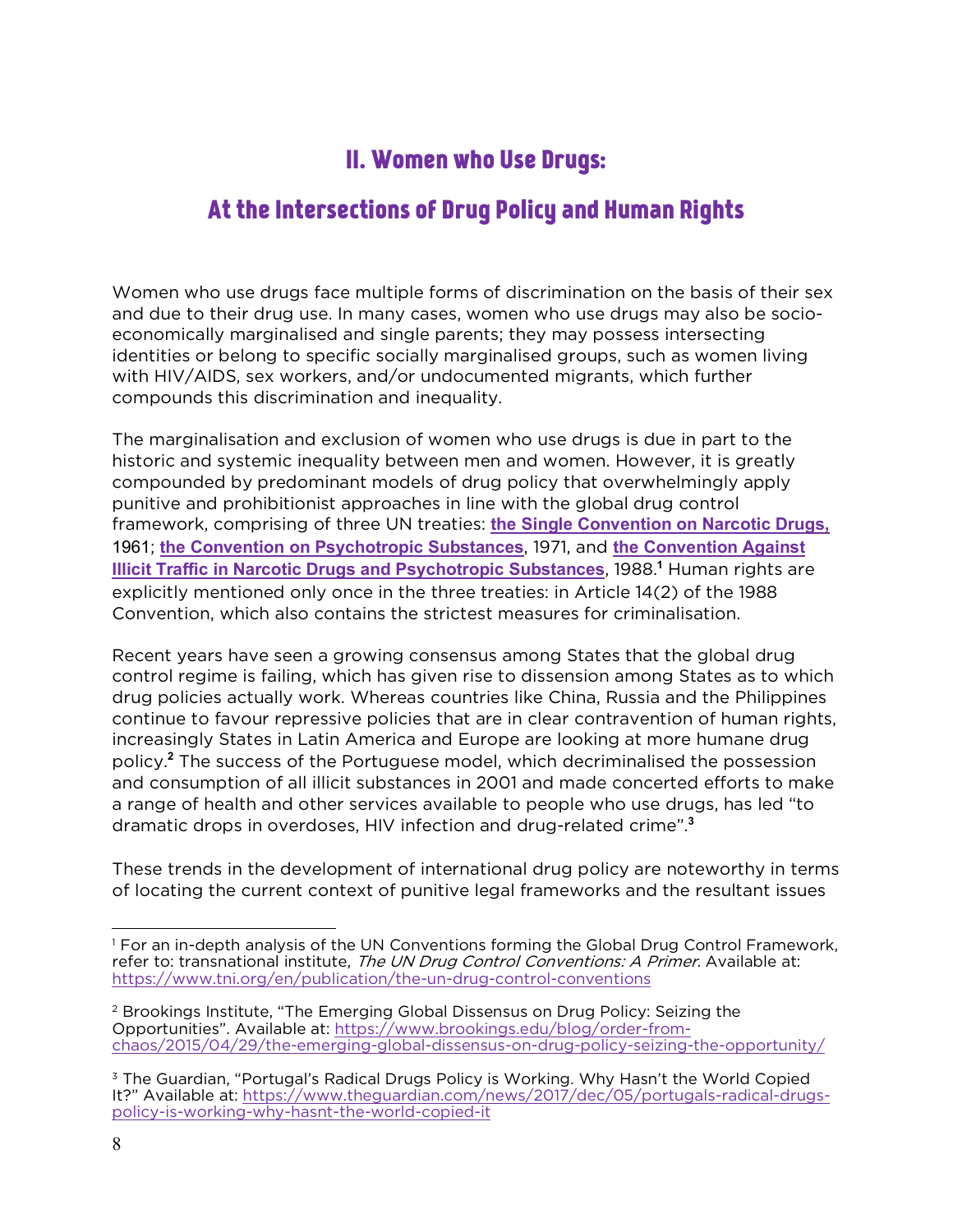at the national level. Soon after the entry into force of the 1988 Convention and by the 1990s, almost every state had criminalised a whole list of drug-related activities, which led to a simultaneous rise in the prison population and laid the grounds for the draconian criminal justice apparatus dealing with drugs that is seen in most jurisdictions currently. The discrimination and marginalisation faced by women who use drugs manifests in many different and specific ways.

First, women who use drugs suffer a disproportionate burden in the application of criminal laws and punitive legal frameworks that stigmatise people who use drugs. Globally, more women are incarcerated for drug offences, mostly non-violent, than for any other crime.<sup>4</sup> This overarching context of punitive legal frameworks and criminalisation disproportionately affects women. Women's participation in the drug trade is increasing, especially rural women and women who live in poverty. Women are usually couriers or occupy other low-ranking positions in the drug-trade supply chain, which makes them more visible and hence, more vulnerable. Thus, women are more likely to be caught and detained for drug-related offences. In most instances, they do not have information on the drug-trade hierarchy, so they cannot easily negotiate a plea bargain with law enforcement agencies, resulting in harsher legal penalties. Alternatives to imprisonment that are rarely made available to persons accused of drug-related crimes are even harder for women to receive, despite most of them being first-time offenders and not accused of any violent crimes. Thus, we see mostly women being caught by law enforcement agencies, and men who profit from the drug trade being rarely detained.

Women who use drugs further face specific rights violations due to their criminalised status, including losing custody of their children, coerced abortion, coerced sterilisation, and penalisation for exposing their children to a controlled substance if they are pregnant while using drugs.

The population of women in prison is increasing at an alarming rate. For example, in Latin America, 60-80% of all women in prison are incarcerated for drug-related offences. In the European Union and Canada, this applies to 30% of all women in detention.

In terms of the death penalty, drug-related offences do not meet the threshold of 'most serious crimes' as required by international law to restrict the use of the death penalty by states. Yet, drug-related offences are still punished with the death penalty in more than 30 countries, and 40% of all executions documented by Amnesty International in 2015 were drug-related. There has been no comprehensive analysis so far on the issue of women and the death penalty for drug-related offences. There is some information on its disparate impact on people living in poverty who have no

 <sup>4</sup> L Turquet. "Report on the Progress of the World's Women 2011-2012: In Pursuit of Justice". New York: UN Women, 2011. At:

http://www.unwomen.org/~/media/headquarters/attachments/sections/library/publications/ 2011/progressoftheworldswomen-2011-en.pdf in Kasia Malinowska-Sempruch & Olga Rychkova, The Impact of Drug Policy on Women, Open Society Foundations 2015. At: https://www.opensocietyfoundations.org/sites/default/files/impact-drug-policy-women-20160928.pdf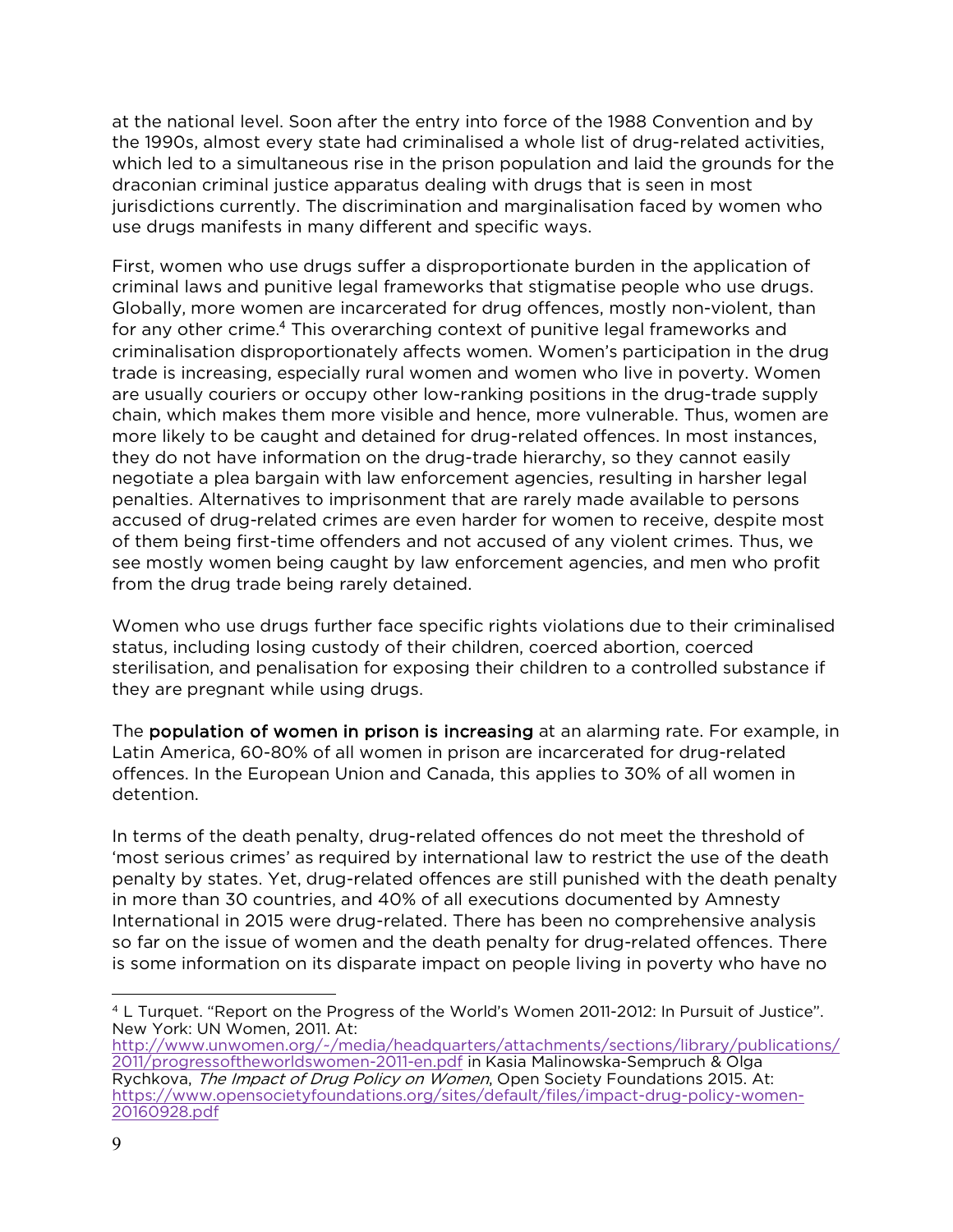access to legal aid, and foreign nationals detained abroad with no consular assistance or translation support.

Another key contextual factor is the growing trend of militarisation of public security, putting the army on the streets to control the existential threat of drug trafficking in our societies. The armed forces are taking the job of police, or the job is being done by police who utilise military training techniques or equipment, often in disregard of international standards on the appropriate use of force. There has been an increase in torture in Mexico, for example, and a spate of extrajudicial executions in the Philippines. This militarisation also impacts women differently, increasing their vulnerability to rights violations including violence against women. This can manifest in the form of forced marriage, sexual violence, trafficking and/or exploitation.

The UN drug conventions have no safeguards for human rights and no ways to ensure state compliance - there are only external measures to measure compliance. The drug control conventions are running in parallel to the human rights conventions, with security and criminal justice deemed to have no correlation with human rights. This has led to a wide range of human rights abuses being proliferated against people who use drugs.

Second, even where women who use drugs are not incarcerated, harsh criminal penalties result in their invisibilisation, leading to adverse impacts on their health and social wellbeing. Most harm reduction interventions and services are designed for men and therefore fail to respond to the specific needs of women who use drugs.**<sup>5</sup>** Discrimination does not only occur where people in similar situations are treated differently; **<sup>6</sup>** it also occurs where people in different situations are treated similarly. The current situation of healthcare services in the post-Soviet region is a classic illustration of formal equality where special needs are not considered by the State to be important in the provision of healthcare services. For instance, public centres for opioid substitution therapy (OST) services are meant to be open to all. However, women's access to these centres as well as to other healthcare services is impeded by the fact that they are not designed for use by women but men. Thus, women are forced to fit into a system made for men. Accordingly, to access this system women must forget about issues such as their reproductive rights or their children. Women who are pregnant or women who are mothers may be denied these services altogether, and where such services are available to them, they are simply not catered to in a gender-responsive way.**<sup>7</sup>**

<sup>&</sup>lt;sup>5</sup> International Network of People Who Use Drugs, *Drug User Peace Initiative: A War on* Women Who Use Drugs. Available at: https://www.unodc.org/documents/ungass2016/Contributions/Civil/INPUD/DUPI-A\_War\_on\_Women\_who\_Use\_Drugs-Web.pdf pg. 3.

<sup>6</sup> For more information on women's specific needs in the context of health, also see: UNODC, Policy Brief: Women who Inject Drugs and HIV – Addressing Specific Needs, 2014. Available at: http://www.unodc.org/documents/hivaids/publications/WOMEN\_POLICY\_BRIEF2014.pdf

<sup>&</sup>lt;sup>7</sup> International Women's Rights Action Watch Asia Pacific, Process Report: Expert Group Meeting on Framing Rights of Women who Use Drugs, April 2017. Available on file.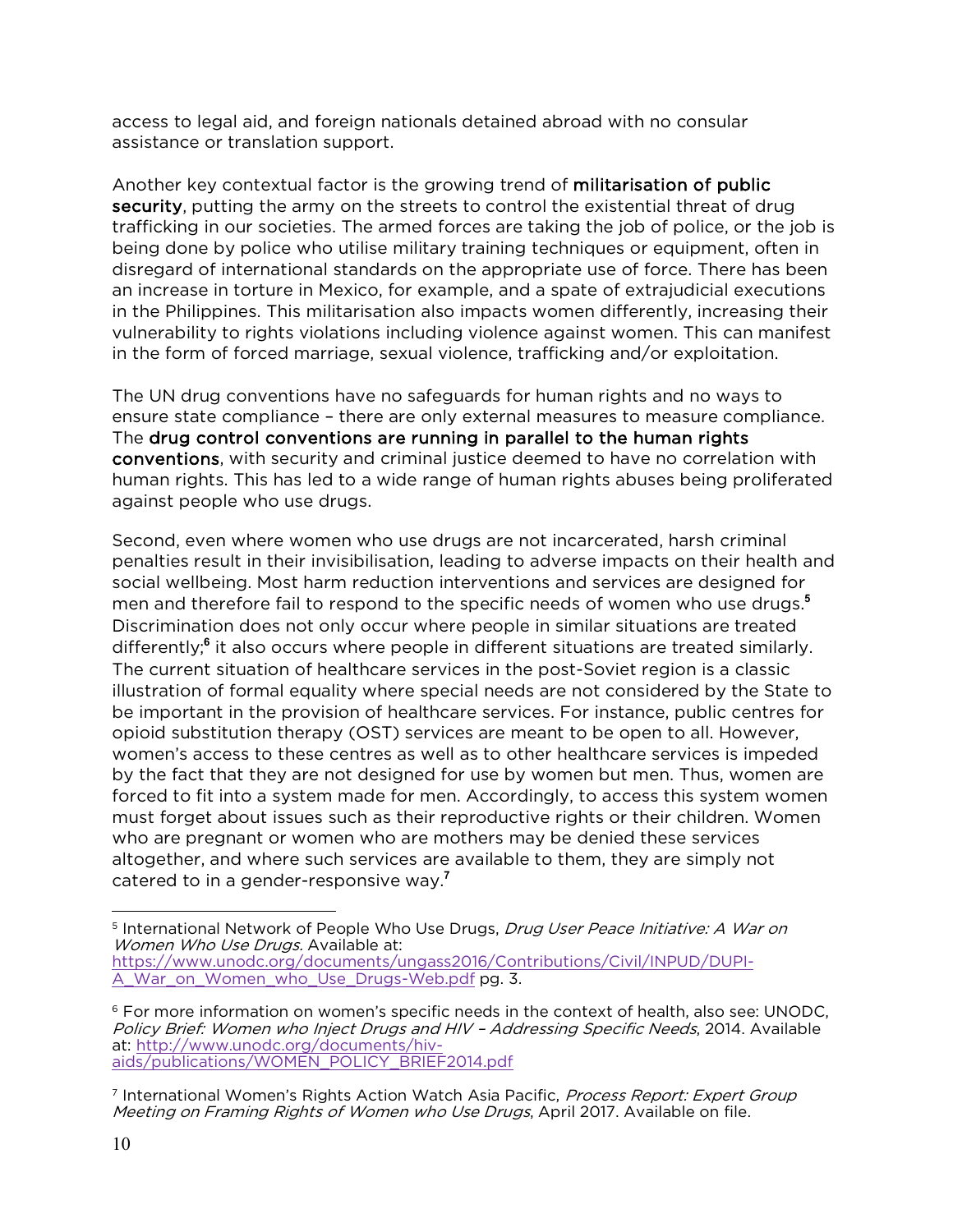Mandatory disclosure laws that give rise to confidentiality breaches, combined with insensitive attitudes of service providers, disincentivise women from accessing healthcare and harm reduction services. There has been a slow shift from a pure public health approach towards a law enforcement approach when it comes to how states deal with drug (and alcohol) users. In the 1960s, administrative offences started being used, and narcology (i.e. drug treatment specialisation) appeared in psychiatry. However, from the 1970s, there was a clear shift towards law enforcement taking over the remit of drug control, with doctors acting more like police officers, and public health concerns no longer played a role. Doctors have an obligation to treat their patients with dignity and maintain confidentiality. However, fear of professional repercussions, as well as socialisation of norms stigmatising persons who use drugs, leads some doctors to report and register their patients on the drug registry. Being in a drug-user registry is a huge deprivation of civil rights and impacts the patient's access to treatment. Thus, the healthcare system acts as an instrument of state surveillance and doctors perform the role of law enforcement agents vis-à-vis their patients instead of providing them with medical treatment.

Third, beyond the context of health, women who use drugs are also often deterred from reporting violence and seeking institutional support to protect themselves against it. In addition to facing violence in the family and community, women who use drugs are also vulnerable to violence and harassment from the police and while in detention.**<sup>8</sup>** Service providers, including domestic violence shelters, in most instances are ill-equipped to support women who use drugs.

It is also important to consider the intersection of contextual factors such as poverty and social exclusion that further increase the vulnerability of women who use drugs to a multitude of rights violations. Where women who use drugs are living in poverty or are single parents, their status may actively exclude them from accessing social welfare and support. Where women who use drugs are incarcerated, this restricts them from gaining employment once they are out of prisons. Where States implement austerity measures, the rollback on social services means that women who use drugs are most at risk of losing access to health and housing support necessary for their day-to-day survival.

The root of this marginalisation and rights violations lies in pervasive social stigma and prejudice against persons who use drugs, including women. The negative stereotypes of persons who use drugs, compounded by gender norms and stereotypes regarding women's roles in the family and society, make it acceptable for women who use drugs to be discriminated against in all spheres. The findings of a study conducted by the Georgia Harm Reduction Network are especially telling of the impact of social stigma and stereotyping of women who use drugs. It emerged from the report that it is actually in prison that women freely disclose their status and mobilise themselves.

 <sup>8</sup> Ibid., p.5.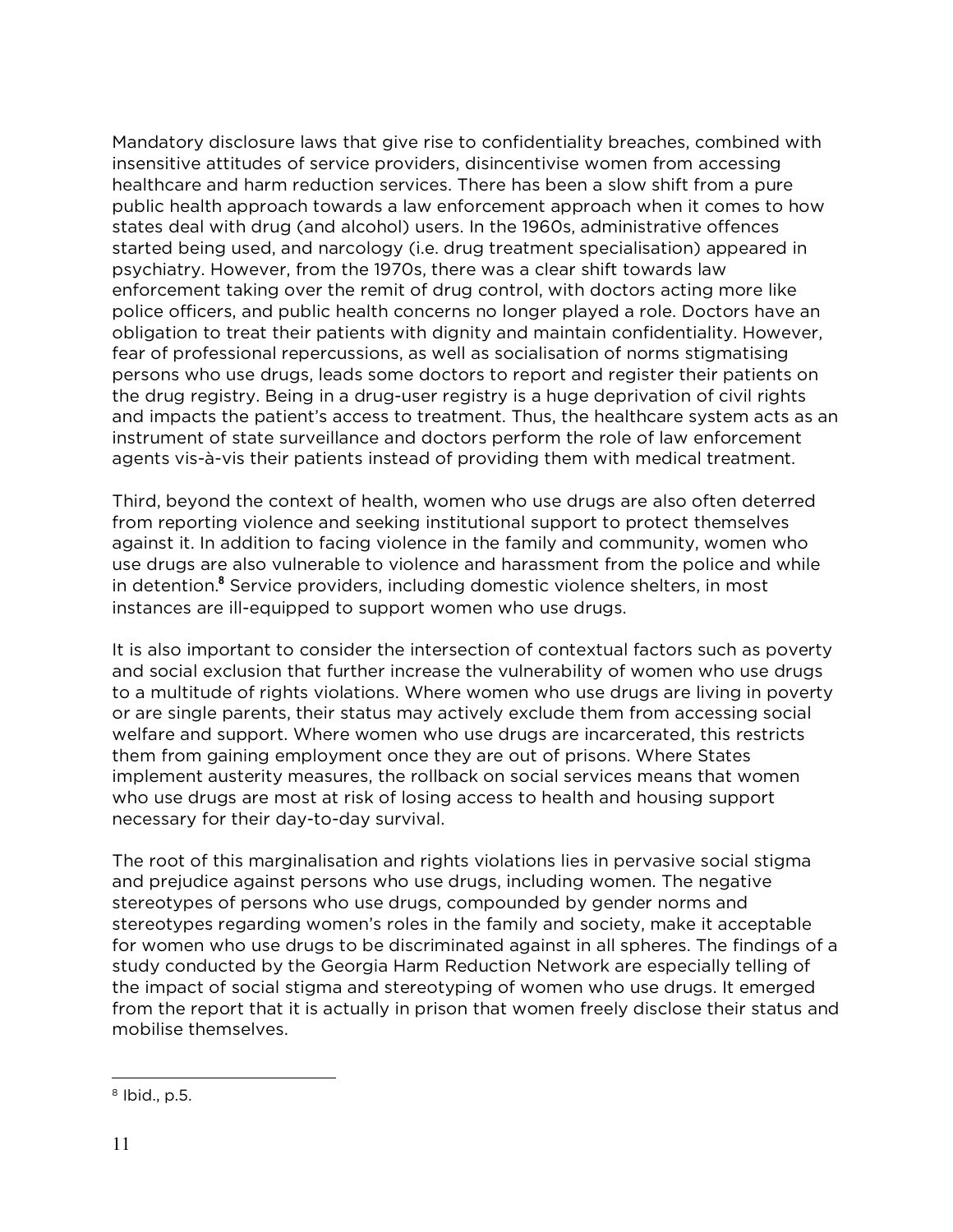The stigma underlying drug use by women is interlinked with a range of human rights violations. For instance, in the context of parental rights, even if women who use drugs are not legally challenged for the custody of their children, they are afraid of their own family members taking away their children if they disclose their status as drug users. In some cases, women may lose permanent parental rights of their children once they are incarcerated for minor, non-violent drug-related offences. Studies have found that women are more likely than men to experience this violation.**<sup>9</sup>** Whereas the best interest of the child is paramount, punitive laws more often than not operate in ways that are absolutist and leave no room for consideration of women's specific experiences. In the context of sexual and reproductive health rights, a woman has access to these health services but only if she does not disclose her status. As service providers are not trained to deal with women who use drugs, this means that women who use drugs will not disclose their status while seeking an abortion – to the detriment of their health. In some cases, women were not using drugs at the beginning but started using drugs during the course of an abusive relationship. Many are forced into early marriages. Women do not seek support within their family or from institutions – they would rather live with the abuser than disclose their drug-using status.

Gender stereotyping is also rife in how drug policies are implemented. The same contempt and disdain that WUDs are shown in society is replicated in courts. This manifests in the form of more moralising undertones in the language of court orders and ultimately more stringent punishments for offences related to drug use for women.

It is within this context of exclusion and discrimination that avenues for protection and redress for the rights of women who use drugs have to be identified and advocated for.

#### Why CEDAW?

The United Nations Convention on the Elimination of all Forms of Discrimination Against Women (CEDAW), adopted in 1979, is a widely ratified international human rights treaty. It is also the only international treaty that specifically addresses discrimination against women based on the principles of indivisibility, interrelatedness and interdependence of rights. In identifying the various forms of discrimination, the Convention places an obligation on state parties to identify the historical, systemic and cultural discrimination faced by women, and take concrete measures to address the impacts of such discrimination on women's lives

CEDAW-compliant law and policy frameworks must lead to the exercise and enjoyment of all rights for all women measured through the lens of equality of opportunity, equality of access and equality of results. Any response or action that does not take into account any one of these elements would result in unequal

<sup>&</sup>lt;sup>9</sup> Rewire, "'No Hope for Me': Women Stripped of Parental Rights after Minor Crimes". Available at: https://rewire.news/article/2015/04/02/hope-women-stripped-parental-rights-minorcrimes/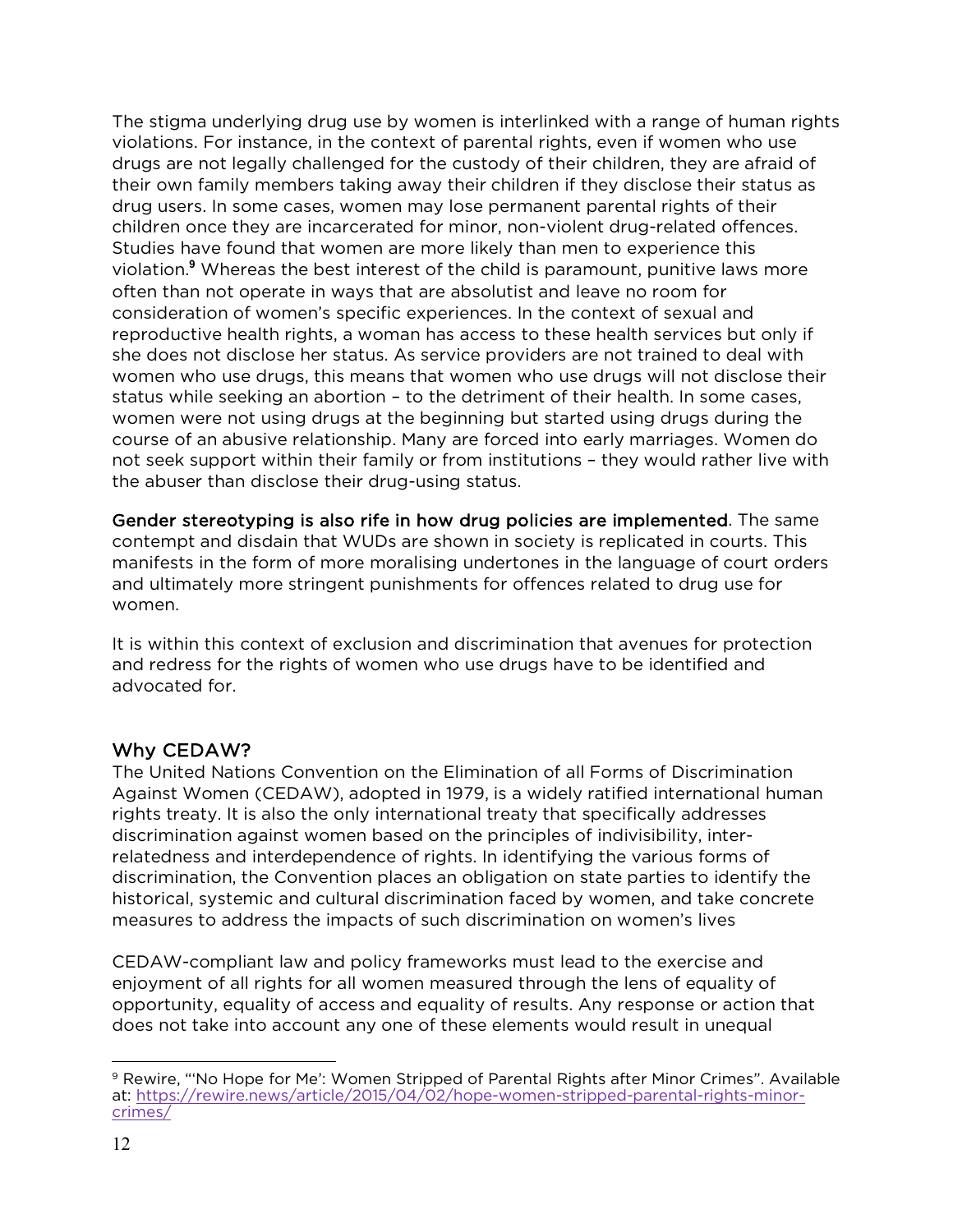outcomes as between men and women or between different groups of women. Framing the rights of women who use drugs under the CEDAW principles of nondiscrimination and substantive equality requires analyzing the current range of law and policy responses that are mainly aimed at diminishing drug use through policing women who use drugs, but that result in discriminatory treatment against them and in many instances cause irreparable violation of their rights.

Multiple efforts by NGOs from Russia, Georgia, Kazakhstan, Kyrgyzstan and Ukraine, among others, to present some of the challenges and obstacles in protection of rights of women who use drugs has led to the issue being addressed by the CEDAW Committee in specific instances, such as in the case of Georgia where it advised the state party to adopt a harm reduction approach in addressing issues related to women who use drugs. However, the lack of a cohesive framework and strategies in presenting the socio-political issues around rights of WUDs before the CEDAW Committee has diluted the impact of this advocacy. Additionally, the absence of the mobilisation of a critical mass of groups advocating for rights of women who use drugs before the CEDAW Committee remains a continuing challenge.

The present NGO guidelines are a step in the direction of addressing these challenges and supporting the advocacy strategies of groups of women who use drugs seeking to utilise the CEDAW framework. It is hoped that rights advocates, through using these guidelines, will contribute to strengthening the engagement of human rights and women's rights bodies, including the CEDAW Committee, on issues concerning women who use drugs.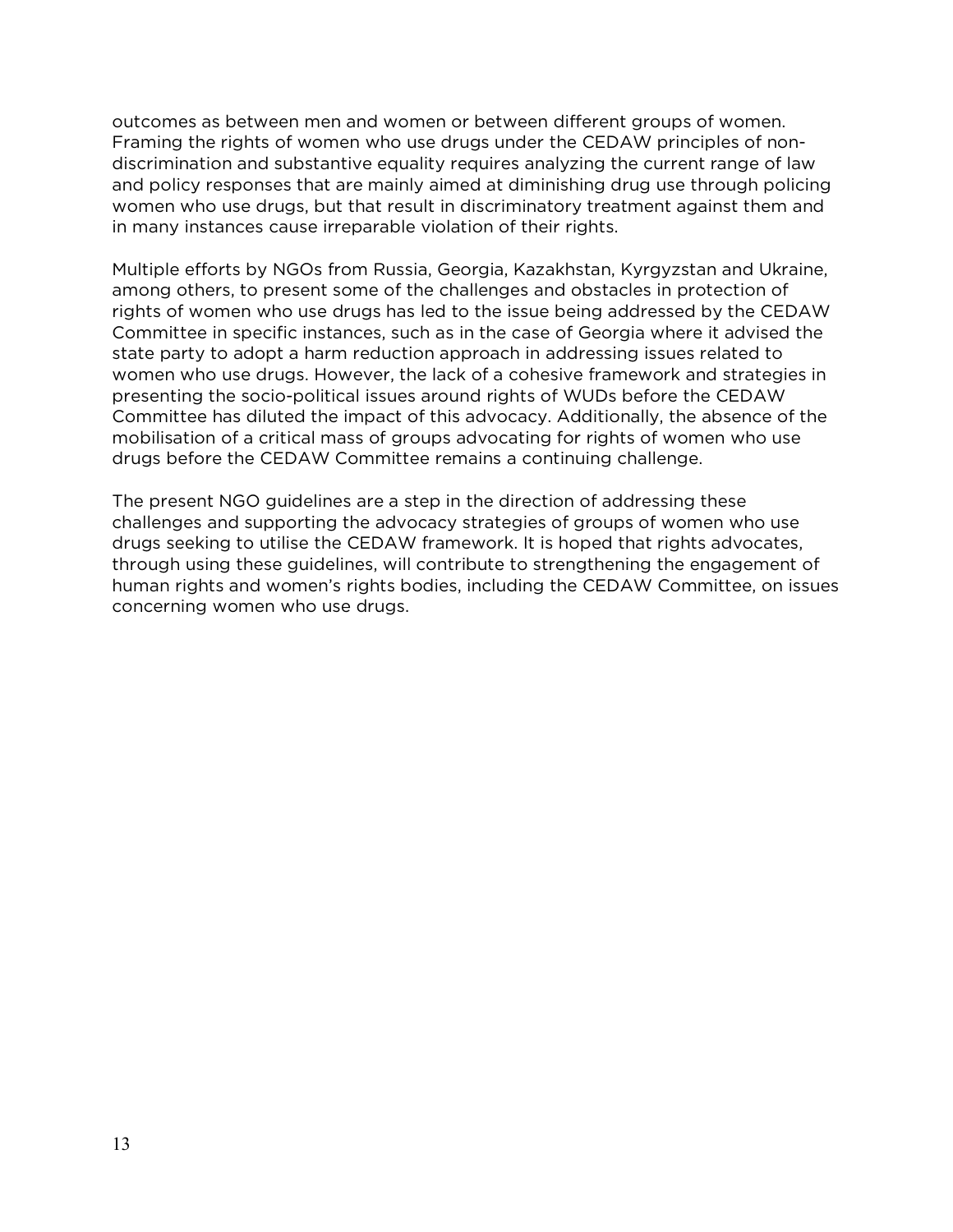# III. The CEDAW Review Process

#### 3.1 Overview

Under Article 18 of the CEDAW Convention (hereafter, the Convention) all State parties are required to submit periodic national or **state reports** to the CEDAW Committee (hereafter referred to as the Committee) on 'the legislative, judicial, administrative or other measures' taken by them to give effect to the provisions of the Convention and the progress made with respect to these. The initial report has to be submitted one year after ratification of the Convention and thereafter a periodic report has to be submitted every four years. Once a State party has prepared and submitted its report, it is scheduled to be reviewed by the Committee at its periodic review sessions. The review sessions take place three times – in February, July and October each year. More information on the states scheduled for each review session can be found at the OHCHR website.<sup>10</sup>

Two sessions before the State party is scheduled for the review, the Committee holds a pre-session working group meeting that draws up a list of issues and questions which the State party has to address in writing prior to its review. NGOs can engage with the CEDAW review process through submitting alternative information or NGO shadow reports to the Committee for their consideration both at the pre-session working group and during the actual review session. There is also an opportunity for NGOs to make oral statements to the Committee at the public informal meeting with NGOs scheduled at each review session. Following the constructive dialogue with the state party under review (held at a public meeting that NGOs can attend as observers), the CEDAW Committee adopts a set of concluding observations recommending specific action for the state party to enhance protection for women's rights.

Pursuant to follow-up procedures, State parties are requested to report back to the Committee within two years on measures taken to give effect to the follow-up recommendations. These recommendations are clearly identified in a paragraph at the end of the concluding observations. Again, NGOs have an opportunity to submit a follow-up shadow report to aid the work of the Committee in assessing state compliance with the follow-up recommendations.

 $10<sup>1</sup>$ 

https://tbinternet.ohchr.org/\_layouts/TreatyBodyExternal/SessionsList.aspx?Treaty=CEDAW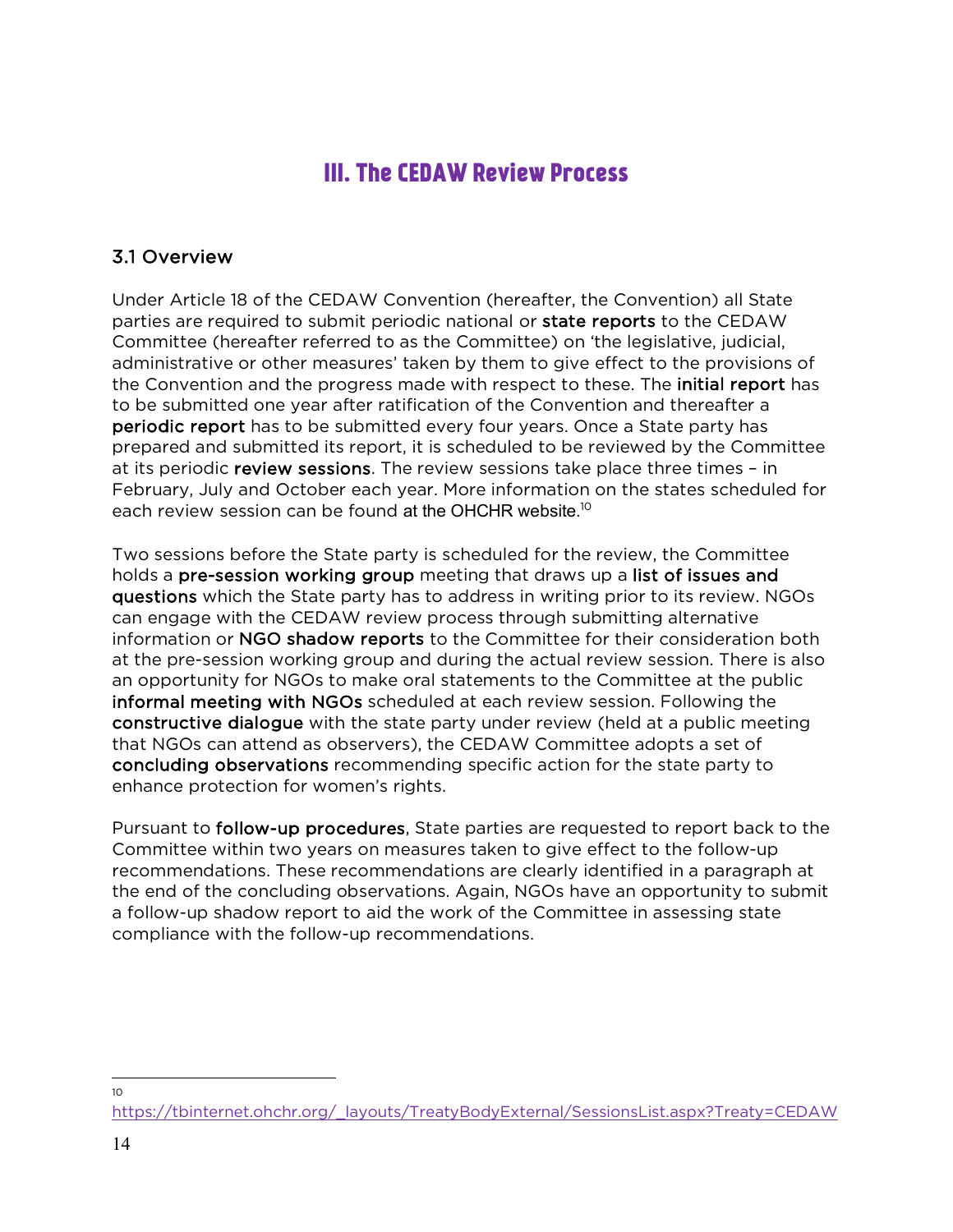

Figure Source: Based on: Office of the United Nations High Commissioner for Human Rights: The United Nations Human Rights Treaty System: An Introduction to the Core Human Rights Treaties and the Treaty Bodies. Geneva: Office of the UNHCHR June 2005, p. 20.

## 3.2 State Reports

The State party report consists of two documents: a common core document and the convention-specific report. The common core document presents general, factual information that is relevant for the Committee to understand the political, legal, social, economic and cultural context in which human rights are implemented in the State. The State should keep the common core documents current and it should be updated as required whenever the State is submitting the conventionspecific report. If no update is required to be made, this should also be mentioned in the convention-specific report.

The convention-specific report addresses the substantive articles of the CEDAW Convention and is meant to indicate the impact of actions taken to implement the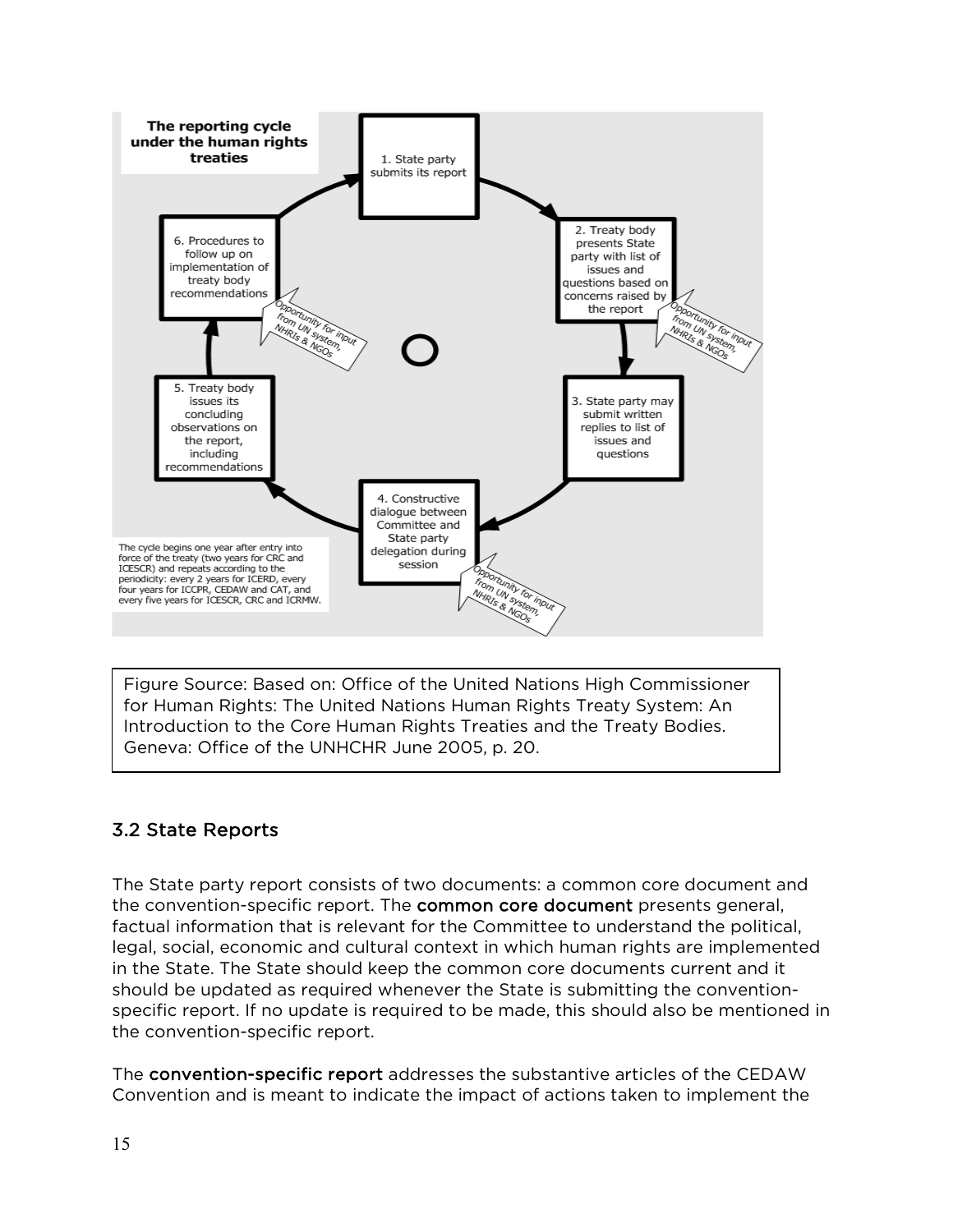Convention by the State. It provides a record of the performance of the State according to the standards of the Convention. It outlines the problems and obstacles to women's equality as well as means to address these. It provides information on the progress concerning key women's rights issues as highlighted by the Committee in its concluding observations to the State party's previous report.

## Reports under the Simplified Reporting Procedure

Where there has been significant delay by States in submitting their conventionspecific report, they may request the Committee to allow them to submit reports under the Simplified Reporting Procedure. Under this procedure, the Committee will send a set of List of Issues Prior to Reporting to the concerned State to direct the preparation of the State report. The number of questions/issues included in the list is no more than 25. More information regarding this procedure can be found at the OHCHR website.<sup>11</sup>

## Initial Report

This report is the State's first opportunity to present information to the Committee on the extent of its compliance with the Convention articles. In particular, the initial report should outline the constitutional and legal framework for the implementation of the Convention rights, explain the legal and practical measures adopted to give effect to the Convention rights and demonstrate the progress made in ensuring implementation of the Convention articles.

## Periodic Report

This report, submitted by the State to the Committee every four years, focuses on the concluding observations made by the Committee on the previous State report and addresses the progress made and the current situation concerning the enjoyment of the Convention rights.

## 3.3 NGO Reports/Shadow Reports

The Committee has expressly stated that it places high value on its close cooperation with NGOs working on women's human rights as essential for the promotion and implementation of the Convention. In the context of the review process which is at its core an accountability mechanism for States to fulfill their obligations in respect of women's rights, the role of NGOs is especially significant. NGO reports provide important information to the Committee on gaps in implementation of the Convention articles or the Committee's concluding observations by the relevant State party and include recommendations and suggestions for ensuring implementation of the Convention.

 <sup>11</sup> https://www.ohchr.org/EN/HRBodies/CEDAW/Pages/ReportingProcedures.aspx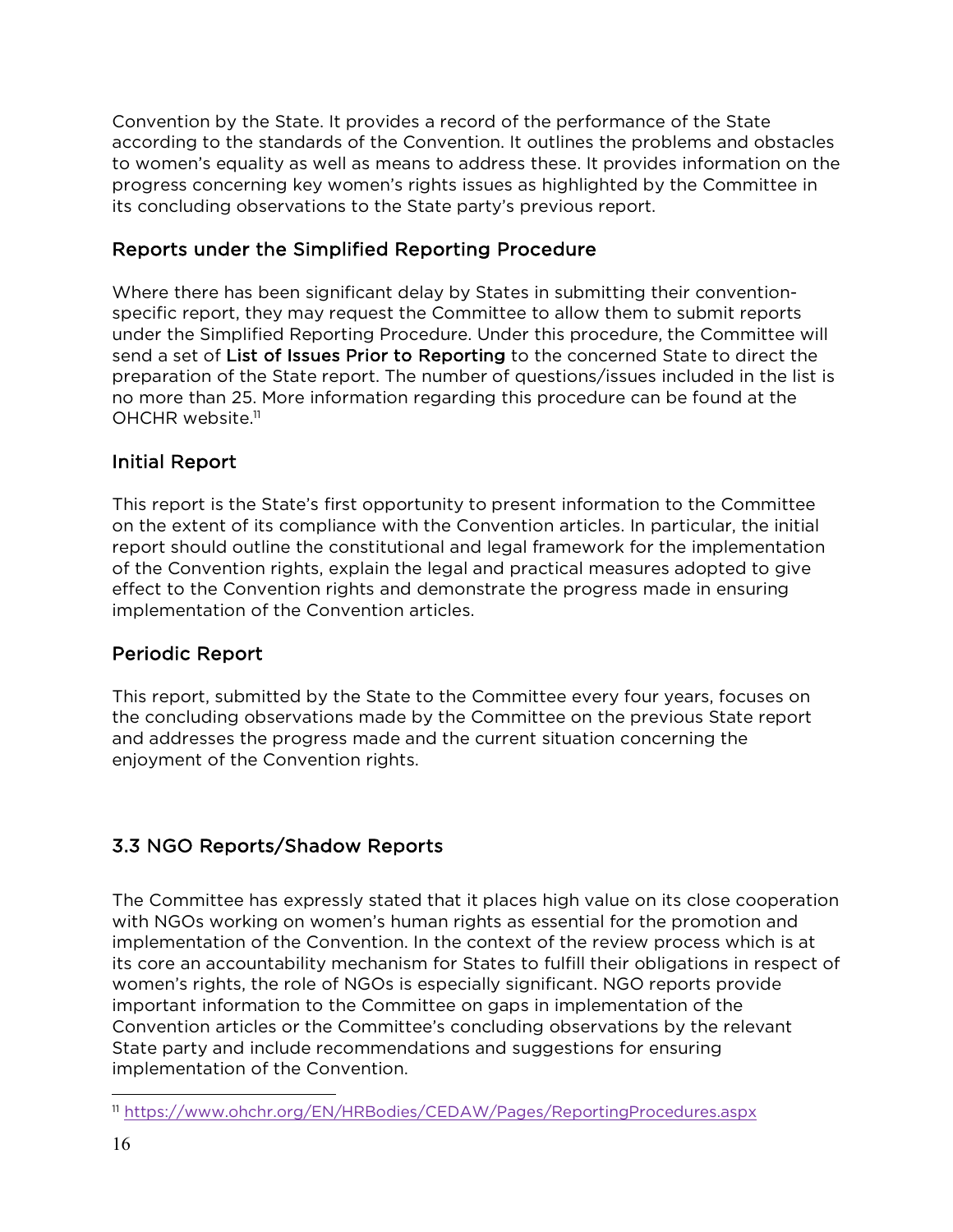NGO reports are to be submitted to the Committee via its Secretariat at least three weeks prior to the beginning of the session. The reports should be sent electronically in Word format to the following e-mail address: cedaw@ohchr.org. They should not exceed 3,300 words if being submitted by one NGO and not exceed 6,600 words if being submitted by NGO coalitions.

While submitting NGO reports, NGOs should:

- indicate their full name:
- indicate the State party scheduled to which the information relates; and

indicate whether or not the submission can be posted on the CEDAW website for public information purposes.

Submission of hard copies of the report is not mandatory. However, NGOs wishing to do so can mail 15 hard copies of their report to CEDAW Secretariat, OHCHR – Palais Wilson, 52, rue des Pâquis, CH-1201 Geneva 10, Switzerland.

Reports submitted by national and international NGOs to the Committee can either be comprehensive reports addressing the overall status of women's rights in the country, or be focused on specific themes.

NGO reports can also be submitted to the Committee at its pre-sessional working group. In fact, the Committee stresses the importance of NGO engagement at the stage at which questions are being formulated for the State. The procedural guidelines for submission of NGO reports to the pre-sessional working group, in terms of the deadline, word limit and other issues, remain the same.

## 3.3 FOLLOW-UP TO CEDAW REVIEW PROCESS

It is critical to devise and implement follow-up strategies once the Committee issues the concluding observations. Some strategies to advocate for ensuring implementation of the concluding observations include engaging in media advocacy – to publicly disseminate the NGO report and the concluding observations; undertaking monitoring – to assess implementation of the concluding observations; and submission of a follow-up NGO report two years after the review session. The NGO report and concluding observations can also be an important resource for legal advocacy as information from them can be used in making legal submissions to national authorities.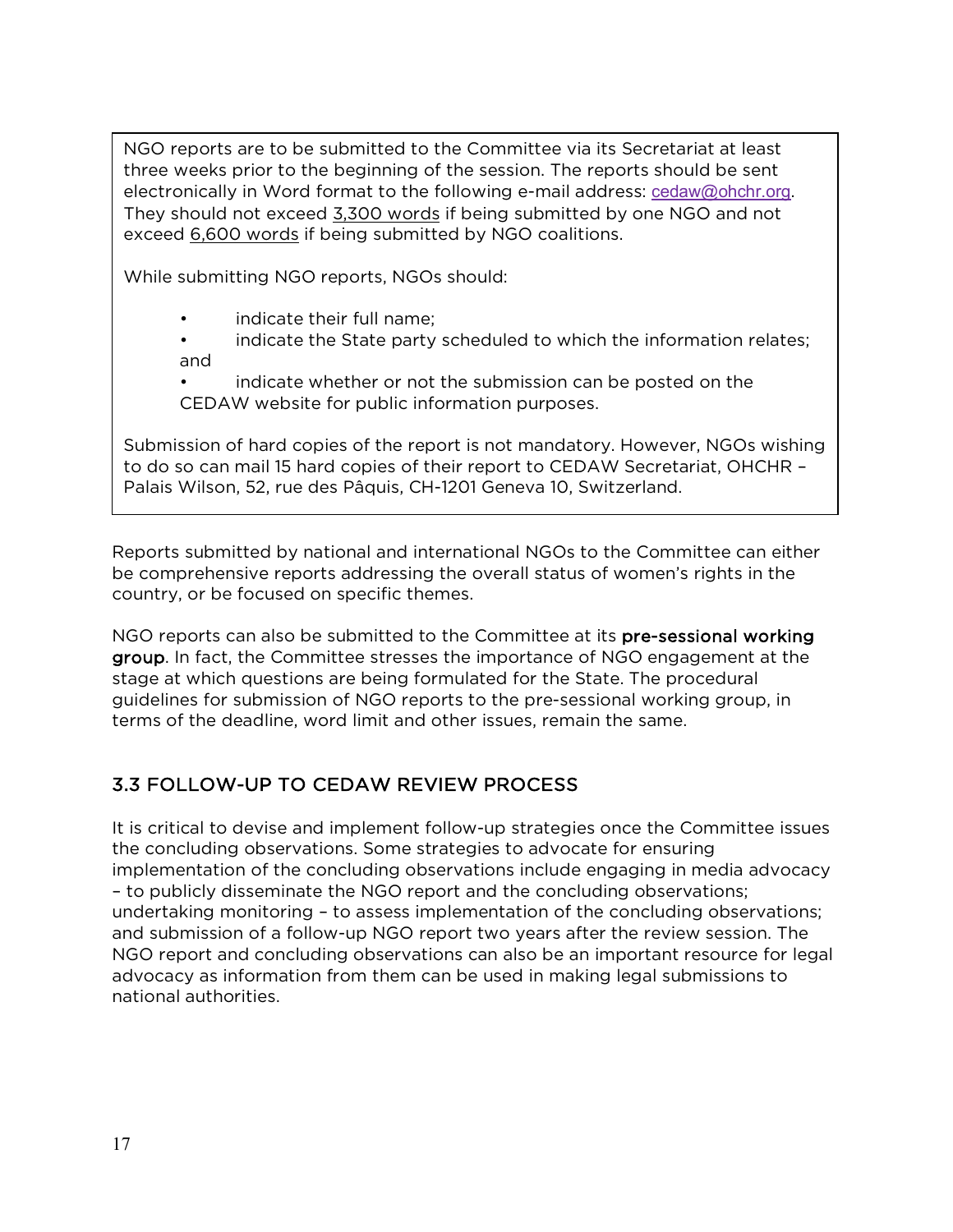# IV. Guidelines for Writing an NGO Report

This section is set out in two parts: A) provides an overview of key points to consider while developing an NGO report, and B) lists out a series of questions that will aid community and civil society activists in examining whether and to what extent the rights of women who use drugs are protected in their respective countries, as mandated under the CEDAW Convention and the various Articles that make up its core.

## A. GENERAL GUIDANCE

Context and problem analysis: NGO reports are a key advocacy tool for rights advocates, through which they can critically engage with the reporting and monitoring process of the CEDAW Committee by providing data (including statistical data and case studies) on the context and status of rights of women who use drugs in their countries. The NGO report should clarify the context, highlight priority issues, contain specific information related to the various substantive rights guaranteed under CEDAW, and include recommendations on measures that the State could adopt to ensure that women who use drugs enjoy equal rights under the law. Further, they should critically analyse the information provided in the State Party report to enable the CEDAW Committee to raise issues that may not be presented in the official report, or to verify the data shared by the government in its report.

Language: NGO reports can be prepared and submitted in any of the six UN languages (English, French, Spanish, Russian, Arabic and Chinese). However, it is important to note that NGO reports are not translated by the UN for the CEDAW Committee Members. Hence, it is advisable to submit the NGO report in English as all Committee Members have English as a working language.

Structure: The NGO report should be concise, focusing clearly on priority issues and relevant solutions and demands from the perspective of groups advocating for the rights of women who use drugs, to aid the Committee in constructing its recommendations. The report should have a clear executive summary as it assists the CEDAW Committee in understanding what is contained in the report and where they should read more carefully on specific issues. It should also include a cover page with the title, author(s), date of the report and the relevant CEDAW Committee session.

The best way to organise an NGO report is by providing a contextual analysis which can highlight specific priority issues and also by providing comprehensive information by aligning it with the Articles of the CEDAW Convention, because the CEDAW Committee reviews the official report submitted by the government articlewise. The broad structure of the CEDAW Convention is as follows: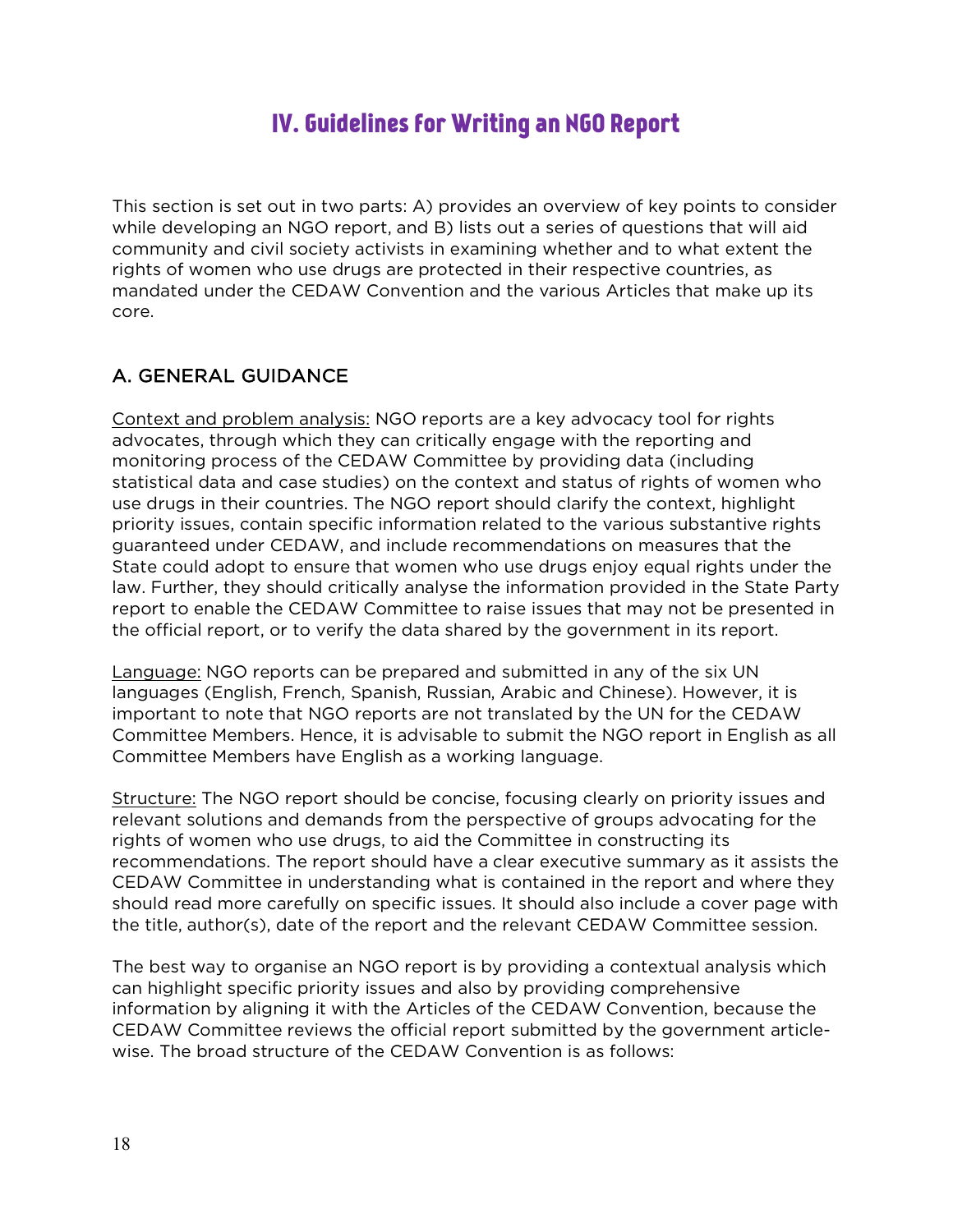Articles 1 to 5 provide the core obligations of the State to provide a legal and policy framework for the implementation of the Convention as well as the social context that may impede the achievement of women's right to equality;

Articles 6 to 16 provide specific substantive areas of equal rights for women under the Convention, such as in education, health, employment;

Articles 17 to 23 outline the role of the CEDAW Committee and the procedures pertaining to the Convention;

Articles 23 to 30 outline the administration and interpretation of the Convention.

The NGO report need only provide information on the substantive articles of the CEDAW convention, i.e. Articles 1 to 16.

## B. ARTICLE-SPECIFIC GUIDANCE

The following set of questions, which are placed according to Articles of the CEDAW Convention that the issue/situation engages, are intended to aid NGOs in inquiring and eliciting information on the rights of women who use drugs in their respective countries while preparing NGO reports for submission to the CEDAW Committee. They are neither formal nor exhaustive. The questions are illustrative and NGOs are encouraged to use those that are relevant to their respective situation and explore others that fit their context better, while keeping the relevant Article in mind. Some issues may overlap between different CEDAW Articles. NGOs are encouraged to articulate them under all the relevant Articles, without worrying about repetition.

#### Part 1: Articles 1 – 5

Article 1: Discrimination Article 2: Policy Measures Article 3: Guarantee of Basic Rights and Fundamental Freedoms Article 4: Special Measures Article 5: Sex Role Stereotyping and Prejudice (refer also to General Recommendations 28, 33 and 35)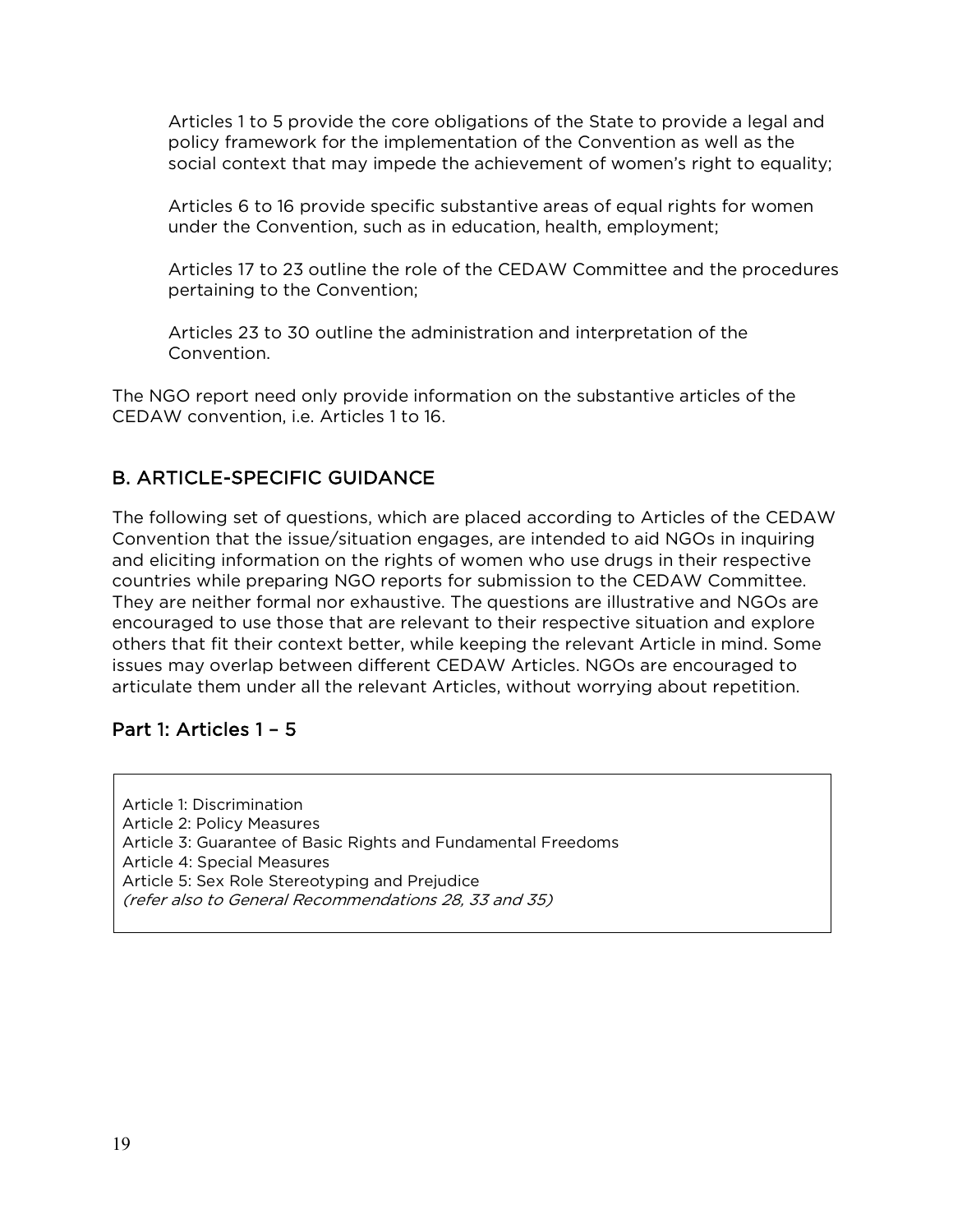#### Article 1: Definition of discrimination



The questions below aim at unpacking the specific ways in which women who use drugs experience discrimination. Consider how women in general in your country experience discrimination vis-à-vis men and then unpack how women who use drugs face further discrimination, vis-à-vis other women. The questions also ask you to consider how to clarify the current legal framework works to address specific WHR issues and address anti-discrimination/gender.

1. Does your country recognise equality and non-discrimination as fundamental rights in the Constitution? What are the prohibited grounds for discrimination?

discrimination, and thus how you the understood in the understood in the understood in that  $\alpha$ 

- 2. Are gender and health status considered prohibited grounds for discrimination under the Constitution? If yes, do they adequately protect women who use drugs?
- 3. Does the guarantee of non-discrimination recognise multiple/cumulative and inter-sectional discrimination against women? If yes, how have they been applied with regards to women who use drugs in judicial decisions?
- 4. Does the guarantee of non-discrimination prohibit direct as well as indirect discrimination?
- 5. Does the guarantee of non-discrimination include protection against discrimination by public/state actors as well as private/non-state actors? What standards and measures have been adopted under the legal system to prevent and address discrimination by public and private actors? For example, would the standard of due diligence apply for discrimination by private/non-state actors? Would vicarious liability apply for discrimination by public/state actors?
- 6. Are there any laws or policies that exclude women who use drugs from healthcare, social security or welfare benefits?
- 7. Is there any law that can protect women who use drugs against disclosure of status of drug use or dependence status?
- 8. Are there any specific contextual factors, such as conflict or post-conflict situation, austerity or shrinking democratic space, that particularly impact the rights of women who use drugs?
	- $\circ$  If yes, please explain the manner in which such contexts impact rights of women who use drugs. In what manner do they create additional vulnerabilities and forms of discrimination? Are these forms of discrimination recognised, prohibited or addressed by law?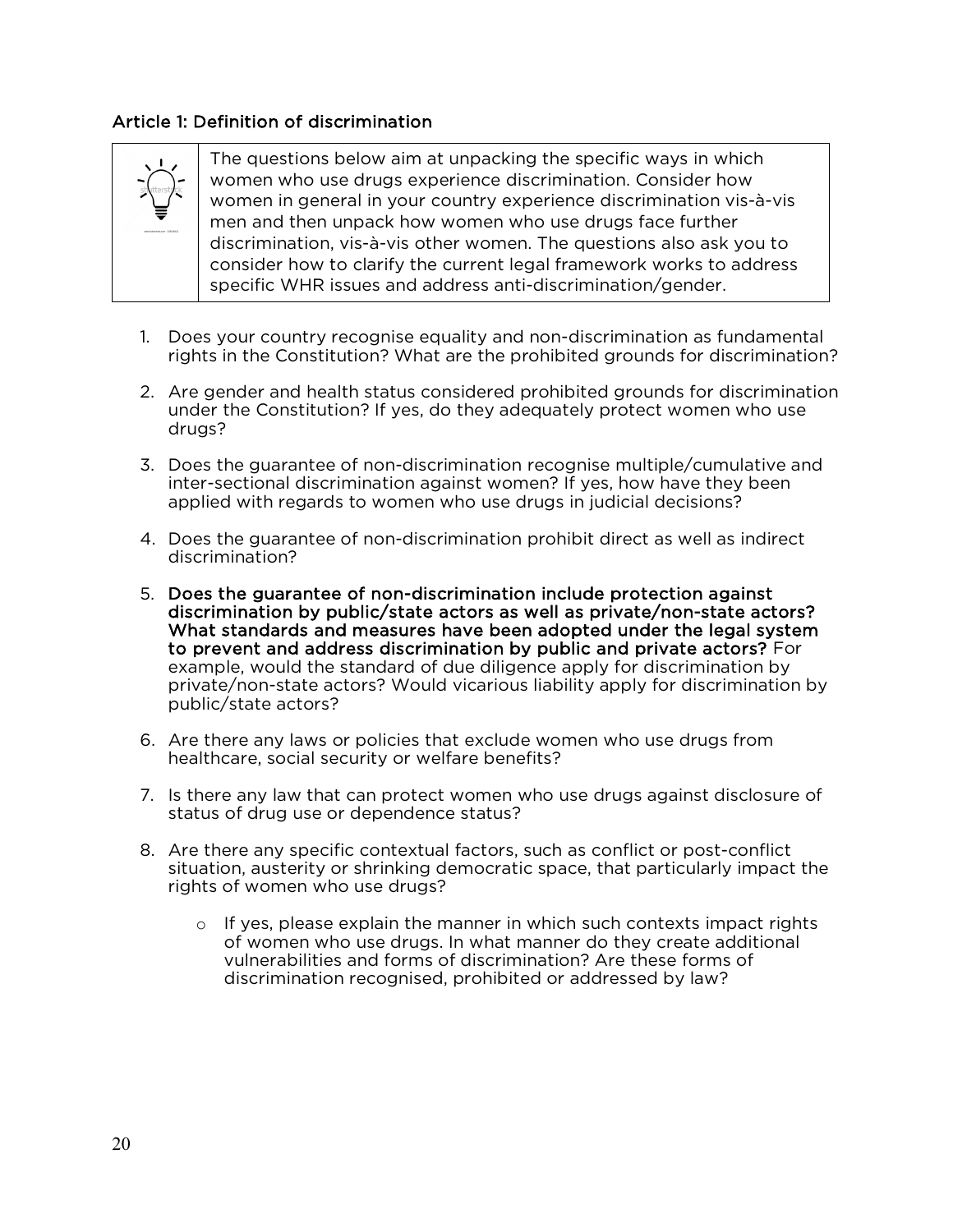#### Article 2: Policy measures to eliminate discrimination



Women who use drugs are often made invisible both in policymaking spaces and as the subject of those policies. Explain the different ways in which laws, policies and institutions do or do not take into account the specific concerns of women who use drugs, and the impact of this on rights of women who use drugs. This set of questions also seeks to strengthen the full scope of state obligations (actions needing to be taken) in relation to the issues faced by women who use drugs – as the CEDAW framework evolves, there may be a need to consider how your information can expand, clarify, strengthen or challenge certain trends in legal, political and ideological framing of laws and policies which impact rights of women who use drugs.

- 1. Is there data on the extent of drug use among women in your country? [Comparative data by percentage may also be cited].
- 2. Is there data on how many persons are arrested, prosecuted, convicted, sentenced and imprisoned for drug offences, disaggregated by gender?
- 3. Are there any constitutional or legal frameworks protecting women's rights? Do these frameworks adequately protect the rights of women who use drugs?
	- o Does the law provide remedies to women whose rights are violated?
	- o Are legal remedies accessible by women who use drugs in cases of rights violations?
	- o What do the legal remedies look like? For example, laws providing for prosecution of the relevant public official or access to compensation for the victim in cases of rights violation. Are these laws applied in practice to cases concerning women who use drugs?
- 4. Are there legal safeguards against arbitrary and/or unreasonable searches, arrests and detention under drug laws? Are the legal safeguards mindful of the rights of women? Are women, including women who use drugs, able to avail of these safeguards? For example, is there a practice of involuntary testing of individuals for drug consumption?
- 5. Are legal aid services available and accessible to women who use drugs to claim legal remedies? Are such services competent and gender-sensitive?
- 6. Is drug use criminalised by law?
	- o How are women impacted by such laws?
	- o Are there diversion measures or alternatives to incarceration for such offences?
	- o Are these extended to women?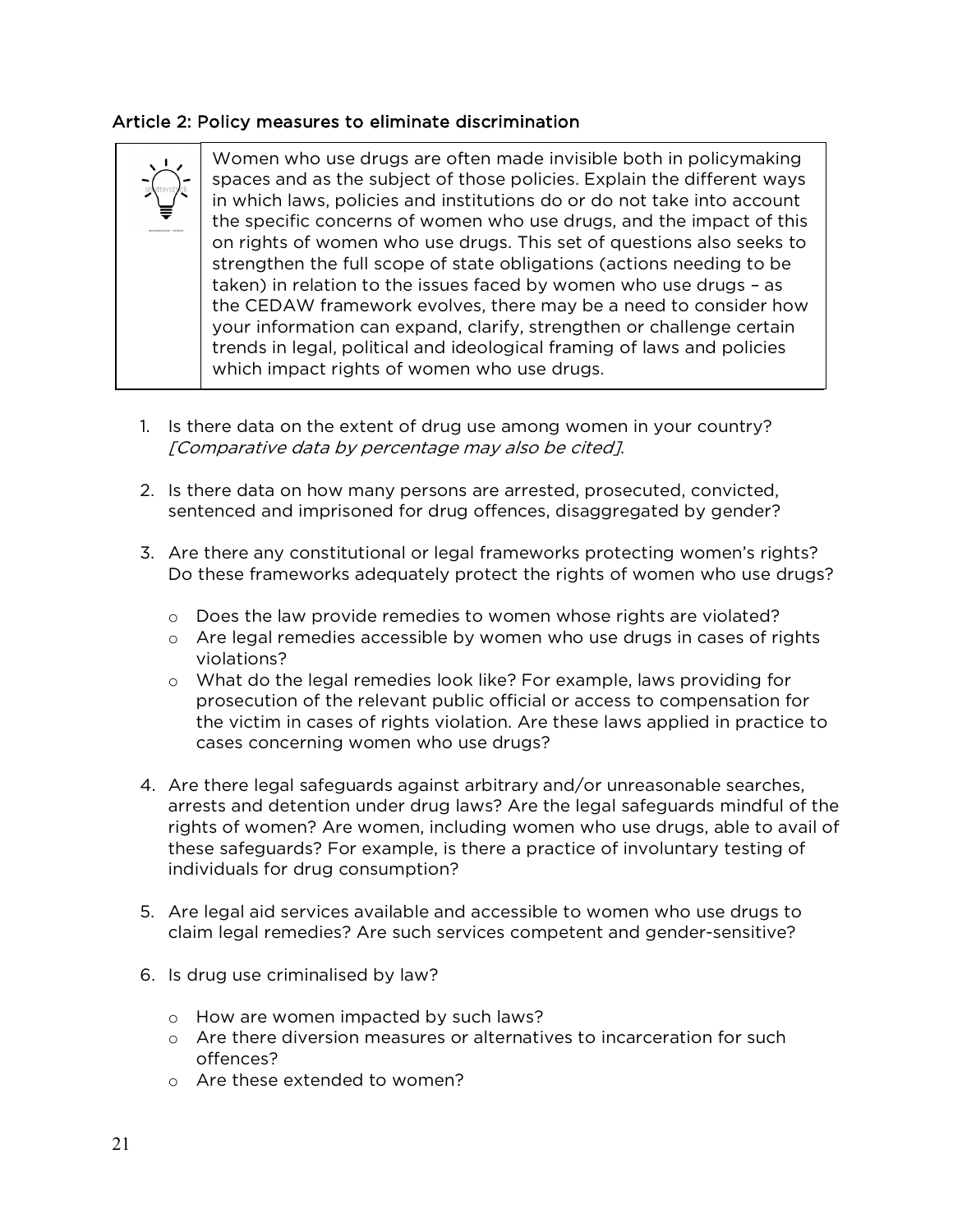- 7. Is possession of drugs for personal use criminalised by law?
	- o How are women impacted by such laws?
	- o Are there diversion measures or alternatives to incarceration for such offences?
	- o Are these extended to women?
- 8. Is there data on how many persons are arrested, prosecuted, convicted, sentenced and imprisoned for drug offences, disaggregated by gender?
- 9. Does criminalisation of use and/or possession for use of drugs result in threats to life, liberty and security of women? [Note: Manifestations of rights violations in this context may include: arbitrary arrest and detention, custodial violence, torture and compulsory treatment. Data on number of women in prison for drug offences and women killed in drug war and the impact on their families may also be included.]
- 10. What are the forms of women's interaction with the criminal justice system for drug offences?
	- o Does a partner's involvement with drugs lead to women being implicated under the criminal justice system?
	- o Are there laws that compel women to testify against their partners who are implicated in drug-related cases?
	- o Are there compulsory third-party reporting requirements for drug use? How do these affect women?
- 11. Are there instances of drug-war-related extrajudicial killings? How many women have been killed or otherwise targeted by drug-war-related extra judicial killings?
	- o Are there legal protections for the right to life for women who use drugs?
	- o Can legal remedies be accessed in cases where the right to life has been violated?
- 12. Are there instances of police abuse/violence against women who use drugs? Are there mechanisms to identify, monitor and prevent such cases and seek redress? Are these applied in practice?
- 13. What are the specific forms of violations of right to privacy faced by women who use drugs? Are there legal provisions protecting right to privacy? Do these protections extend to women who use drugs or address their specific needs and circumstances?
	- o Are legal remedies accessible to women who use drugs in cases where the right to privacy has been violated?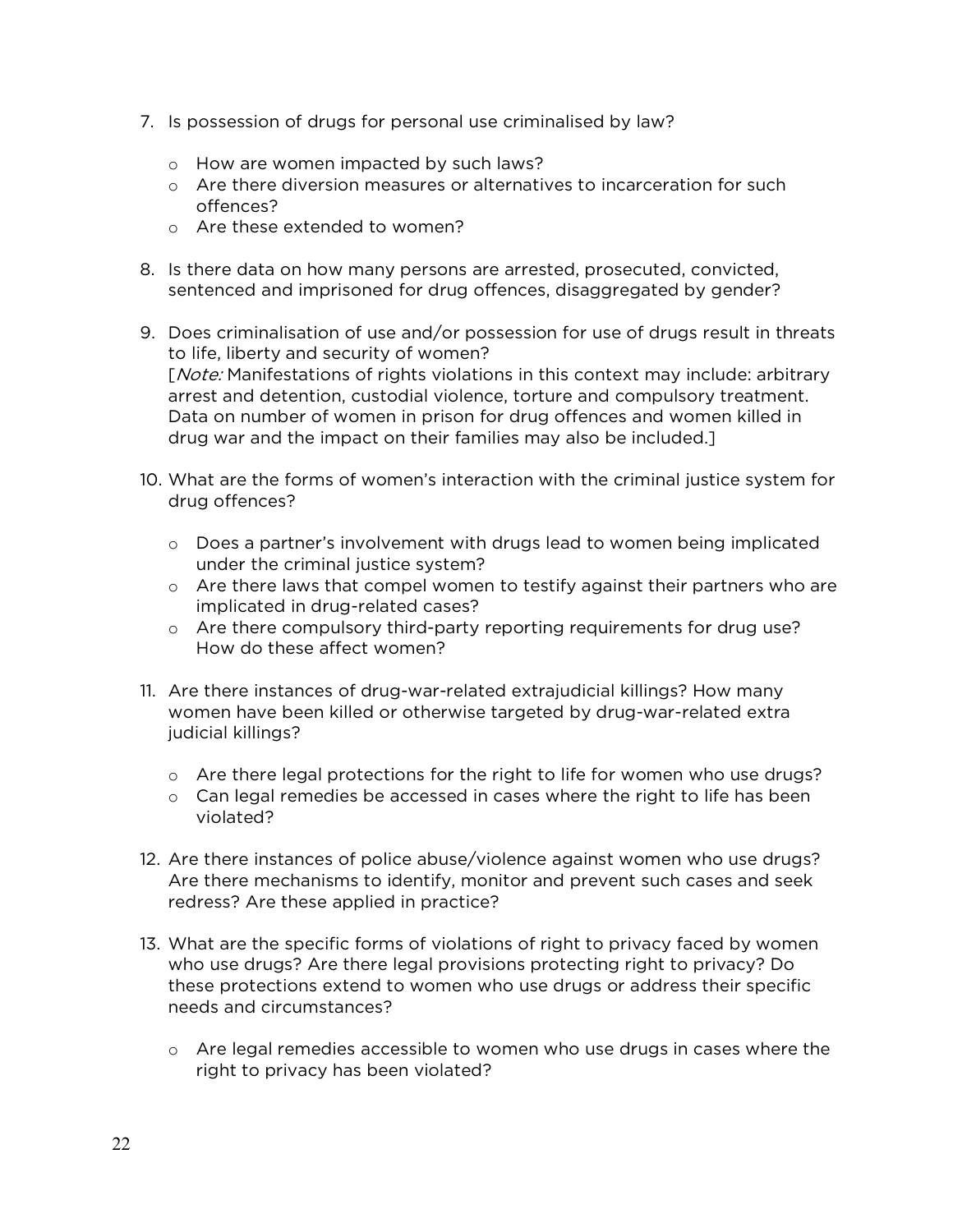What legal remedies are available, for example injunctions against disclosure, prosecution of the errant official, claims for compensation, etc.?

14. Is your State taking progressive measures in policy or practice to reduce prison overcrowding and other adverse impacts of punitive drug policies? [*Note*: In considering this question, reflect on the disproportionate impact of laws criminalising offences on use or possession for use of drugs, on women.]

#### Article 3: Guarantee of basic human rights and fundamental freedoms



Consider what needs to happen practically, in social, political and economic fields, to make sure that women who use drugs enjoy their rights.

- 1. Are there laws or policies requiring mandatory registration of persons who use drugs? What are the intended objectives and impact of such policies?
- 2. Are there laws or policies requiring mandatory reporting of drug use by self, family or healthcare providers? Who are such reports required to be made to – health ministry, justice department, drug control agency or police? Please explain the impact of such policies.
- 3. Do police who come into contact with women who use drugs disclose their drug use to others, e.g. to spouse, family or health or social security agency? Is this authorised by law or policy or is it a practice? Please explain the impact of such disclosure on enjoyment of human rights by women who use drugs.
- 4. Does a prior criminal record for drugs lead to discriminatory treatment in contexts of employment, exercise of parental rights, etc.? Are there laws or mechanisms to prevent disclosure and use of prior criminal records in denying exercise of legitimate rights and benefits in political, social, economic and cultural fields by persons who use drugs?
	- o How do such breaches of privacy impact women who use drugs? If there are laws and mechanisms to prevent disclosure of prior criminal record, do they apply equally and effectively to women who use drugs?
	- o How would such disclosure and breach of privacy impact social reintegration and rehabilitation for women who use drugs?
- 5. Are there instances of breach of privacy against women who use drugs by media? How do they impact social reintegration and rehabilitation for women who use drugs? Are there laws and mechanisms to prevent, monitor and provide redress for such breaches?
- 6. Are there laws protecting the confidentiality of medical records relating to drug use?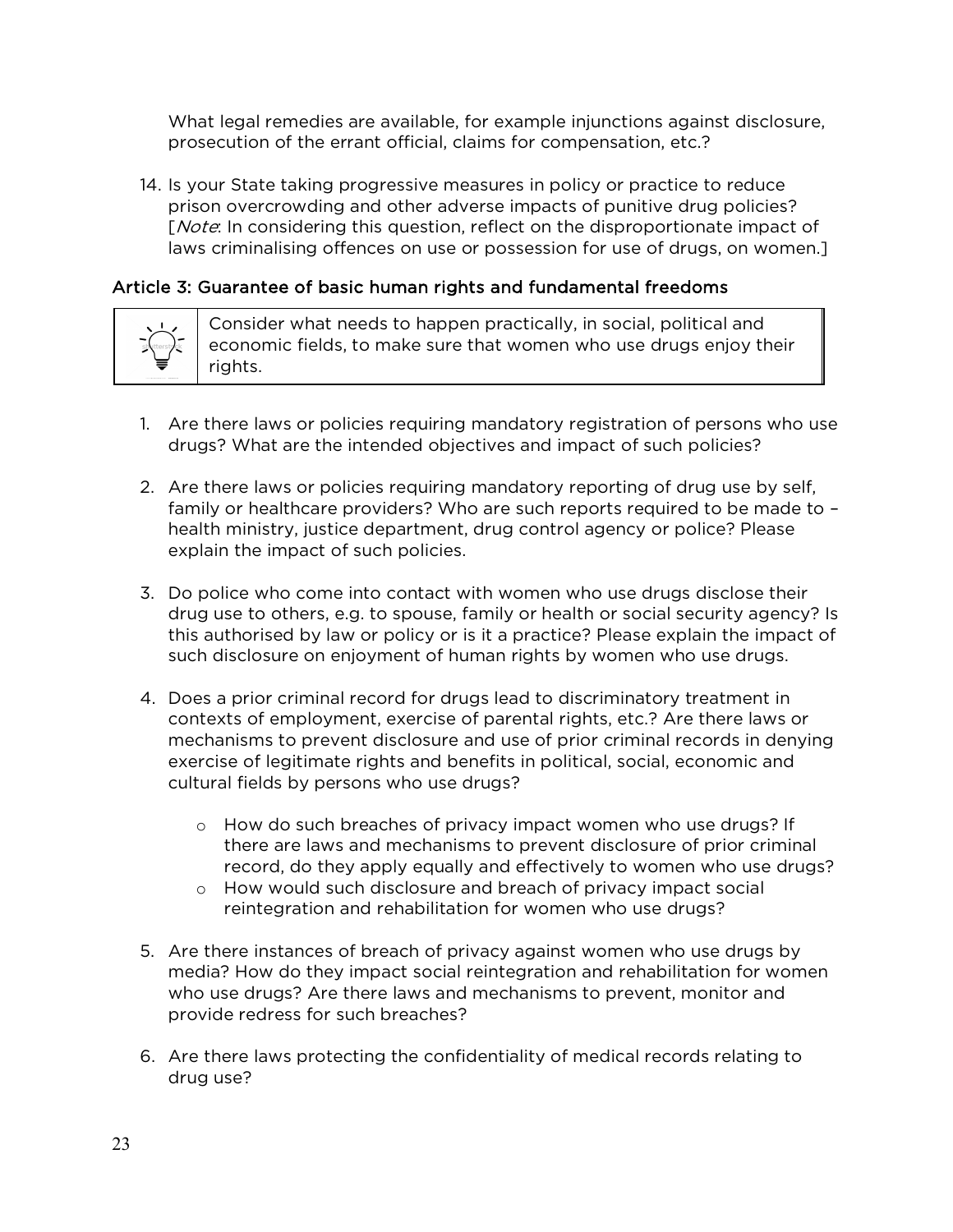#### Article 4: Temporary special measures to achieve equality

- 1. Are there laws or policies recognising the specific needs of women who use drugs, particularly in instances of pregnancies or motherhood?
- 2. Are there government policies or schemes to ensure that women who use drugs are able to access social welfare schemes on a priority basis?

#### Article 5: Sex role stereotyping and prejudice



Beyond the specific ways in which the law discriminates against women who use drugs, your responses to the questions below will help the CEDAW Committee understand the social context of discrimination. Think about how bad laws reinforce bad stereotypes and how bad stereotypes reinforce bad laws that cause real harm to women who use drugs.

- 1. Do public education campaigns on prevention of drug use stigmatise or dehumanise women who use drugs – for example, suggesting that people who use drugs are dangerous and that women who use drugs are 'bad' mothers?
- 2. Does media reporting on drugs create or perpetuate stereotypes and discrimination against women who use drugs? For example, suggesting that women who use drugs are of 'loose' morals and therefore, can be raped or sexually assaulted with impunity?
- 3. Do healthcare policies and practices stigmatise and perpetuate negative stereotypes against persons who use drugs?
	- o How do these impact women who use drugs?
- 4. How do gender stereotypes about women's social roles influence State policies and practices towards women who use drugs?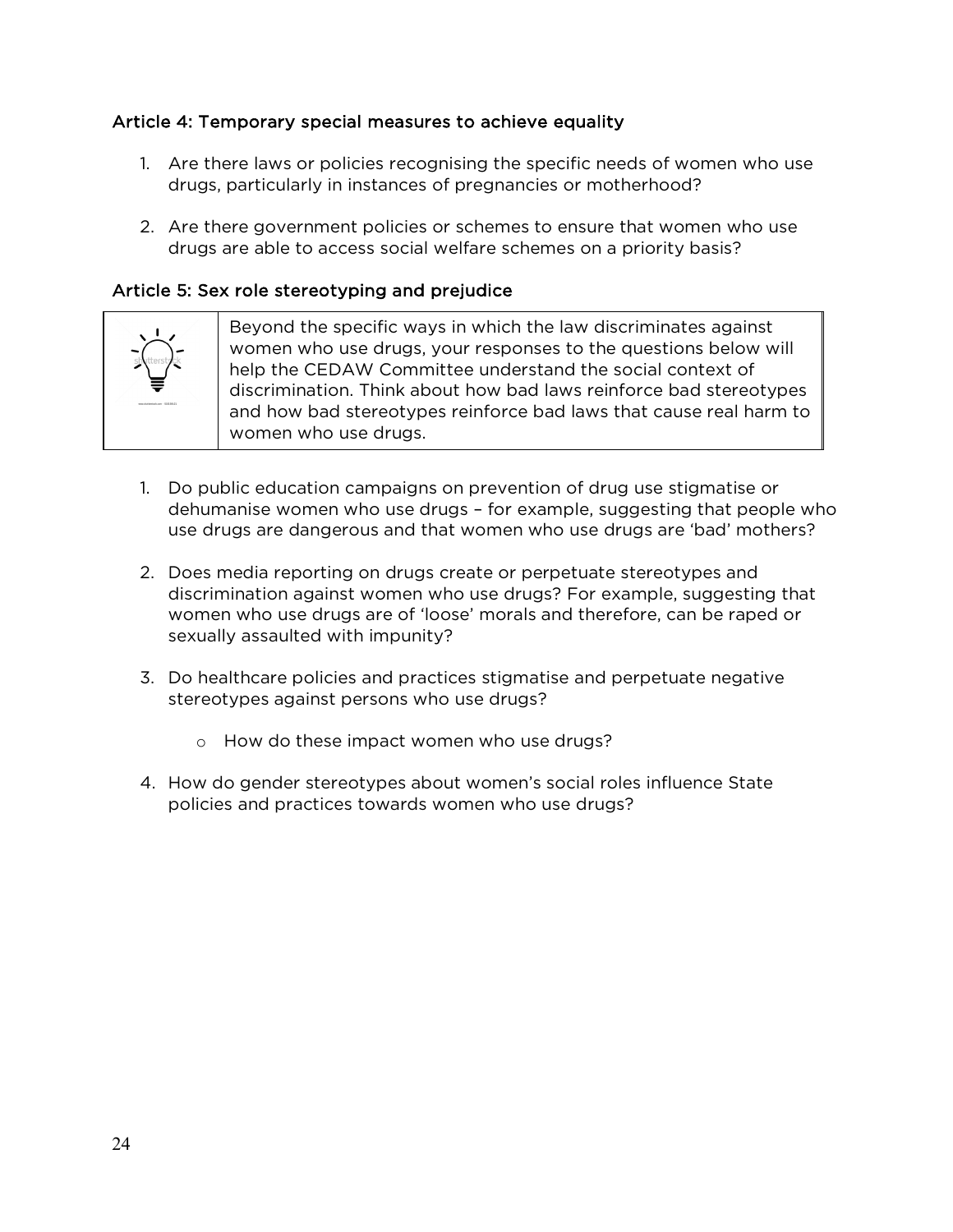### PART 2: Articles 6 – 16

Article 6: Trafficking and Exploitation of Prostitution Article 7: Political and Public Life (refer also to General Recommendation 23) Article 8: Participation at the International Level Article 9: Nationality Article 10: Equality in Education (refer also to General Recommendation 36) Article 11: Employment Article 12: Healthcare and Family Planning (refer also to General Recommendation 24) Article 13: Economic and Social Benefits Article 14: Rural Women (refer also to General Recommendation 34) Article 15: Equality before the Law Article 16: Marriage and Family Life (refer also to General Recommendation 21)

#### Article 7: Participation in political and public life

[Note: Public life includes both running for and holding office at any level of government, as well as non-governmental advocacy.]

- 1. Do women who use drugs face barriers to participating or being represented in political processes?
- 2. Are community organisations and associations of women who use drugs represented or consulted in decision-making processes at the local, national or international level, especially in relation to drug policies, health and social justice?
- 3. Are there barriers against forming and/or participating in non-governmental organisations (NGOs) and associations for women who use drugs?
- 4. Are there any legal restrictions for registration or funding that prevent women who use drugs from forming NGOs or associations?
	- $\circ$  Are there specific restrictions relating to registration or funding requirements in laws that prevent women who use drugs from forming NGOs or associations?
	- o Are there barriers in practice to organising by women who use drugs?
- 5. Are there administrative requirements that impede the day-to-day working of NGOs or associations formed by women who use drugs?

#### Article 8: Representation

1. What are the legal, policy or administrative barriers that women who use drugs face in participating in the work or programmes of international organisations at the national, regional or international levels?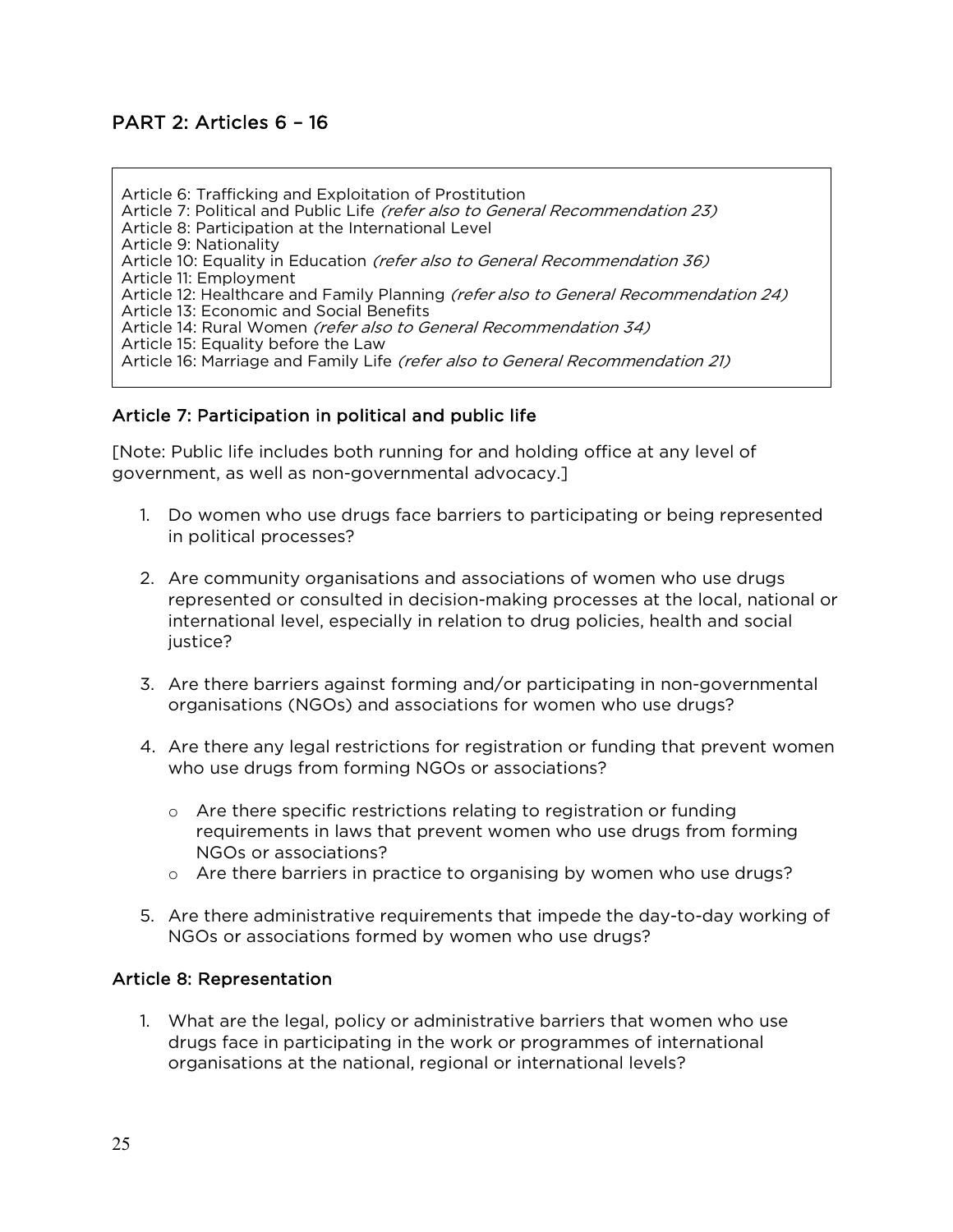- 2. Are women who use drugs represented in governance structures of international networks and organisations of people who use drugs?
- 3. Are women who use drugs able to meaningfully participate in high-level meetings as professionals engaged in drug policy work?

#### Article 9: Nationality

- 1. Are there legal, policy or administrative barriers that women who use drugs face in claiming their citizenship rights? For example, does having a criminal record for drug offences bar women from voting or preclude them from applying for citizenship?
- 2. Are there specific barriers or exclusions faced by women who use drugs in migrant communities?
- 3. Are there instances of women who use drugs being deported for drug offences at risk to their lives?
- 4. Does past or present drug use by women bar or restrict the right to seek and enjoy asylum?

#### Article 10: Education

1. Are there legal, policy or administrative barriers that women who use drugs face in accessing education in school or in university?

#### Article 11: Employment

- 1. Are there laws, policies or administrative practices that allow mandatory or random testing for drug use at the workplace?
	- o What is the impact of such laws, policies or practices on women who use drugs, including those who are on opiate substitution treatment (OST)?
- 2. Are there laws that require the production of documents such as medical certificates that certify a person as being 'drug-free' in order to obtain employment?
- 3. Are criminal records for drug offences a barrier for women who use drugs seeking employment?
- 4. Are there instances of unlawful disclosure of personal information, including past or present drug use, by the police or other third parties such as partners or family members, to private employers or healthcare providers?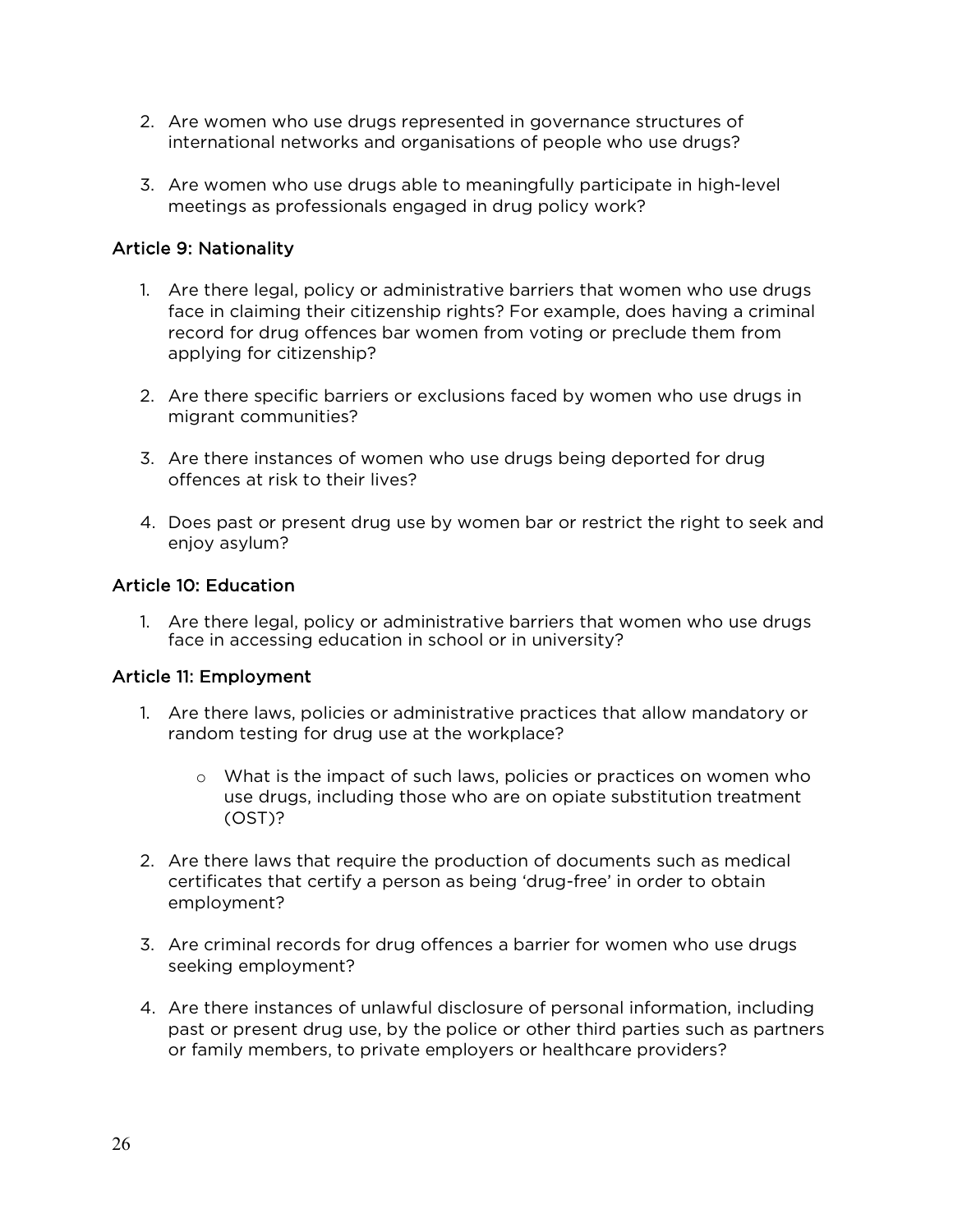#### Article 12: Healthcare and Family Planning

- 1. Are healthcare service providers understanding and respectful of women who use drugs when they approach health facilities?
- 2. Do women who use drugs have access to the following services? Is there gender-disaggregated data on the number of persons enrolled in or accessing the following services?
	- $\circ$  Harm reduction services<sup>12</sup>
	- o Drug dependence treatment, including OST and residential services
	- o Overdose prevention and management
	- o ART services
	- o SRHR services
	- o Hep C diagnosis and treatment
	- o TB diagnosis and treatment
	- o Mental health and allied services
- 3. What are the specific barriers facing women who use drugs who are pregnant or those with children in accessing the following health services?
	- o Harm reduction services, including NSP
	- o Drug dependence treatment, including OST and residential services
	- o Overdose prevention and management
	- o HIV counselling and testing
	- o ART services
	- o SRHR services, including obstetric and gynaecological services
	- o Hep C diagnosis and treatment
	- o TB diagnosis and treatment
	- o Mental health and allied services
- 4. Are there separate facilities for women who use drugs or are facilities integrated and accessible to men and women?

3. HIV testing and counselling

6. condom distribution programmes for people who inject drugs and their sexual partners

8. vaccination, diagnosis and treatment of viral hepatitis

 $12$  According to UNODC, WHO and UNAIDS, the implementation of a package of nine interventions is essential to ensure reduction of drug-related infectious disease. The comprehensive package for harm reduction consists of:

<sup>1.</sup> needle and syringe programmes (NSPs)

<sup>2.</sup> opioid substitution therapy (OST) and other drug dependence treatment

<sup>4.</sup> antiretroviral therapy

<sup>5.</sup> prevention and treatment of sexually transmitted infections

<sup>7.</sup> targeted information, education and communication for people who inject drugs and their sexual partners

<sup>9.</sup> prevention, diagnosis and treatment of tuberculosis.

Overdose management and prevention have since been added to this list.

For more information, see: The Global Fund, Technical Brief: Harm Reduction for People who Use Drugs, March 2017, Geneva, Switzerland. Available at:

https://www.theglobalfund.org/media/1279/core\_harmreduction\_infonote\_en.pdf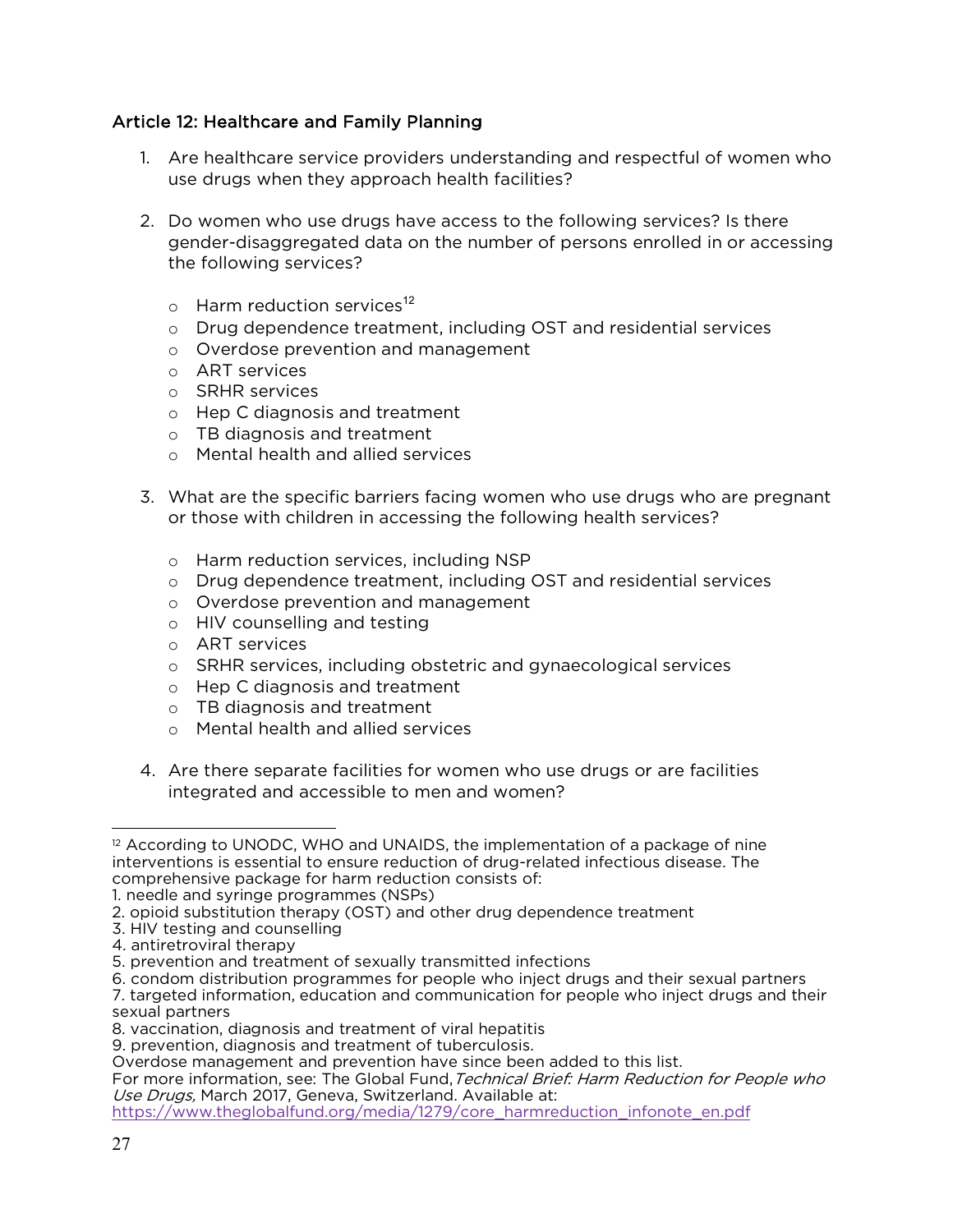- 5. Are women who use drugs during pregnancy liable to be charged for offences like endangering the foetus, or causing substantial harm to the unborn child?
- 6. Are there any specific laws that deal with women who use drugs during pregnancy?
- 7. What are the legal consequences of using drugs during pregnancy compulsory institutional care, forced abortion, forcible drug treatment, being kept under mandatory supervision, punishment? Are the following health services available and accessible to women who use drugs in prison and other detention facilities?
	- o Harm reduction services, including NSP
	- o Drug dependence treatment, including OST and residential services
	- o Management of drug overdose
	- o ART services
	- o SRHR services
	- o Hep C diagnosis and treatment
	- o TB diagnosis and treatment
	- o Mental health and allied services
- 8. Are overdose cases mandatorily reported to law enforcement agencies? Is such reporting a prerequisite for accessing medical help?
- 9. Do women who use drugs face specific violations in the context of sexual and reproductive health and rights, such as forced sterilisation, forced abortion, etc.?
- 10. Are women who use drugs liable to be charged under laws criminalising transmission of HIV or other life-threatening diseases?

#### Article 13: Economic and Social Benefits

- 1. Are there opportunities for women who use drugs to interact and participate in social and recreational activities? For example, sports, community gatherings and activities?
- 2. Is social security available and accessible to women who use drugs? What specific barriers do women who use drugs face in accessing social security benefits?
- 3. Are financial services available and accessible to women who use drugs? Do women who use drugs face specific barriers in accessing financial services? For example, is having outstanding fines from drug offences not recognised as a valid ground for making a claim under bankruptcy laws?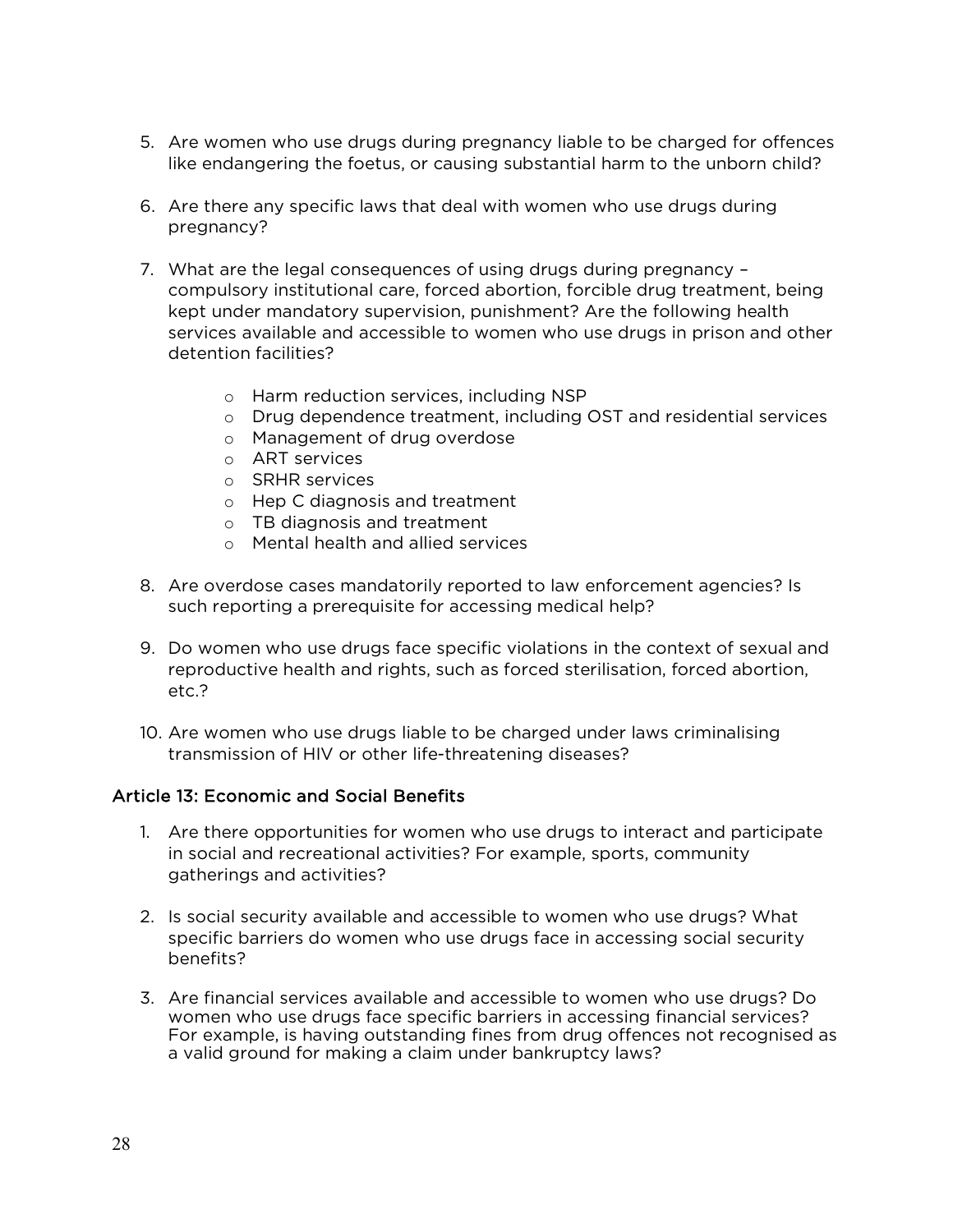#### Article 14: Rural Women

1. Are harm reduction services available and accessible to women who use drugs in rural or remote areas? What specific barriers to accessing services are faced by women who use drugs in rural or remote areas?

#### Article 15: Equality before the Law

- 1. Do women who use drugs enjoy full equality in all civil and business matters?
	- o Are they able to enter into contracts, receive loans, own/buy/sell and administer their and their children's property, travel freely, apply for a passport, etc., on their own, without the consent of their husbands, fathers, or other male guardians?
	- o Are there specific barriers they face to enjoying these legal rights?

#### Article 16: Marriage and Family Life

- 1. Are there any legal barriers to women who use drugs having custody of their children? Is it possible for women who use drugs to regain custody of their children?
- 2. Is drug use and/or dependence grounds to deny a mother custody of her child under family law?
- 3. Are women who use drugs denied custody of children by the State on the grounds of 'physical or mental incapacity' or perceived debility or negligence under child protection laws?
- 4. Is drug use and/or dependence recognised grounds for divorce or nullification of marriage?
	- o Are there other grounds such as psychological incapacity which are applied as grounds for divorce or nullification of marriage against women who use drugs?
	- o In what manner do the specific grounds for divorce or nullification of marriage impact or deprive a mother of the custody of her child? For example, would psychological incapacity serve as a stricter ground to deny claims of custody by a woman who uses drugs?
- 5. Are women who use drugs made to undergo mandatory drug treatment services in order to retain custody of their children?
- 6. Are adequate, person-centered, voluntary support services available that enable women who use drugs to look after their children?
- 7. Under what circumstances do State child protection agencies consider removal of a child from the custody of a woman who uses drugs?
	- o Is removal a measure of last resort?
- 8. Do women who use drugs have access to legal aid in child custody cases? Is legal aid available to them in practice?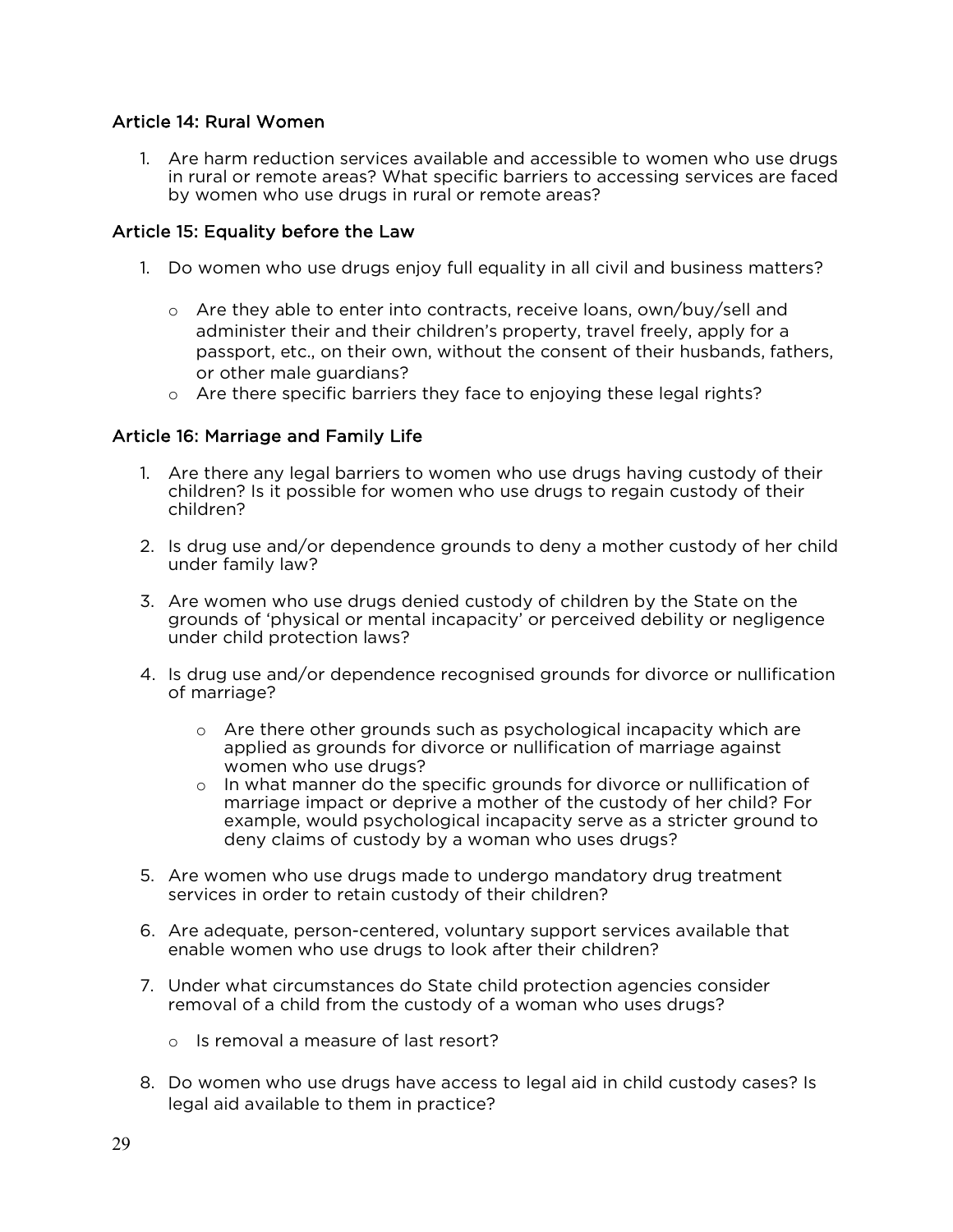- 9. What are the legal provisions with respect to the custody of children for women incarcerated for drug offences? Are the Bangkok Rules applied effectively in the case of women incarcerated for drug offences?
- 10. Are there are any policies/programmes to support children of women incarcerated for drug offences?

#### General Recommendation 35 updating General Recommendation 19 on Gender-Based Violence against Women (GBVAW)

- 1. What are the various forms of violence faced by women who use drugs, i.e. violations that result in death, physical, sexual, psychological or economic harm or suffering threats of such acts, harassment, coercion and arbitrary deprivation of liberty? [Note: This may include but is not limited to femicide/murder, sexual violence and rape, domestic violence, harmful practices such as female circumcision, violence in custodial settings, violence at the workplace, violence in technology-mediated settings, etc.]
	- o What is the extent of gender-based violence towards women who use drugs?
	- o What forms of rights violations do women who use drugs experience from law enforcement officers? [Note: Rights violations may encompass actual violence, but also other forms of intimidation and harassment, such as being asked to turn in friends, pay bribes, etc.]
	- o Does the State neglect to recognise and remedy the specific forms of violence faced by women who use drugs?
		- o Are women who use drugs able to safely report and receive protection from the police in cases of domestic violence or other forms of genderbased violence?
	- o Are there instances of violence against women who use drugs in institutional and custodial settings, such as in prison and other forms of detention? Is there a mechanism for reporting, investigating and redressing such violations?
	- o Are support services for women survivors of violence available? For example, are there crisis centres or shelters? Are these accessible to women who use drugs?
	- o Are legal aid services for women survivors of violence available? Are they accessible and affordable for women who use drugs?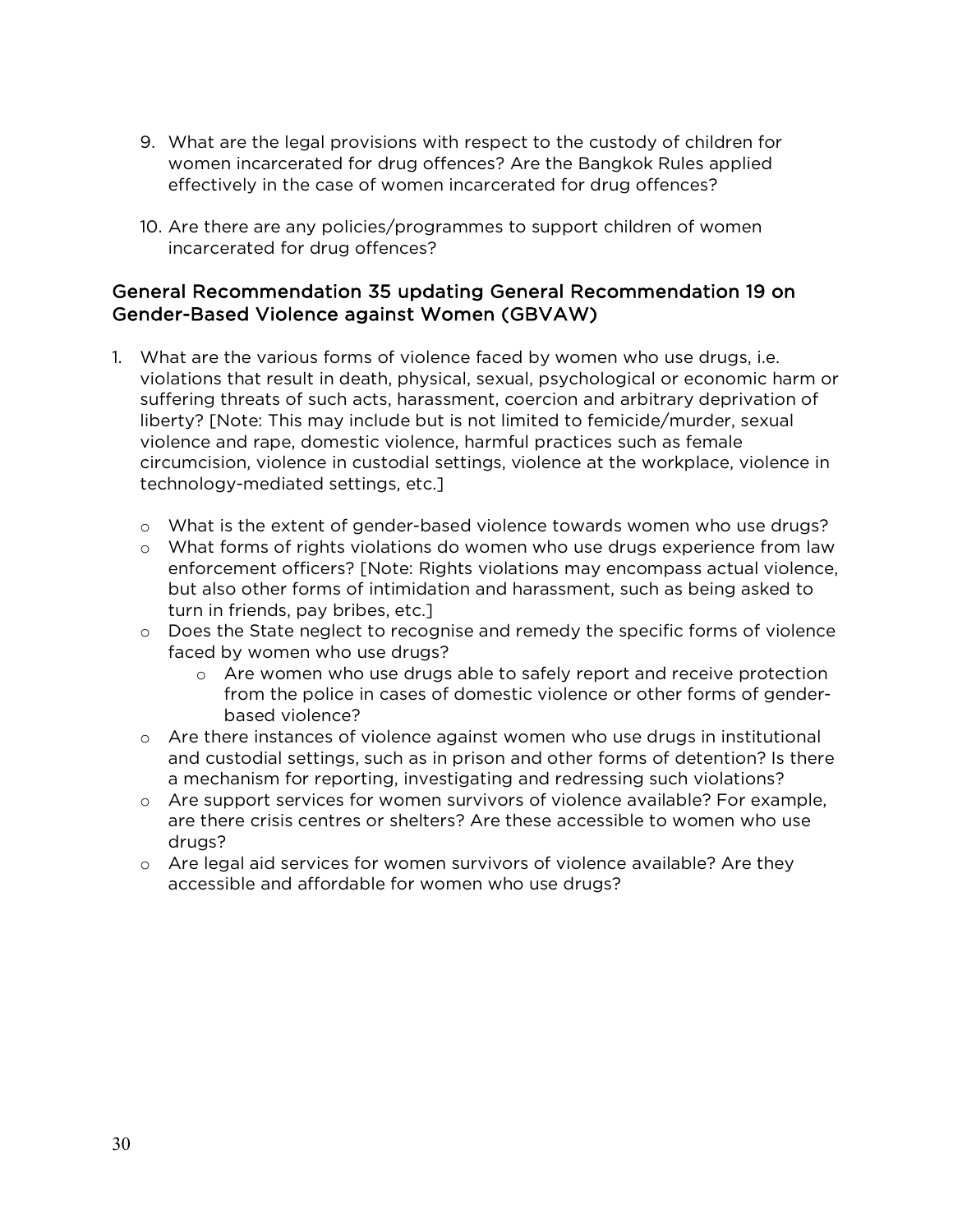# ANNEXE: Overview of Select International Law & Policy Standards Relevant to the Human Rights of Women who Use Drugs

Concluding Observations: Committee on the Elimination of All Forms of Discrimination Against Women

| Georgia              | Health                                                                    |
|----------------------|---------------------------------------------------------------------------|
| (2014)               |                                                                           |
|                      | 30. While noting the new State programme on universal health care         |
|                      | that provides health insurance to all citizens free of charge, the        |
|                      | Committee remains concerned about the:                                    |
|                      | (d) Lack of gender-sensitive, accessible and evidence-based drug          |
|                      | treatment programmes for women.                                           |
|                      |                                                                           |
|                      | 31. The Committee urges the State party to improve women's access         |
|                      | to high-quality health care and health-related services, in line with its |
|                      | general recommendation No. 24 on women and health, in particular          |
|                      | by:                                                                       |
|                      | (d) Conducting a nationwide study to establish the number of women        |
|                      | who use drugs, including while pregnant, in order to inform strategic     |
|                      | planning;                                                                 |
|                      | (e) Providing gender-sensitive and evidence-based drug treatment          |
|                      | services to reduce harmful effects for women who use drugs, including     |
|                      | harm reduction programmes for women in detention.                         |
|                      |                                                                           |
| Kazakhstan<br>(2014) | Health                                                                    |
|                      | 30. The Committee is also concerned at the lack of data on women          |
|                      | drug users in the society and in prisons who are in need of drug          |
|                      | dependency treatment and who are living with HIV/AIDS.                    |
|                      |                                                                           |
|                      | 31. The Committee calls upon the State party:                             |
|                      | (b) To collect data on women drug users in prisons and in society at      |
|                      | large to determine the extent of the problem, with a view to              |
|                      | developing appropriate drug dependency interventions and                  |
|                      | determining the number of those living with HIV/AIDS in need of           |
|                      | medical care                                                              |
| Macedonia            | Health                                                                    |
| (2013)               |                                                                           |
|                      | Furthermore, the Committee regrets the lack of information on health      |
|                      | and rehabilitation services available to women and girl drug users.       |
|                      |                                                                           |
|                      | 34. The Committee urges the State party to:                               |
|                      | (c) Integrate a gender perspective in all health interventions and        |
|                      | policies and collect and analyse sex-disaggregated data.                  |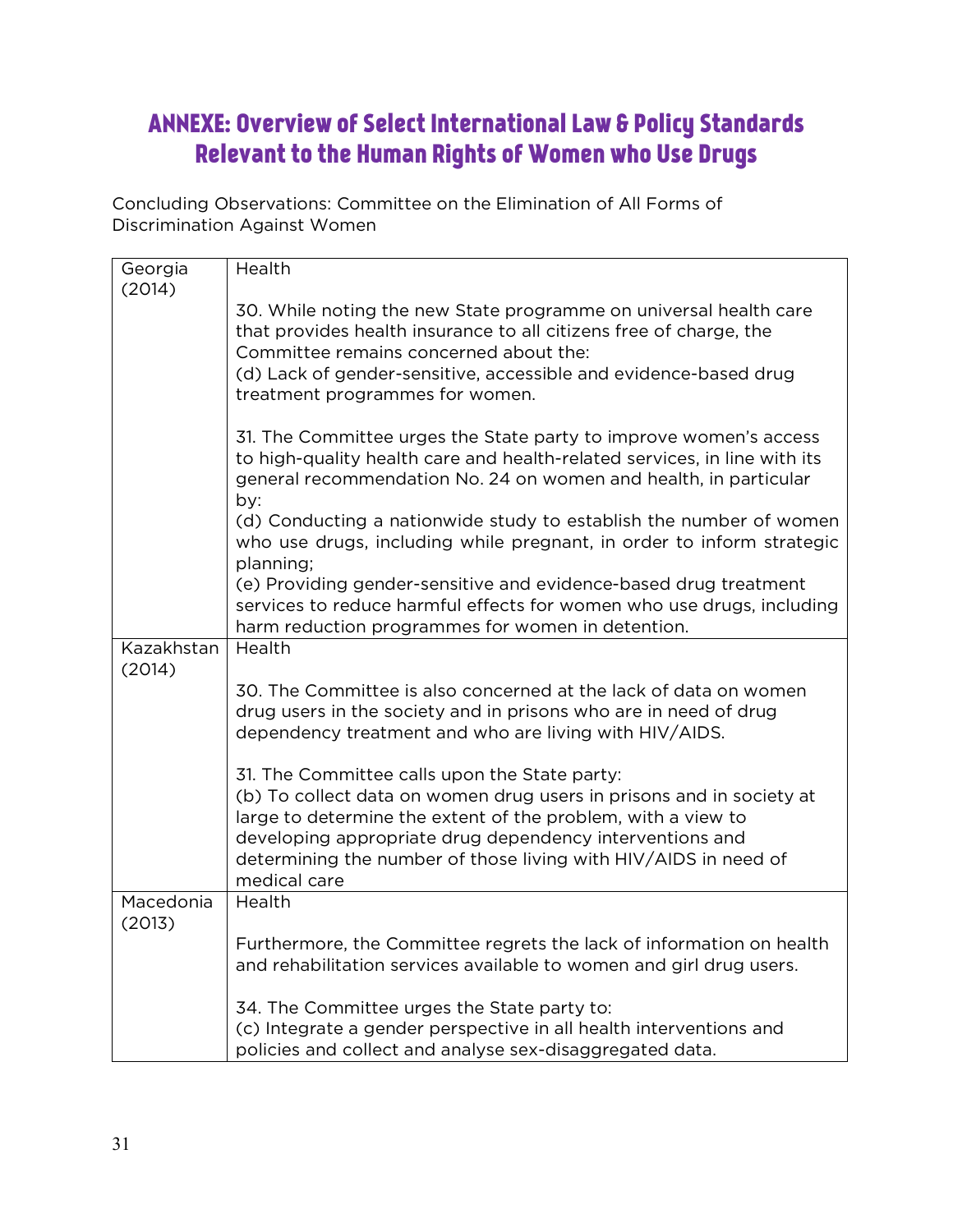| Russia            | Health                                                                                                                                                                                                                                                                                                                                                                                                                                                                                                                                                                                                                            |
|-------------------|-----------------------------------------------------------------------------------------------------------------------------------------------------------------------------------------------------------------------------------------------------------------------------------------------------------------------------------------------------------------------------------------------------------------------------------------------------------------------------------------------------------------------------------------------------------------------------------------------------------------------------------|
| (2015)            |                                                                                                                                                                                                                                                                                                                                                                                                                                                                                                                                                                                                                                   |
|                   | 35.                                                                                                                                                                                                                                                                                                                                                                                                                                                                                                                                                                                                                               |
|                   | (d) The absence of substitution therapy programmes for women who                                                                                                                                                                                                                                                                                                                                                                                                                                                                                                                                                                  |
|                   | use drugs, which also contributes to the spread of HIV/AIDS                                                                                                                                                                                                                                                                                                                                                                                                                                                                                                                                                                       |
|                   | 36. In line with its general recommendation No. 24 (1999) on women<br>and health, the Committee calls upon the State party:<br>(c) To develop programmes of substitution therapy, in line with the                                                                                                                                                                                                                                                                                                                                                                                                                                |
|                   | recommendations of the World Health Organization, for women drug<br>users, and intensify the implementation of strategies to combat<br>HIV/AIDS, in particular preventive strategies, including by increasing                                                                                                                                                                                                                                                                                                                                                                                                                     |
|                   | efforts to prevent sexual and mother-to-child transmission                                                                                                                                                                                                                                                                                                                                                                                                                                                                                                                                                                        |
| Ukraine<br>(2017) | Health                                                                                                                                                                                                                                                                                                                                                                                                                                                                                                                                                                                                                            |
|                   | 38. The Committee welcomes the State party's initiative to reform the<br>health-care system and to respond to the humanitarian crisis, in<br>particular by establishing mobile emergency units for victims of<br>violence.                                                                                                                                                                                                                                                                                                                                                                                                        |
|                   | 39. In line with its general recommendation No. 24 (1999) on women<br>and health, the Committee recommends that the State party:<br>(c) Intensify the implementation of strategies to combat HIV, in<br>particular preventive strategies, and continue the provision of free<br>antiretroviral treatment to all women living with HIV, as well as<br>strategies to combat alcoholism and drug consumption among<br>women                                                                                                                                                                                                          |
| Canada            | Health                                                                                                                                                                                                                                                                                                                                                                                                                                                                                                                                                                                                                            |
| (2016)            | 44. The Committee welcomes the commitment of the State party to<br>reviewing its drug policy with a view to shifting from a criminal to a<br>public health and harm reduction approach. Nevertheless, the<br>Committee is concerned about the excessive use of incarceration as a<br>drug-control measure against women and the ensuing female<br>overpopulation in prison. The Committee is also concerned about the<br>significant legislative and administrative barriers women face in terms<br>of access to supervised consumption services, especially in the light of<br>the continuing nationwide opioid overdose crisis. |
|                   | 45. The Committee recommends that the State party:<br>(a) Define harm reduction as a key element of its federal strategy on<br>drugs, and reduce the gap in health service delivery relating to<br>women's drug use by scaling up and ensuring access to culturally<br>appropriate harm reduction services;<br>(b) Repeal the Respect for Communities Act (2015) and establish a<br>transparent process for exemptions permitting the operation of                                                                                                                                                                                |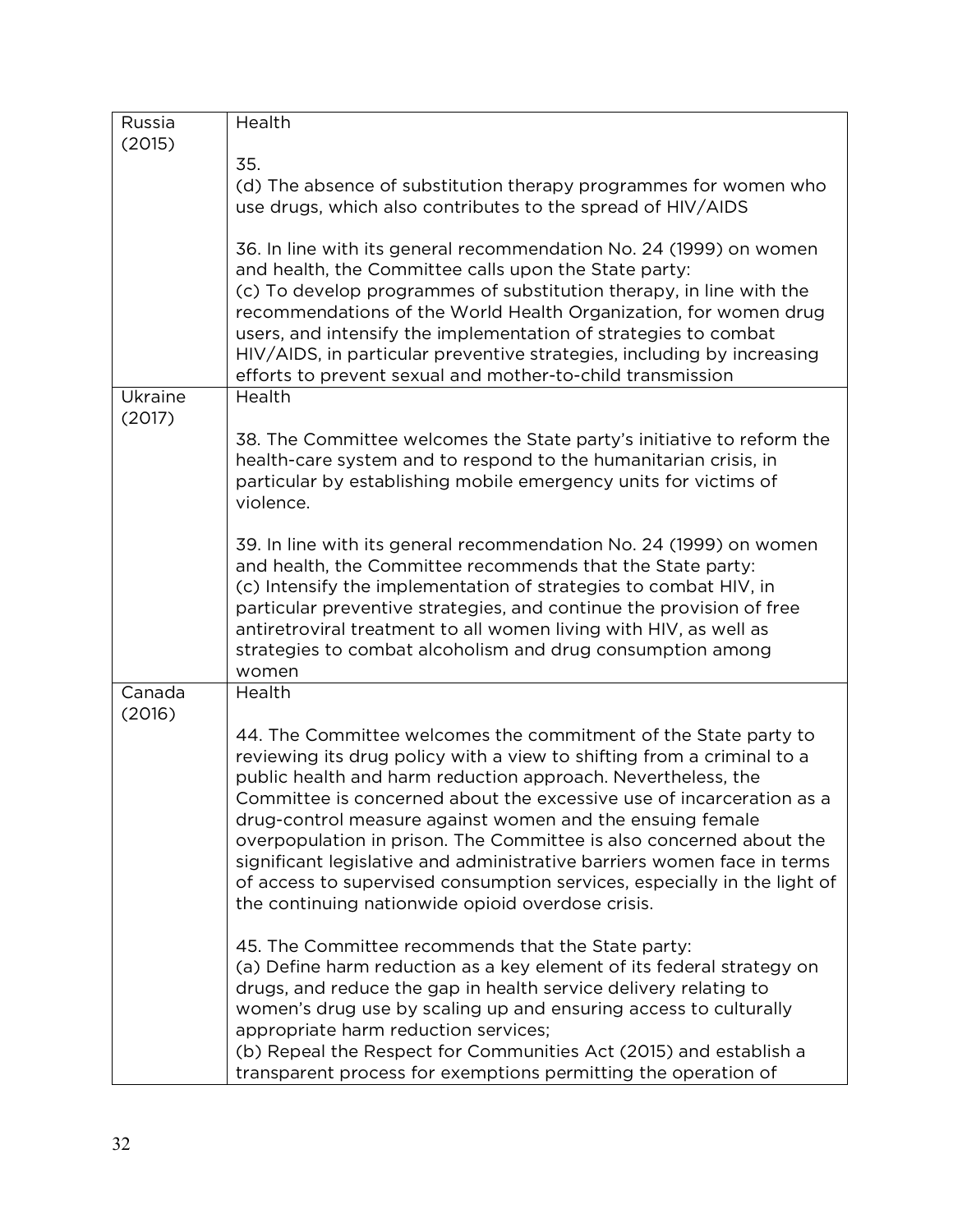|               | supervised consumption services without risk of criminal prosecution     |
|---------------|--------------------------------------------------------------------------|
|               | of clients or service providers;                                         |
|               | (c) Repeal mandatory minimum sentences for minor, non-violent drug-      |
|               | related offences;                                                        |
|               | (d) Take measures to prevent overdose deaths throughout the State        |
|               | party, including by exempting from arrest drug users who, when           |
|               | facing an overdose, contact the emergency services for assistance.       |
| Sweden        | Health                                                                   |
| (2016)        |                                                                          |
|               | 36. The Committee acknowledges that there is comprehensive health        |
|               | coverage in the State party. Nevertheless, it is concerned that mental   |
|               | illness and drug and alcohol use have increased, especially among        |
|               | young women.                                                             |
|               |                                                                          |
|               | 37. The Committee recommends that the State party:                       |
|               | (a) Increase its efforts, including through the allocation of additional |
|               | resources, to address the deteriorating mental health situation of       |
|               | women and girls and the abuse of alcohol and drugs, with a particular    |
| <b>Brazil</b> | focus on adopting preventive measures<br>Women in detention              |
| (2012)        |                                                                          |
|               | 32. The Committee expresses its concern about the significant            |
|               | increase in the number of women and girls in prison in the State party.  |
|               | It takes note that a large proportion of them have been imprisoned for   |
|               | committing drug trafficking-related offences, in particular for having   |
|               | transported drugs (as 'mules') at the request of their partners.         |
|               |                                                                          |
|               | 33. The Committee urges the State party to:                              |
|               | (a) Take measures to reduce the number of women in conflict with the     |
|               | law, including through targeted prevention programmes aimed at           |
|               | addressing the causes of women's criminality;                            |
|               | (b) Address the situation of women and girls in detention through the    |
|               | development of comprehensive gender-sensitive policies, strategies       |
|               | and programmes aimed at facilitating their access to justice and         |
|               | ensuring compliance with their fair trial guarantees, in particular for  |
|               | indigenous women; and providing educational, rehabilitative and          |
|               | resettlement programmes for women and girls; and                         |
|               | (c) Improve the conditions of women's detention facilities in            |
|               | accordance with international standards, to solve the problems of        |
|               | overcrowding in the prisons, guarantee separate accommodation for        |
|               | men and women inmates; and ensure the provision of adequate health       |
|               | facilities and services, in particular for pregnant women.               |
| Kyrgyzstan    | Disadvantaged groups of women                                            |
| (2015)        |                                                                          |
|               | 33. The Committee notes that the State party recognizes the existence    |
|               | of various disadvantaged groups of women, including migrant              |
|               | workers, older women, women domestic workers, women belonging            |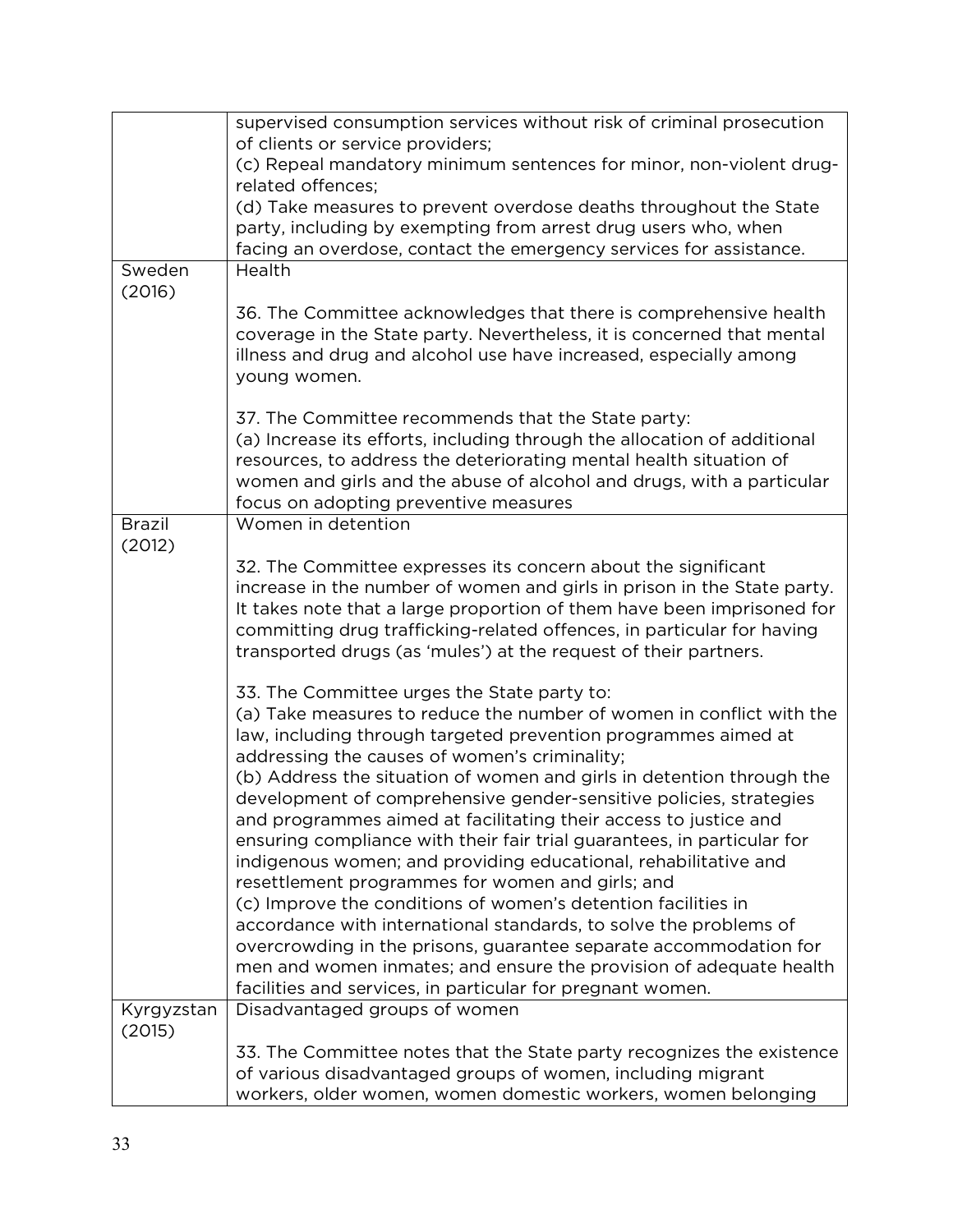|                   | to ethnic minorities, women drug users and lesbian, bisexual,                                                                                                                                                                                                                                                                               |
|-------------------|---------------------------------------------------------------------------------------------------------------------------------------------------------------------------------------------------------------------------------------------------------------------------------------------------------------------------------------------|
|                   | transgender and intersex women. The Committee is, however,                                                                                                                                                                                                                                                                                  |
|                   | concerned about the situation of those groups of women who face                                                                                                                                                                                                                                                                             |
|                   | intersecting forms of discrimination.                                                                                                                                                                                                                                                                                                       |
|                   |                                                                                                                                                                                                                                                                                                                                             |
|                   | 34. The Committee recommends that the State party:                                                                                                                                                                                                                                                                                          |
|                   | (a) Adopt measures, including temporary special measures within the<br>meaning of article 4 (1) of the Convention and the Committee's<br>general recommendation No. 25 on the subject, to ensure equal rights                                                                                                                               |
|                   | and opportunities for women who face intersecting forms of                                                                                                                                                                                                                                                                                  |
|                   | discrimination;                                                                                                                                                                                                                                                                                                                             |
|                   | (b) Ensure access to sustainable, non-discriminatory and non-<br>prejudiced services, such as shelters, sexual and reproductive health<br>services, legal aid and counselling, and employment for all women, in<br>particular women facing intersecting forms of discrimination, and<br>protect them from violence, abuse and exploitation; |
|                   | (c) Adopt the legislative measures and targeted policies necessary to                                                                                                                                                                                                                                                                       |
|                   | address multiple forms of discrimination and promote the integration                                                                                                                                                                                                                                                                        |
|                   | into society of disadvantaged and marginalized groups of women                                                                                                                                                                                                                                                                              |
|                   | facing intersecting forms of discrimination;                                                                                                                                                                                                                                                                                                |
|                   | (d) Finalize and adopt an expeditious, transparent and accessible                                                                                                                                                                                                                                                                           |
|                   | official procedure to change the gender marker on the identity                                                                                                                                                                                                                                                                              |
|                   | documents of transgender women who wish to obtain legal                                                                                                                                                                                                                                                                                     |
|                   | recognition of their gender.                                                                                                                                                                                                                                                                                                                |
| Myanmar<br>(2016) | Rural women                                                                                                                                                                                                                                                                                                                                 |
|                   | 44. In addition, the Committee is concerned at reports that State drug                                                                                                                                                                                                                                                                      |
|                   | eradication programs, involving the banning of opium growing                                                                                                                                                                                                                                                                                |
|                   | without substitution of sustainable alternatives, have also led to large-                                                                                                                                                                                                                                                                   |
|                   | scale food shortages and migration.                                                                                                                                                                                                                                                                                                         |
|                   |                                                                                                                                                                                                                                                                                                                                             |
|                   | 45. In addition, the State party should ensure that opium eradication is                                                                                                                                                                                                                                                                    |
|                   | carried out together with the development of sustainable alternative                                                                                                                                                                                                                                                                        |
|                   | livelihoods with local communities, where rural women are most                                                                                                                                                                                                                                                                              |
|                   | affected                                                                                                                                                                                                                                                                                                                                    |

Concluding Observations: Committee on Economic, Social & Cultural Rights

| Russia | 29. The Committee remains concerned about the spread of drug               |
|--------|----------------------------------------------------------------------------|
| (2011) | addiction, including by way of injection, which is the main factor for the |
|        | growing epidemic of HIV/AIDS, hepatitis C and tuberculosis in the          |
|        | Russian Federation. The Committee also remains concerned about the         |
|        | continued ban on the medical use of methadone and buprenorphine for        |
|        | treatment of drug dependence and the fact that the Government does         |
|        | not support opioid substitution therapy (OST) and needle and syringe       |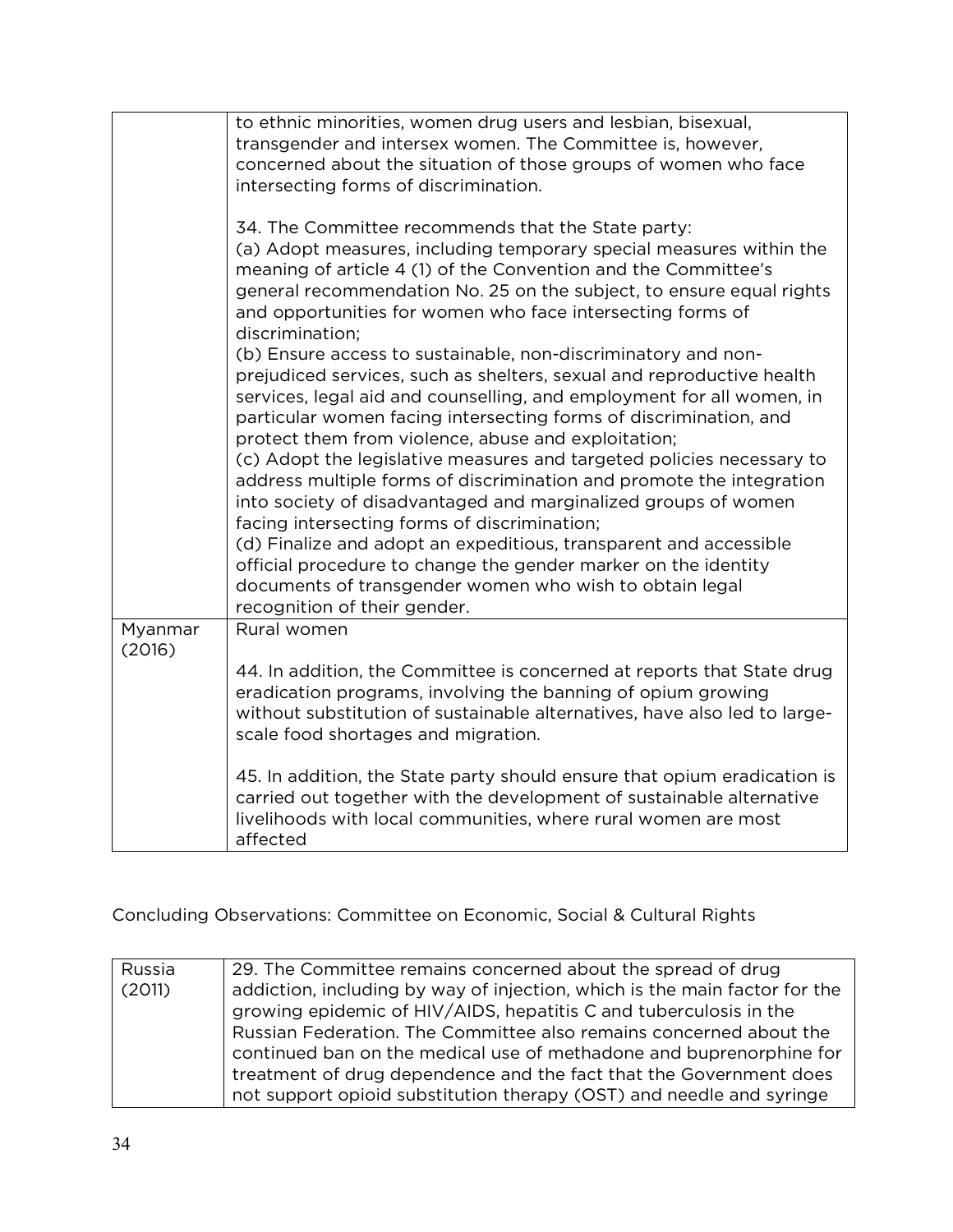|                   | programmes which are strongly recommended by the World Health<br>Organization (WHO) and the Joint United Nations Programme on<br>HIV/AIDS (UNAIDS), the United Nations Office on Drugs and Crime and<br>other international organizations as effective measures for prevention<br>of HIV/AIDS among injecting drug users (art. 12).                                                                                                                                                                                                                                                         |
|-------------------|---------------------------------------------------------------------------------------------------------------------------------------------------------------------------------------------------------------------------------------------------------------------------------------------------------------------------------------------------------------------------------------------------------------------------------------------------------------------------------------------------------------------------------------------------------------------------------------------|
|                   | The Committee urges the State party to apply a human rights-based<br>approach to drug users so that they do not forfeit their basic right to<br>health. The Committee strongly recommends the State party to provide<br>clear legal grounds and other support for the internationally recognized<br>measures for HIV prevention among injecting drug users, in particular<br>the opioid substitution therapy with use of methadone and<br>buprenorphine, as well as needle and syringe, and overdose prevention<br>programmes.                                                              |
| Ukraine<br>(2008) | 28. The Committee is gravely concerned at the high prevalence of<br>HIV/AIDS in the State party, including among women; discrimination<br>against persons with HIV/AIDS and high-risk groups such as sex<br>workers, drug users and incarcerated persons; disclosure of information<br>about their HIV status by law enforcement agencies, healthcare and<br>educational institutions; and the limited access by drug users to<br>substitution therapy.                                                                                                                                     |
|                   | 51. The Committee recommends that the State party continue its efforts<br>and take urgent measures to improve the accessibility and availability<br>of HIV prevention to all the population and the treatment, care and<br>support of persons living with HIV/AIDS, including in prisons and<br>detention centres, combat discrimination against persons living with<br>HIV/AIDS and high-risk groups, ensure the confidentiality of<br>information about a person's HIV status, and make drug substitution<br>therapy and other HIV prevention services more accessible for drug<br>users. |

UN Special Rapporteur on the Right of Everyone to the Enjoyment of the Highest Attainable Standard of Physical and Mental Health

| Report of    | Persons who use drugs                                                |
|--------------|----------------------------------------------------------------------|
| the Special  |                                                                      |
| Rapporteur   | 88. Persons who use drugs are often perceived as being dangerous to  |
| on the right | themselves and unable to make the 'right' decision. Prohibitions     |
| to health,   | against their behaviour threaten their ability to refuse testing and |
| 10 August    | treatment. Informed consent is obviated by compulsory drug and       |
| 2009,        | alcohol testing when such testing is linked to non-consensual        |
| A/64/272     | treatment consequences.                                              |
|              |                                                                      |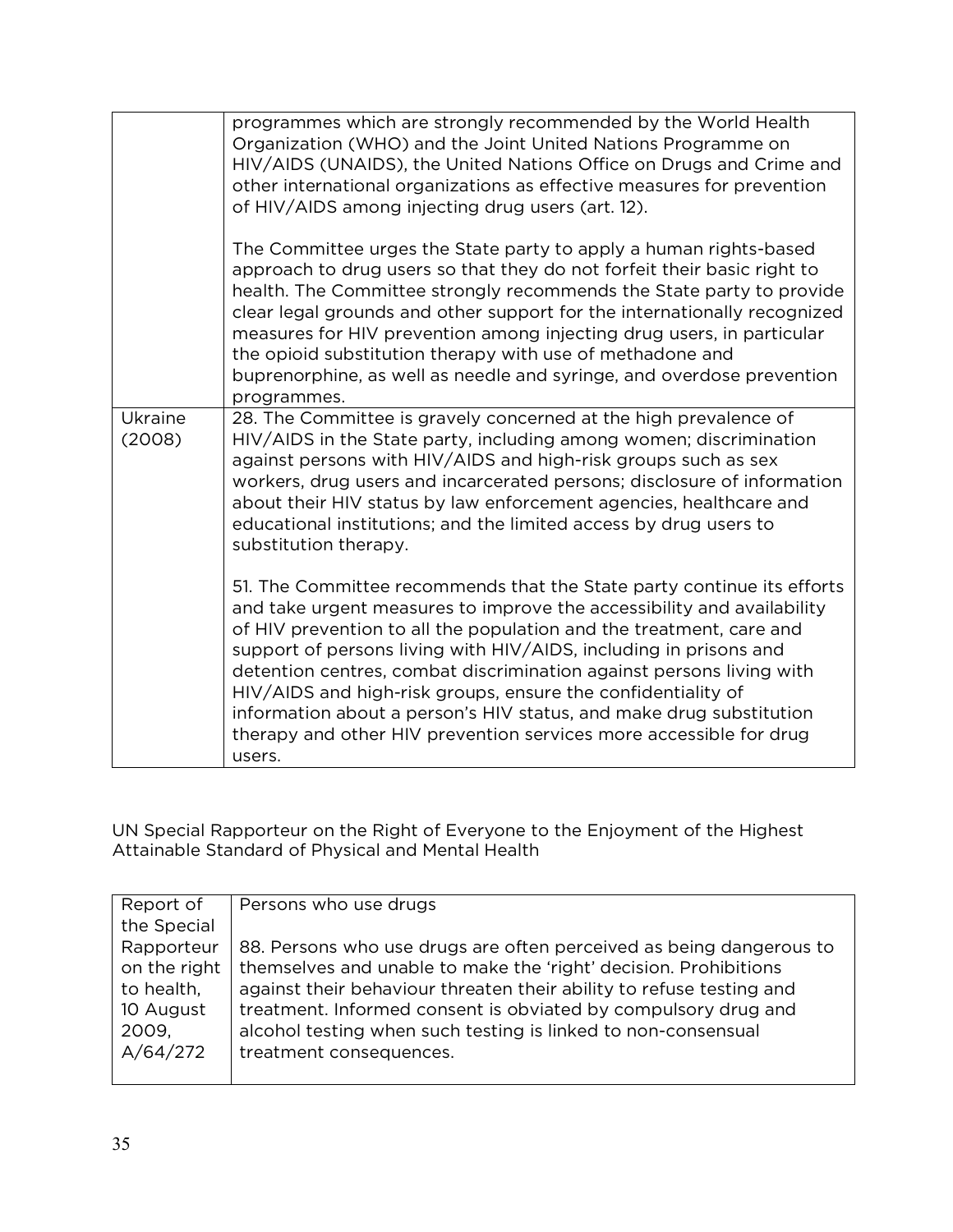|                                                                            | 89. In addition to being generally ineffective, largely conducive to<br>relapse and demotivating, compulsory drug dependence treatment is<br>often associated with prolonged isolation, detention without judicial<br>oversight and government registrations constituting violations of the<br>right to privacy. In some countries, persons who use drugs are<br>subjected to compulsory treatment and HIV/AIDS testing, and to<br>'therapy' constituting cruel, inhuman or degrading treatment or<br>punishment nationally endorsed by existing legal frameworks for drug<br>control. Persons undergoing drug dependence treatment are often<br>unaware of its nature, duration or experimental status. Conditions in<br>compulsory treatment centres often present additional health risks<br>owing to exposure to infectious diseases and lack of qualified staff<br>able to address emergencies or provide medically managed drug<br>treatment. |
|----------------------------------------------------------------------------|-----------------------------------------------------------------------------------------------------------------------------------------------------------------------------------------------------------------------------------------------------------------------------------------------------------------------------------------------------------------------------------------------------------------------------------------------------------------------------------------------------------------------------------------------------------------------------------------------------------------------------------------------------------------------------------------------------------------------------------------------------------------------------------------------------------------------------------------------------------------------------------------------------------------------------------------------------|
|                                                                            | 90. Treating persons who use drugs as criminals is counterproductive<br>from a right to health perspective. States should change legislation<br>that supports criminalization based on non-consensual testing. Any<br>routine drug or alcohol testing should be consensual to encourage<br>appropriate conditions of counselling and treatment, and implemented<br>in a non-discriminatory, transparent and inclusive way. Testing and<br>treatment protocols should treat drug dependence like any other<br>health-care condition.                                                                                                                                                                                                                                                                                                                                                                                                                 |
|                                                                            | 91. Guidelines for drug dependence treatment should endorse only<br>voluntary evidence-based treatment (such as opioid substitution<br>therapy) and provide for adequate training of staff. Treatment that is<br>not evidence-based should never be used, and voluntary treatment<br>services should be scaled up and accessible to marginalized groups.                                                                                                                                                                                                                                                                                                                                                                                                                                                                                                                                                                                            |
| Report of<br>the Special                                                   | Recommendations                                                                                                                                                                                                                                                                                                                                                                                                                                                                                                                                                                                                                                                                                                                                                                                                                                                                                                                                     |
| Rapporteur<br>on the right<br>to health,<br>06 August<br>2010,<br>A/65/255 | 76. Member States should:<br>Ensure that all harm-reduction measures (as itemized by UNAIDS)<br>and drug-dependence treatment services, particularly opioid<br>substitution therapy, are available to people who use drugs, in<br>particular those among incarcerated populations.<br>Decriminalize or de-penalize possession and use of drugs.<br>Repeal or substantially reform laws and policies inhibiting the<br>delivery of essential health services to drug users, and review law<br>enforcement initiatives around drug control to ensure compliance<br>with human rights obligations.<br>Amend laws, regulations and policies to increase access to<br>$\bullet$<br>controlled essential medicines.                                                                                                                                                                                                                                       |
|                                                                            | 77. The United Nations drug control bodies should:<br>Integrate human rights into the response to drug control in laws,<br>٠<br>policies and programmes.                                                                                                                                                                                                                                                                                                                                                                                                                                                                                                                                                                                                                                                                                                                                                                                            |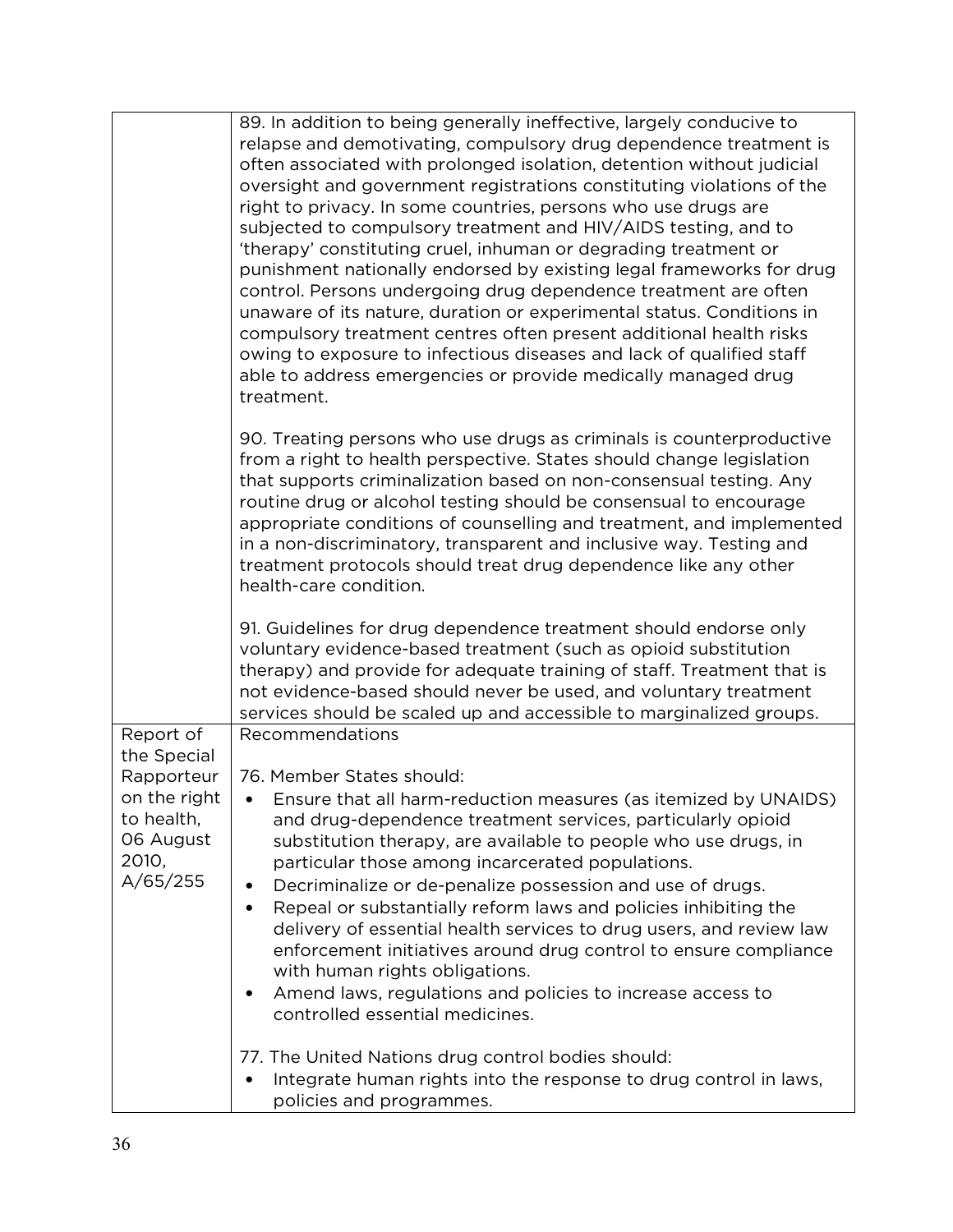| Encourage greater communication and dialogue between United        |
|--------------------------------------------------------------------|
| Nations entities with an interest in the impact of drug use and    |
| markets, and drug control policies and programmes.                 |
| Consider creation of a permanent mechanism, such as an             |
| independent commission, through which international human          |
| rights actors can contribute to the creation of international drug |
| policy, and monitor national implementation, with the need to      |
| protect the health and human rights of drug users and the          |
| communities they live in as its primary objective.                 |
| Formulate guidelines that provide direction to relevant actors on  |
| taking a human rights-based approach to drug control, and devise   |
| and promulgate rights-based indicators concerning drug control     |
| and the right to health.                                           |
| Consider creation of an alternative drug regulatory framework in   |
| the long term, based on a model such as the Framework              |
| Convention on Tobacco Control.                                     |

UN Special Rapporteur on Torture and Other Cruel, Inhuman and Degrading Treatment or Punishment

| Report of the                                                                                   | Recommendations                                                                                                                                                                                                                                                                                                                                                                                                                                                                                                                                                                                                                                                                                                                                                                                                                                   |
|-------------------------------------------------------------------------------------------------|---------------------------------------------------------------------------------------------------------------------------------------------------------------------------------------------------------------------------------------------------------------------------------------------------------------------------------------------------------------------------------------------------------------------------------------------------------------------------------------------------------------------------------------------------------------------------------------------------------------------------------------------------------------------------------------------------------------------------------------------------------------------------------------------------------------------------------------------------|
| Special<br>Rapporteur<br>on Torture,<br>Manfred<br>Nowak,<br>14 January<br>2009,<br>A/HRC/10/44 | 71. With regard to human rights and drug policies, the Special<br>Rapporteur wishes to recall that, from a human rights perspective,<br>drug dependence should be treated like any other health-care<br>condition. Consequently, he would like to reiterate that denial of<br>medical treatment and/or absence of access to medical care in<br>custodial situations may constitute cruel, inhuman or degrading<br>treatment or punishment and is therefore prohibited under<br>international human rights law. Equally, subjecting persons to<br>treatment or testing without their consent may constitute a violation<br>of the right to physical integrity. He would also like to stress that, in<br>this regard, States have a positive obligation to ensure the same<br>access to prevention and treatment in places of detention as outside. |
|                                                                                                 | 72. Similarly, the Special Rapporteur is of the opinion that the de<br>facto denial of access to pain relief, if it causes severe pain and<br>suffering, constitutes cruel, inhuman or degrading treatment or<br>punishment.<br>73. To address the many tensions between the current punitive<br>approach to drug control and international human rights obligations,<br>including the prohibition of torture and cruel, inhuman and degrading<br>treatment, the Special Rapporteur calls on the Human Rights Council                                                                                                                                                                                                                                                                                                                             |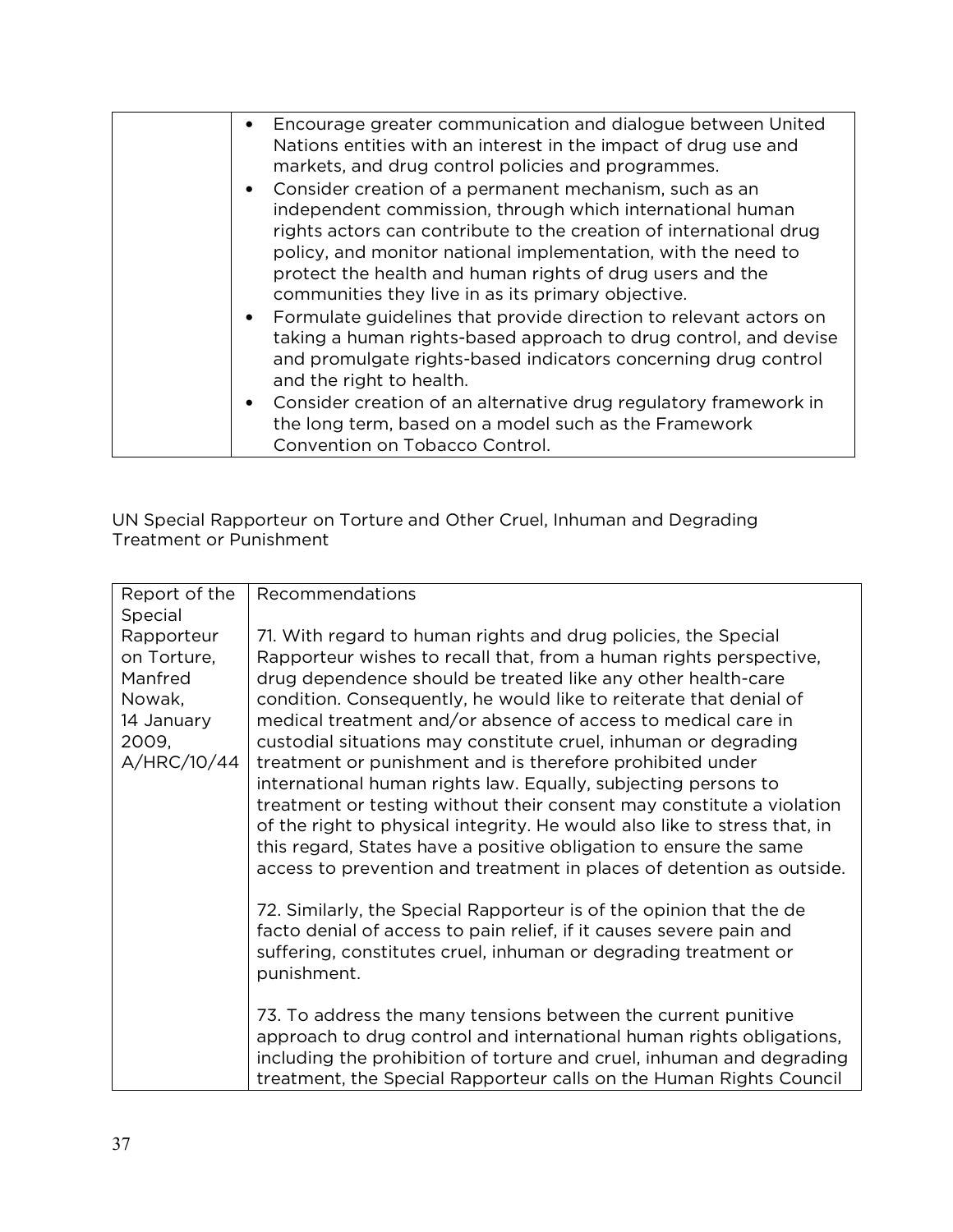| to take up the question of drug policies in the light of international                                                                                                                                                                                                                                  |
|---------------------------------------------------------------------------------------------------------------------------------------------------------------------------------------------------------------------------------------------------------------------------------------------------------|
| obligations in the area of human rights at one of its future sessions.                                                                                                                                                                                                                                  |
| 74. Regarding the review process, decided by the General Assembly<br>at its special session in 1998, to be held in Vienna in March 2009, the<br>Special Rapporteur recommends that States and the relevant United<br>Nations agencies reassess their policies, bearing in mind the following<br>points: |
| (a) States should ensure that their legal frameworks governing drug<br>dependence treatment and rehabilitation services are in full<br>compliance with international human rights norms;                                                                                                                |
| (b) States have an obligation to ensure that drug dependence<br>treatment as well as HIV/hepatitis C prevention and treatment are<br>accessible in all places of detention and that drug dependence                                                                                                     |
| treatment is not restricted on the basis of any kind of discrimination;<br>(c) Needle and syringe programmes in detention should be used to<br>reduce the risk of infection with HIV/AIDS; if injecting drug users                                                                                      |
| undergo forcible testing, it should be carried out with full respect of<br>their dignity;                                                                                                                                                                                                               |
| (d) States should refrain from using capital punishment in relation to<br>drug-related offences and avoid discriminatory treatment of drug<br>offenders, such as solitary confinement;                                                                                                                  |
| (e) Given that lack of access to pain treatment and opioid analgesics                                                                                                                                                                                                                                   |
| for patients in need might amount to cruel, inhuman and degrading<br>treatment, all measures should be taken to ensure full access and to                                                                                                                                                               |
| overcome current regulatory, educational and attitudinal obstacles to                                                                                                                                                                                                                                   |
| ensure full access to palliative care.                                                                                                                                                                                                                                                                  |

UN High Commissioner for Human Rights

| Report of the                                                                                                                                  | <b>Conclusion and Recommendations</b>                                                                                                                                                                                                                                                                                                                                                                                                                                                                                                                                                                                                                                                                                                  |
|------------------------------------------------------------------------------------------------------------------------------------------------|----------------------------------------------------------------------------------------------------------------------------------------------------------------------------------------------------------------------------------------------------------------------------------------------------------------------------------------------------------------------------------------------------------------------------------------------------------------------------------------------------------------------------------------------------------------------------------------------------------------------------------------------------------------------------------------------------------------------------------------|
| United<br>Nations High<br>Commissioner<br>for Human<br>Right, Study<br>on the impact<br>of the world<br>drug problem<br>on the<br>enjoyment of | 61. The right to health should be protected by ensuring that persons<br>who use drugs have access to health-related information and<br>treatment on a non-discriminatory basis. Harm reduction<br>programmes, in particular opioid substitution therapy should be<br>available and offered to persons who are drug dependent, especially<br>those in prisons and other custodial settings. Consideration should<br>be given to removing obstacles to the right to health, including by<br>decriminalizing the personal use and possession of drugs; moreover,<br>public health programmes should be increased. The right to health<br>requires better access to controlled essential medicines, especially in<br>developing countries. |
| human rights,<br>4 September<br>2015,<br>A/HRC/30/65                                                                                           | 62. The prohibition of arbitrary arrest and detention, torture and<br>other forms of ill-treatment and the right to a fair trial should be<br>protected in accordance with international norms, including in<br>respect of persons who are arrested, detained or charged for drug-                                                                                                                                                                                                                                                                                                                                                                                                                                                     |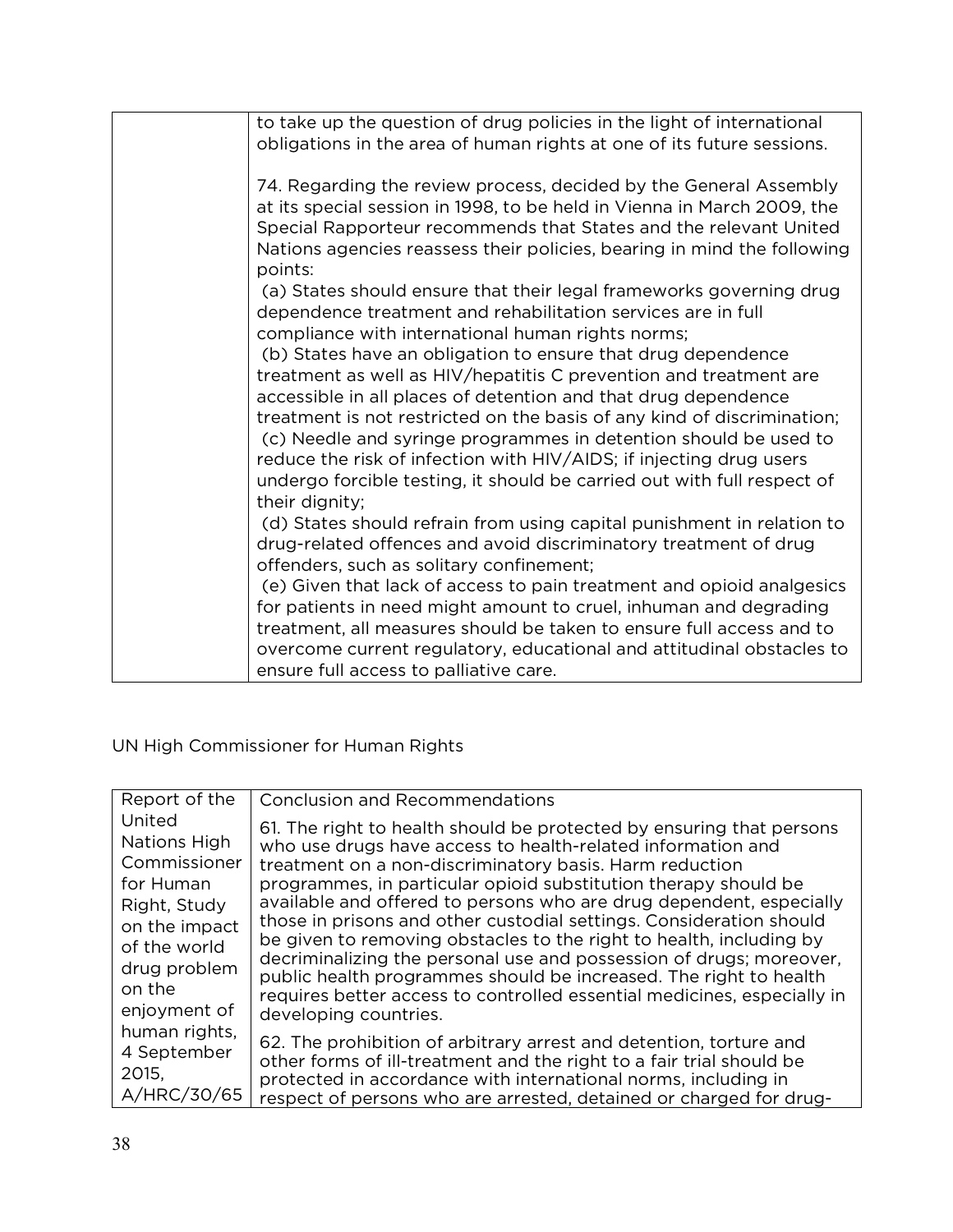| related offences. Drug dependent persons in custodial settings<br>should not be denied opioid substitution therapy as a means of<br>eliciting confessions or other information, and opioid substitution<br>therapy should be provided as part of a detainee's right to health in<br>all circumstances. Compulsory detention centres should be closed.                                                                                                                                                                                                                                                                                                   |
|---------------------------------------------------------------------------------------------------------------------------------------------------------------------------------------------------------------------------------------------------------------------------------------------------------------------------------------------------------------------------------------------------------------------------------------------------------------------------------------------------------------------------------------------------------------------------------------------------------------------------------------------------------|
| 63. The right to life of persons convicted of drug-related offences<br>should be protected and, in accordance with article 6 of the<br>International Covenant on Civil and Political Rights and the<br>jurisprudence of the Human Rights Committee, such persons should<br>not be subject to the death penalty. The right to life should be<br>protected by law enforcement agencies in their efforts to address<br>drug-related crime, and only proportional force should be used, when<br>necessary. Extrajudicial killings should be subject to prompt,<br>independent and effective investigations to bring the alleged<br>perpetrators to justice. |
| 64. Ethnic minorities and women who possess or use drugs, or who<br>are 'microdistributors', should be protected against discrimination.<br>Consideration should be given to reforming laws and policies to<br>address the disparate impact of drug policies on ethnic minorities<br>and women. Providing training to law enforcement, health personnel<br>and social service workers who come into contact with drug users<br>should also be considered, to eliminate discrimination.                                                                                                                                                                  |
| 65. Taking into account the severe impact that a conviction for a<br>drug-related offence can have on a person's life, consideration should<br>be given to alternatives to the prosecution and imprisonment of<br>persons for minor, non-violent drug-related offences. Reforms aimed<br>at reducing overincarceration should take into account such<br>alternatives.                                                                                                                                                                                                                                                                                   |
| 66. The rights of the child should be protected by focusing on<br>prevention and communicating in a child-friendly and age-<br>appropriate manner, including on the risks of transmitting HIV and<br>other blood-borne viruses through injecting drug use. Children<br>should not be subjected to criminal prosecution, but responses<br>should focus on health education, treatment, including harm<br>reduction programmes, and social re-integration.                                                                                                                                                                                                |
| 67. Indigenous peoples have a right to follow their traditional, cultural<br>and religious practices. Where drug use is part of these practices, the<br>right of use for such narrowly defined purposes should in principle be<br>protected, subject to limitations provided for in human rights law.                                                                                                                                                                                                                                                                                                                                                   |

UN Working Group on Arbitrary Detention

| Report of the | 144. Periodic judicial reviews are often not carried out once a drug   |
|---------------|------------------------------------------------------------------------|
| Working       | user or a chemical dependent has been put in detention. In the         |
| Group on      | absence of judicial review, a person may be detained for prolonged     |
| Arbitrary     | periods, even when the person is eligible for release. This is a cause |
| Detention,    | for concern, given that the number of those arrested for drug-         |
| Mission to    | related offences in the country is particularly high.                  |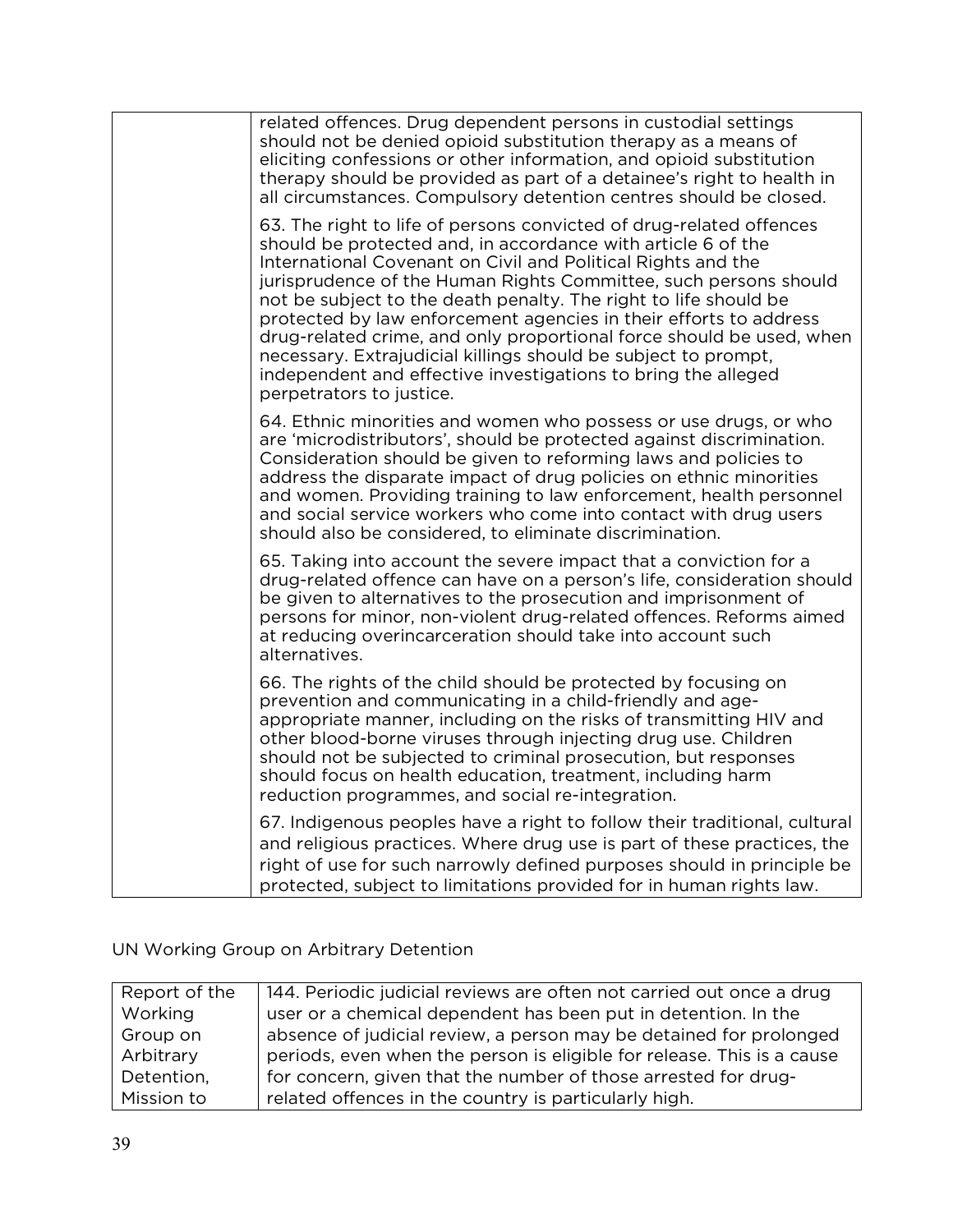| Brazil, 30 June |                                                                    |
|-----------------|--------------------------------------------------------------------|
| 2014.           | 148. On the basis of its findings, the Working Group recommends    |
|                 | $\vert$ A/HRC/27/48/ $\vert$ that the Government:                  |
| Add.3           | (d) Take measures alternative to detention for chemical dependents |
|                 | and drug users                                                     |

World Health Organization (WHO)

| Women who                                         | 1. Collect gender-specific strategic information                                                                                                                                                                                                                                                                                                                           |
|---------------------------------------------------|----------------------------------------------------------------------------------------------------------------------------------------------------------------------------------------------------------------------------------------------------------------------------------------------------------------------------------------------------------------------------|
| inject drugs<br>and HIV:                          | Collect sex-disaggregated data on drug use, HIV prevalence and<br>coverage of harm reduction services components (as listed in                                                                                                                                                                                                                                             |
| addressing<br>specific<br>needs:<br>policy brief, | table 1), including in prisons.<br>Identify and fill research gaps to improve understanding of the<br>$\bullet$<br>needs of women who inject drugs. This is necessary to inform<br>evidence-based service provision.                                                                                                                                                       |
| 2014                                              |                                                                                                                                                                                                                                                                                                                                                                            |
|                                                   | Data collection methodologies should be rigorous and transparent. A<br>lack of data does not constitute a reason to delay implementation of<br>gender-specific harm reduction interventions                                                                                                                                                                                |
|                                                   | 2. Mainstream harm reduction interventions for women who inject<br>drugs                                                                                                                                                                                                                                                                                                   |
|                                                   | Introduce/expand and integrate gender-specific elements (see<br>table 1) within all harm reduction services, including in prisons<br>and pre-trial detention centres.                                                                                                                                                                                                      |
|                                                   | Develop specific guidelines, indicators and targets that address<br>$\bullet$<br>the needs of women who inject drugs with regard to harm<br>reduction services, sexual and reproductive health, pre- and<br>post-natal care and other key interventions (as listed in columns<br>1 and 2 of table 1).                                                                      |
|                                                   | Prison systems should provide access to the Comprehensive<br>$\bullet$<br>Package of harm reduction interventions and health services<br>equivalent to those available in the community, including during<br>pre-trial detention, and ensure that no interruptions of ART and<br>OST occur in any settings associated with detention (including<br>pre-sentencing).        |
|                                                   | Provide sexual and reproductive health care, psychosocial<br>$\bullet$<br>support and other forms of gender-sensitive care in women's<br>prisons and pre-trial detention centres.                                                                                                                                                                                          |
|                                                   | 3. Strengthen capacity and increase resources<br>Establish functional working partnerships and policy<br>harmonization across all relevant stakeholder ministries,<br>including justice, corrections, health, women's affairs and social<br>welfare. Such partnerships should include the non-governmental<br>sector as well, including community-based organizations that |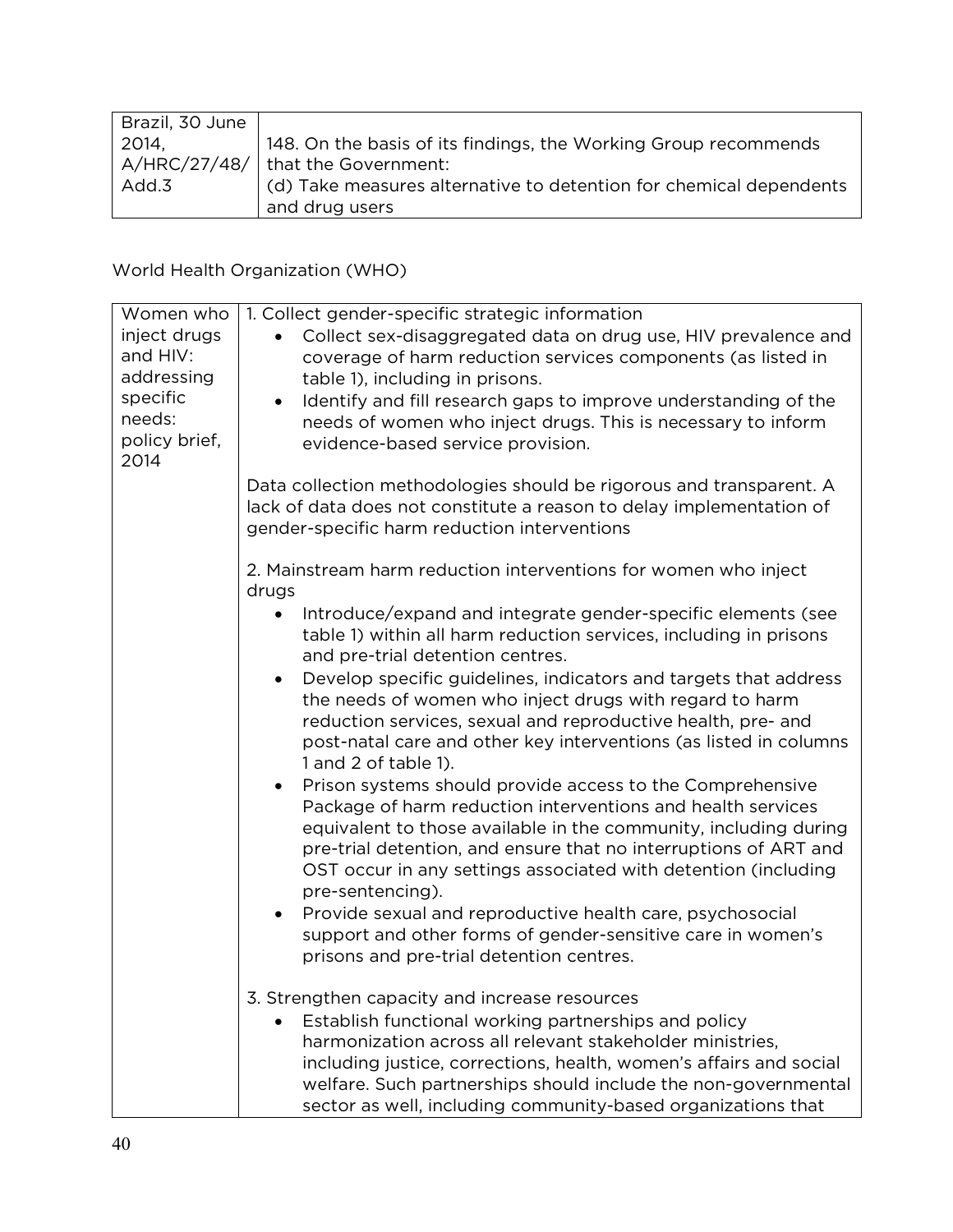| focus on gender equality, harm reduction services and women's<br>health.<br>Train harm reduction service staff to deliver gender-specific<br>$\bullet$<br>services.<br>Ensure that law enforcement training curricula and health-care<br>$\bullet$<br>staff training curricula include materials on the needs and rights<br>of women who inject drugs, stigma reduction and appropriate<br>referrals to harm reduction services.<br>Allocate resources to introduce and expand gender-specific<br>$\bullet$<br>harm reduction service provision for women who inject drugs.<br>Integrate gender analysis into policy and programme planning<br>$\bullet$<br>and monitoring and evaluation frameworks and build capacity<br>to address gender inequalities faced by women who inject<br>drugs.                                                                                                                                                                                                                                                                                                                                                                       |
|---------------------------------------------------------------------------------------------------------------------------------------------------------------------------------------------------------------------------------------------------------------------------------------------------------------------------------------------------------------------------------------------------------------------------------------------------------------------------------------------------------------------------------------------------------------------------------------------------------------------------------------------------------------------------------------------------------------------------------------------------------------------------------------------------------------------------------------------------------------------------------------------------------------------------------------------------------------------------------------------------------------------------------------------------------------------------------------------------------------------------------------------------------------------|
| 4. Create an enabling policy environment<br>Ensure that HIV policy and programme planning are in line with<br>$\bullet$<br>international guidance and protocols, including human rights<br>mechanisms.<br>Legislation, procedures, policies and practices should be<br>$\bullet$<br>reviewed to determine if they have a negative impact on<br>women. Those found lacking should be modified in order to<br>ensure that women are treated fairly by health, welfare, law<br>enforcement and criminal justice systems. For example, drug<br>use status should not be used as a criterion for loss of child<br>custody or access to health and social services.<br>Involve and support organizations representing women who<br>$\bullet$<br>inject drugs in programme design, implementation, monitoring<br>and evaluation.<br>Effective and humane approaches should be considered,<br>$\bullet$<br>including diversionary measures, sentencing substitutes and<br>decriminalization of drug use.<br>Implement and enforce measures aimed at preventing violence<br>and abuse, including sexual violence, both in society overall and<br>within prisons specifically |

UN Commission on Narcotics & Drugs

| Commission  | 2: Encourages Member States to integrate essential female specific |
|-------------|--------------------------------------------------------------------|
| on Narcotic | services in the overall design, implementation, monitoring and     |
| Drugs       | evaluation of policies and programmes addressing drug abuse and    |
| $(CND)$ ,   | dependence, where needed.                                          |
| resolution  |                                                                    |
| 55/5, 16    |                                                                    |
| March 2012) |                                                                    |